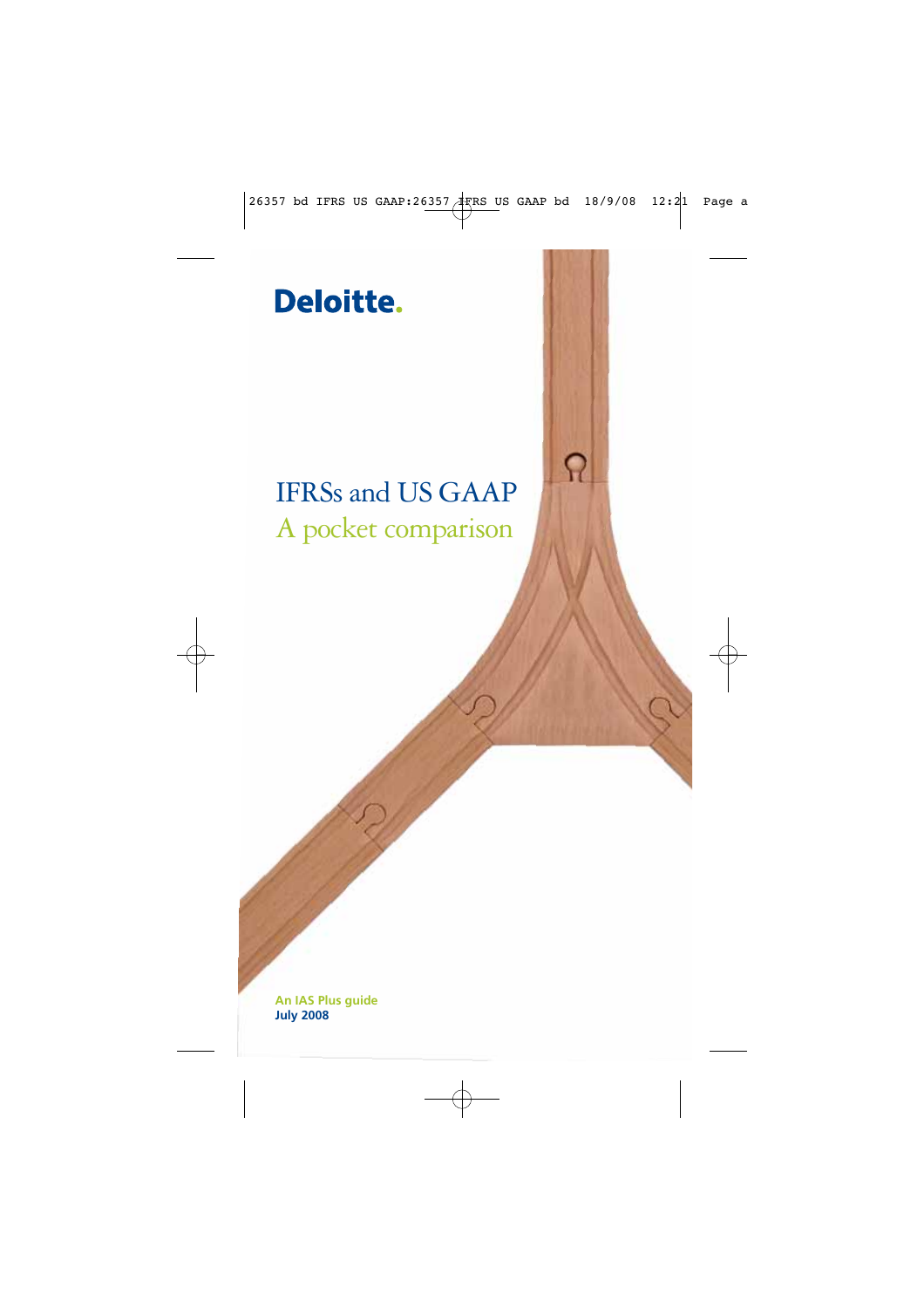# **Contacts**

# **Global IFRS leadership team**

## **IFRS global office**

Global IFRS leader Ken Wild kwild@deloitte.co.uk

### **IFRS centres of excellence**

### **Americas**

Robert Uhl iasplusamericas@deloitte.com

### **Asia-Pacific**

Hong Kong **Melbourne** Stephen Taylor Bruce Porter

### **Europe-Africa**

Johannesburg London Graeme Berry **Veronica Poole** iasplus@deloitte.co.za iasplus@deloitte.co.uk

Copenhagen Paris Jan Peter Larsen Laurence Rivat dk\_iasplus@deloitte.dk iasplus@deloitte.fr

iasplus@deloitte.com.hk iasplus@deloitte.com.au

Deloitte's www.iasplus.com website provides comprehensive information about international financial reporting in general and IASB activities in particular. Unique features include:

- daily news about financial reporting globally.
- summaries of all Standards, Interpretations and proposals.
- many IFRS-related publications available for download.
- model IFRS financial statements and disclosure checklists.
- an electronic library of several hundred IFRS resources.
- all Deloitte Touche Tohmatsu comment letters to the IASB.
- links to nearly 200 IFRS-related websites.
- e-learning modules for each IAS and IFRS at no charge.
- information about adoptions of IFRSs around the world.
- updates on developments in national accounting standards.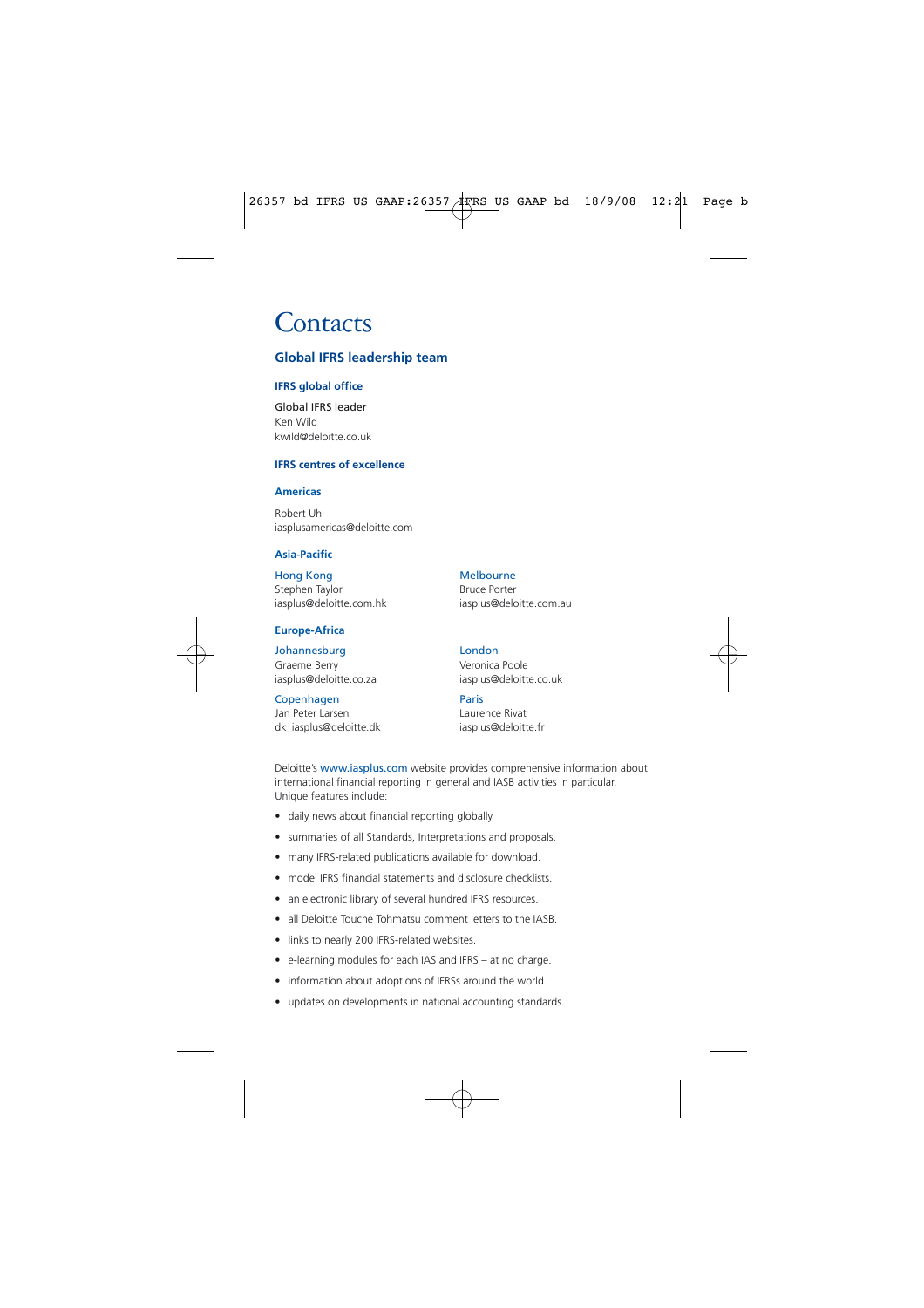# IFRSs and US GAAP

# **Working towards a single set of global standards**

### **The story so far**

For the past several years, the International Accounting Standards Board (IASB) and the US Financial Accounting Standards Board (FASB) have been working together to achieve convergence of International Financial Reporting Standards (IFRSs) and generally accepted accounting principles in the United States (US GAAP). In 2002, as part of the Norwalk agreement, the Boards issued a Memorandum of Understanding (MOU) formalising their commitment to:

- making their existing financial reporting standards fully compatible as soon as practicable; and
- co-ordinating their future work programmes to ensure that, once achieved, compatibility is maintained.

### **Memorandum of Understanding (2008)**

On 11 September 2008, an updated MOU was published, which sets out priorities and milestones to be achieved on major joint projects by 2011. The Boards have acknowledged that, although considerable progress has been achieved on a number of designated projects, achievements on other projects have been limited for various reasons, including differences in views over issues of agenda size and project scope, differences in views over the most appropriate approach, and differences in views about whether and how similar issues in active projects should be resolved consistently. As a result, the scopes and objectives of many of the projects have been or are expected to be revised.

In updating the MOU, the Boards noted that the major joint projects will take account of the ongoing work to improve and converge their respective Conceptual Frameworks. Also, the Boards will consider staggering effective dates of standards to ensure an orderly transition to new standards. Consistent with its current practice, the IASB will consider permitting early adoption of its Standards.

The following major joint projects are part of the MOU.

| Consolidation                    | Leases                                            |
|----------------------------------|---------------------------------------------------|
| Derecognition                    | Liabilities and equity                            |
| Fair value measurement quidance  | Post-employments benefits<br>(including pensions) |
| Financial statement presentation | Revenue recognition                               |
| <b>Financial instruments</b>     |                                                   |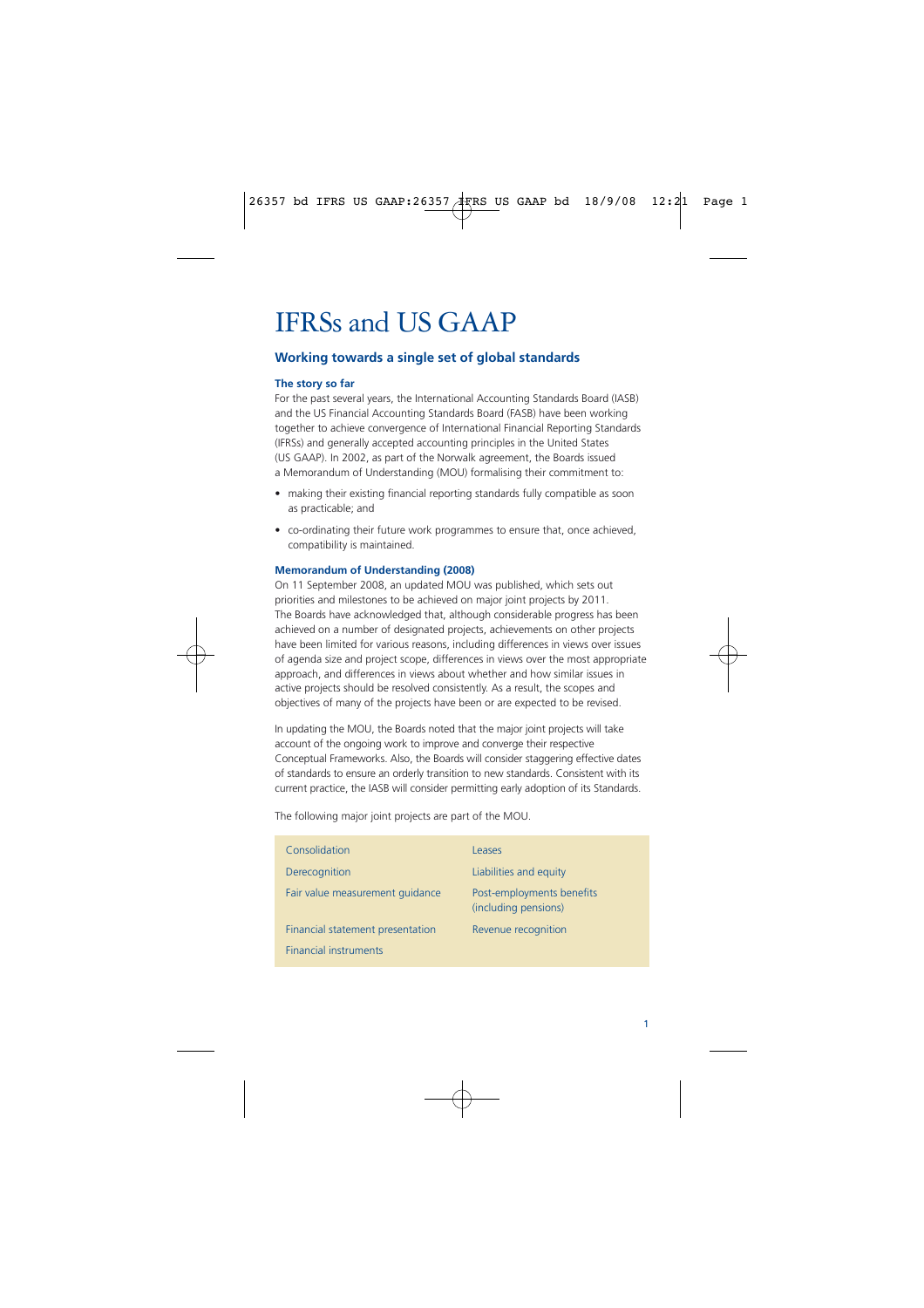#### **Working towards a single set of global standards**

#### **SEC recognition of IFRSs for foreign private issuers**

Of the approximately 15,000 companies whose securities are registered with the Securities and Exchange Commission (SEC), over 1,100 are foreign companies. Prior to November 2007, if these foreign companies submitted IFRS or local GAAP financial statements, rather than US GAAP, a reconciliation of net income and net assets to US GAAP was required.

Following some progress in converging IFRSs and US GAAP, for fiscal years ending after15 November 2007, the SEC has permitted foreign private issuers to use IFRSs in preparing their financial statements without reconciling them to US GAAP. In order to qualify for such exemption, a foreign private issuer's financial statements must fully comply with the IASB's version of IFRSs, with one exception. The exception relates to foreign private issuers that use the version of IFRSs that includes the European Commission's 'carve-out' for IAS 39. The SEC has permitted such issuers to use that version in preparing their financial statements for a twoyear period as long as a reconciliation to the IASB's version of IFRSs is provided. After the two-year period, these issuers will either have to use the IASB's version of IFRSs or provide a reconciliation to US GAAP.

#### **Recent regulatory developments – United States**

With the resolution of the debate regarding foreign private issuers, the focus of attention has now switched to the potential for US domestic issuers to submit IFRS financial statements for the purpose of complying with the rules and regulations of the SEC. In a significant step toward that objective, in August 2008 the SEC issued proposals that, if accepted, could allow some U.S. issuers, based on specific criteria, an option to use IFRSs for fiscal years ending on or after 15 December 2009 and could lead to mandatory transition to IFRSs for domestic issuers starting for fiscal years ending on or after 15 December 2014. A 'roadmap' has been proposed which acknowledges that IFRSs have the potential to become the global set of high-quality accounting standards and which sets out seven milestones (set out on the next page) that, if achieved, could lead to mandatory adoption from 2014.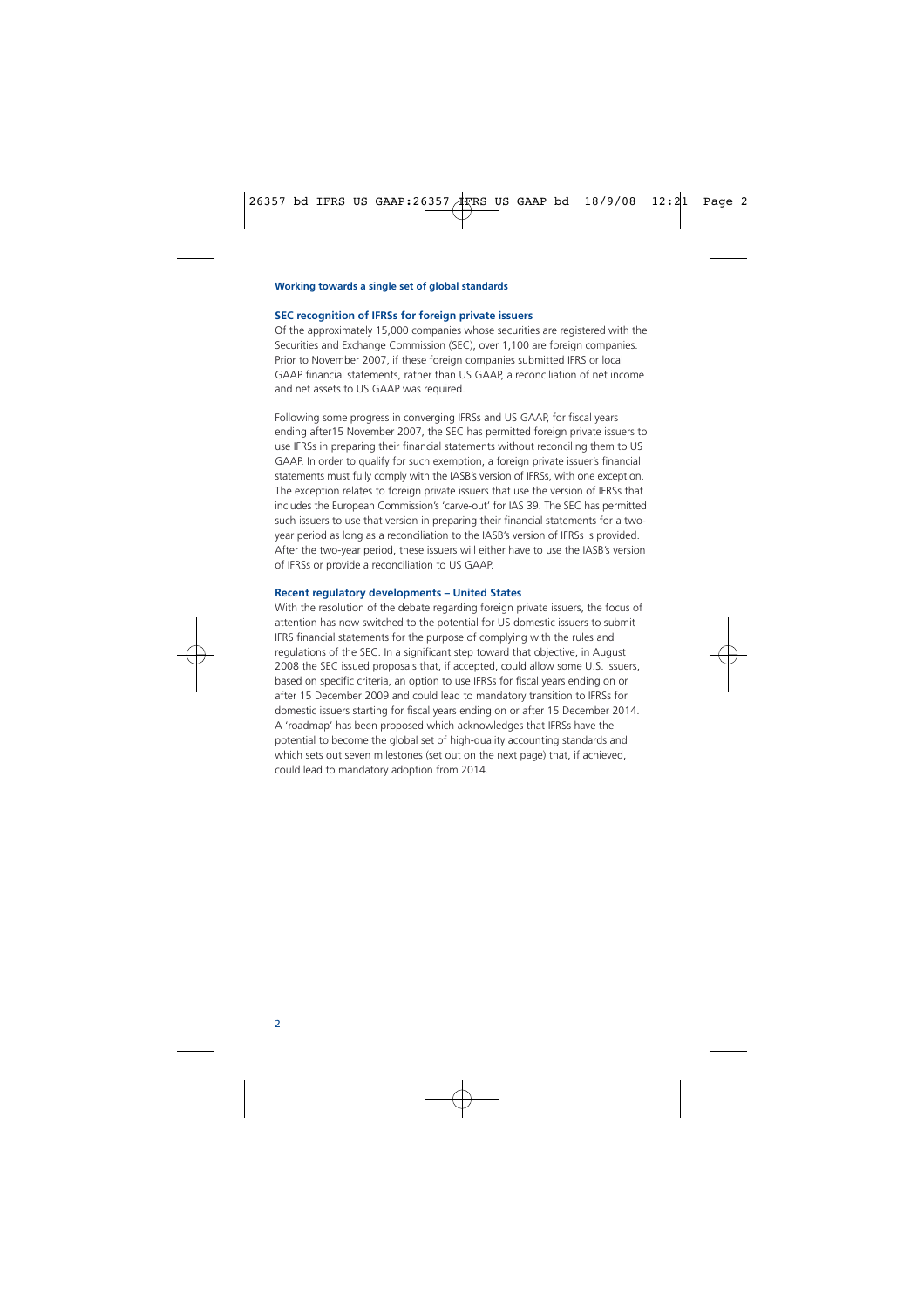Milestones 1 – 4 (issues that need to be addressed before mandatory adoption of IFRSs)

- 1. Improvements in accounting standards (i.e. IFRSs).
- 2. Funding and accountability of the International Accounting Standards Committee Foundation.
- 3. Improvement in the ability to use interactive data (e.g. XBRL) for IFRS reporting.
- 4. Education and training on IFRSs in the United States.

#### Milestones 5 – 7 (the transition plan for the mandatory use of IFRSs)

- 5. Limited early use by eligible entities this milestone would give a limited number of US issuers the option of using IFRSs for fiscal years ending on or after 15 December 2009.
- 6. Anticipated timing of future rule-making by the SEC on the basis of the progress of milestones  $1 - 4$  and the experience gained from milestone 5, the SEC will determine in 2011 whether to require mandatory adoption of IFRSs for all US issuers. If so, the SEC will determine the date and approach for a mandatory transition to IFRSs. Potentially, the option to use IFRSs when filing could also be expanded to other issuers before 2014.
- 7. Potential implementation of mandatory use.

#### **The differences remaining**

In the light of these proposals for change, and the now very real prospect of all US companies transitioning to IFRSs within the next 7 years, there is a heightened awareness of differences between IFRSs and US GAAP. Our objective in providing the brief comparison set out in the remainder of this guide is to provide a snapshot for practitioners of the extent of the gap that needs to be bridged.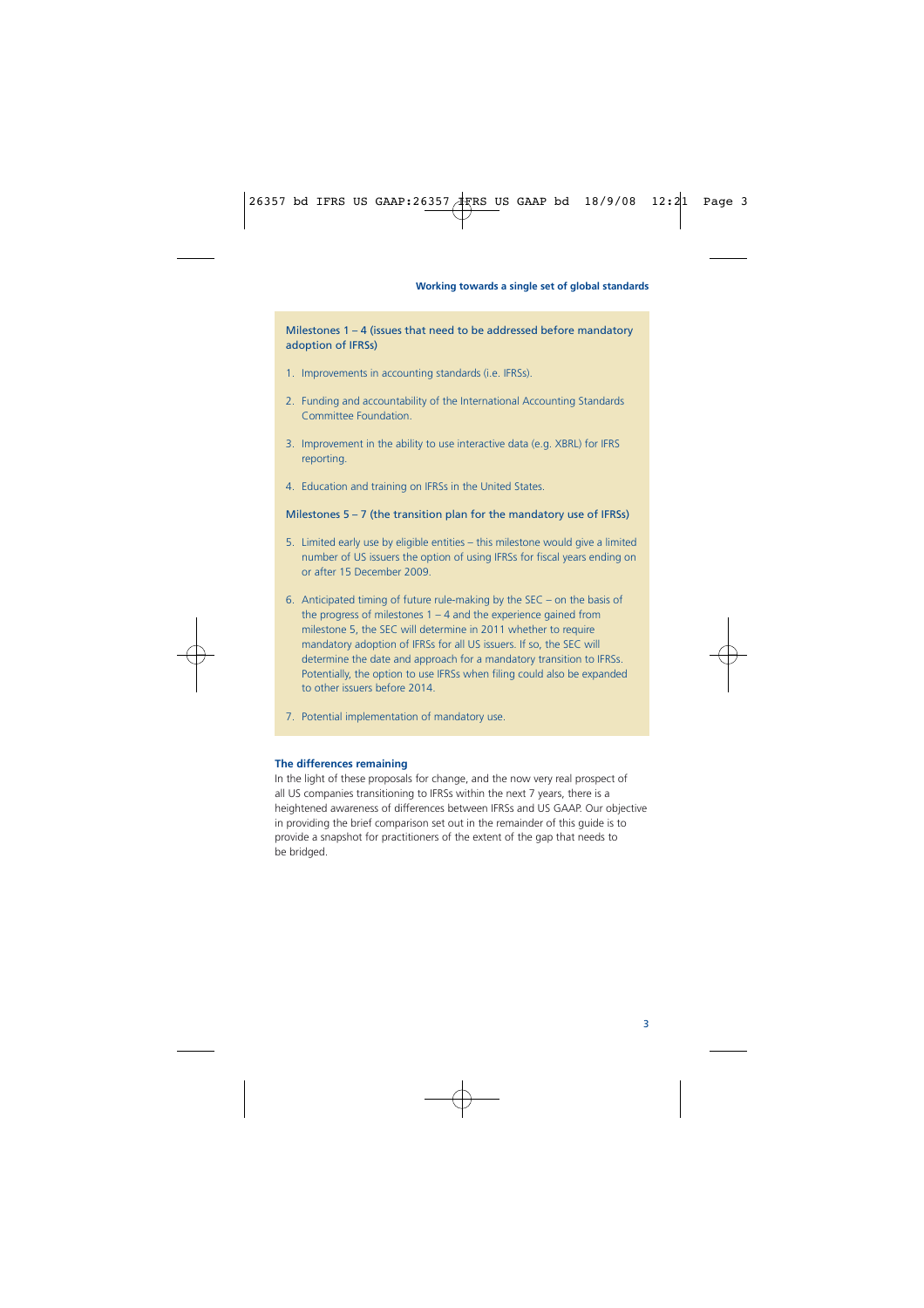# Abbreviations

| <b>AFS</b>  | Available-for-sale (financial assets)           |
|-------------|-------------------------------------------------|
| <b>ARO</b>  | Asset retirement obligation                     |
| CGU         | Cash generating unit                            |
| <b>CTA</b>  | Cumulative translation adjustment               |
| <b>ESOP</b> | Employee share ownership plan                   |
| <b>FAS</b>  | Financial Accounting Standard (US)              |
| <b>FASB</b> | Financial Accounting Standards Board (US)       |
| <b>FIN</b>  | <b>FASB Interpretation (US)</b>                 |
| <b>FVO</b>  | Fair Value Option (IAS 39)                      |
| <b>GAAP</b> | <b>Generally Accepted Accounting Principles</b> |
| <b>GAAS</b> | <b>Generally Accepted Auditing Standards</b>    |
| <b>HTM</b>  | Held-to-maturity (financial assets)             |
| <b>IASB</b> | <b>International Accounting Standards Board</b> |
| IAS(s)      | International Accounting Standard(s)            |
| IFRS(s)     | International Financial Reporting Standard(s)   |
| <b>LIFO</b> | Last-in-first-out (inventory valuation)         |
| <b>OCI</b>  | Other comprehensive income                      |
| R&D         | Research and development                        |
| <b>SEC</b>  | Securities and Exchange Commission (US)         |
| SPE(s)      | Special purpose entity(ies)                     |

End-note references indicated in superscript in the comparison table are located on page 69.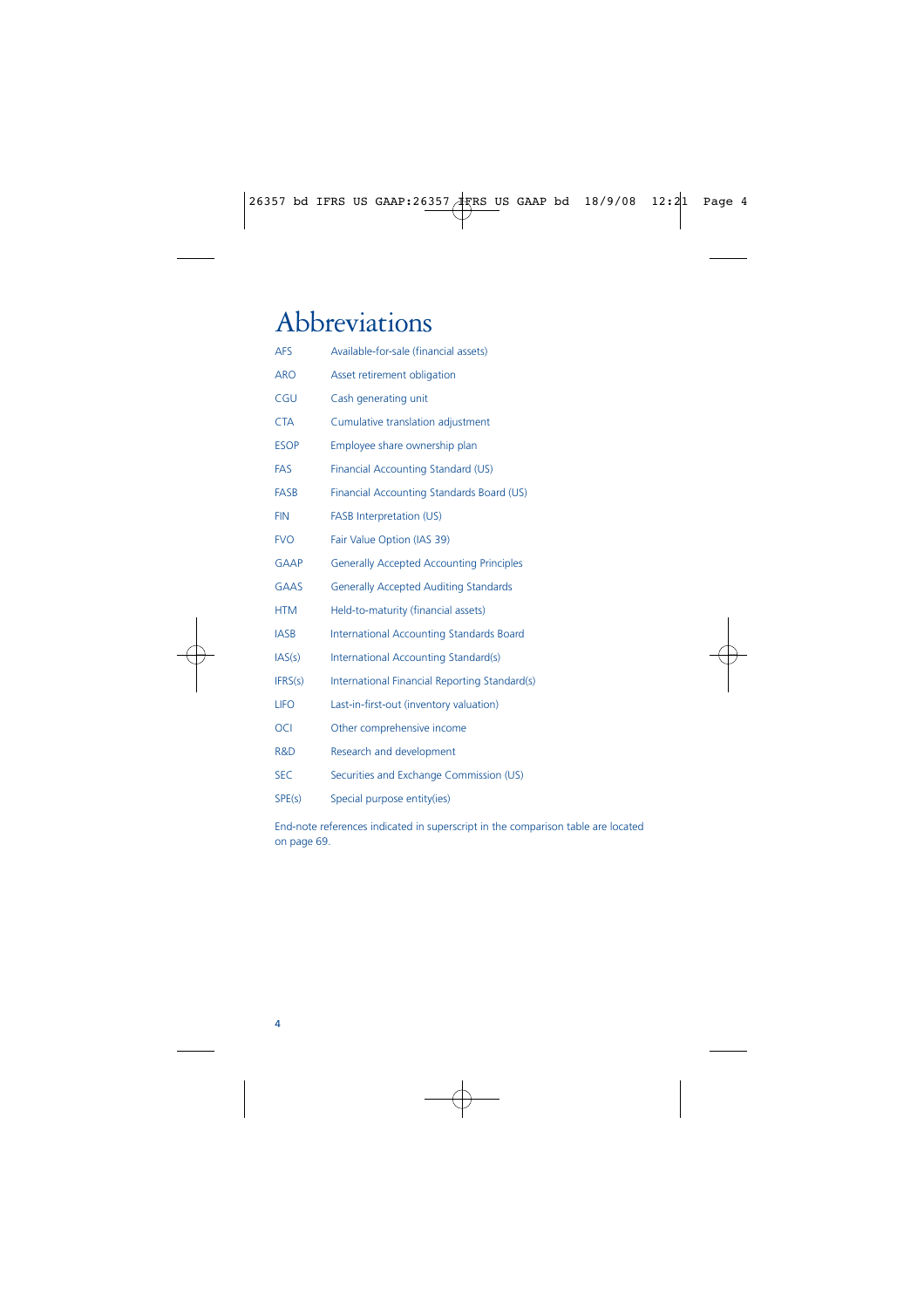The table on the following pages sets out some of the key differences between IFRSs and US GAAP, based on standards, interpretations and other accounting literature in issue at 30 June 2008.

Since the previous edition of this guide (March 2007), the IASB has issued substantially revised versions of IFRS 3 *Business Combinations*, IAS 1 *Presentation of Financial Statements* and IAS 27 *Consolidated and Separate Financial Statements*. In addition, IFRS 8 *Operating Segments* (which replaces IAS 14 *Segment Reporting)* was issued in November 2006. These new and revised Standards will not be effective until 2009. However, in order to provide the best guide to differences between IFRSs and US GAAP on an ongoing basis, the comparison table has been updated to reflect the changes to these Standards and, in the case of IFRS 3 and IAS 27, the equivalent changes in US GAAP (i.e. FAS 141(R) *Business Combinations* and FAS 160. *Non-controlling Interests in Consolidated Financial Statements.* For a comparison of the previous versions of the relevant Standards, please refer to the previous edition of this guide.

Throughout this guide, we have also adopted the general terminology changes arising from IAS 1(2007).

This summary does not attempt to capture all of the differences that exist or that may be material to a particular entity's financial statements. Our focus is on differences that are commonly found in practice.

The significance of these differences – and others not included in this list – will vary with respect to individual entities depending on such factors as the nature of the entity's operations, the industry in which it operates, and the accounting policy choices it has made. Reference to the underlying accounting standards and any relevant national regulations is essential in understanding the specific differences.

The rate of progress being achieved by both the IASB and the FASB in their convergence agendas means that a comparison between standards can only reflect the position at a particular point in time. You can keep up to date on later developments via our IAS Plus website www.iasplus.com, which sets out the IASB agendas and timetables, as well as project summaries and updates.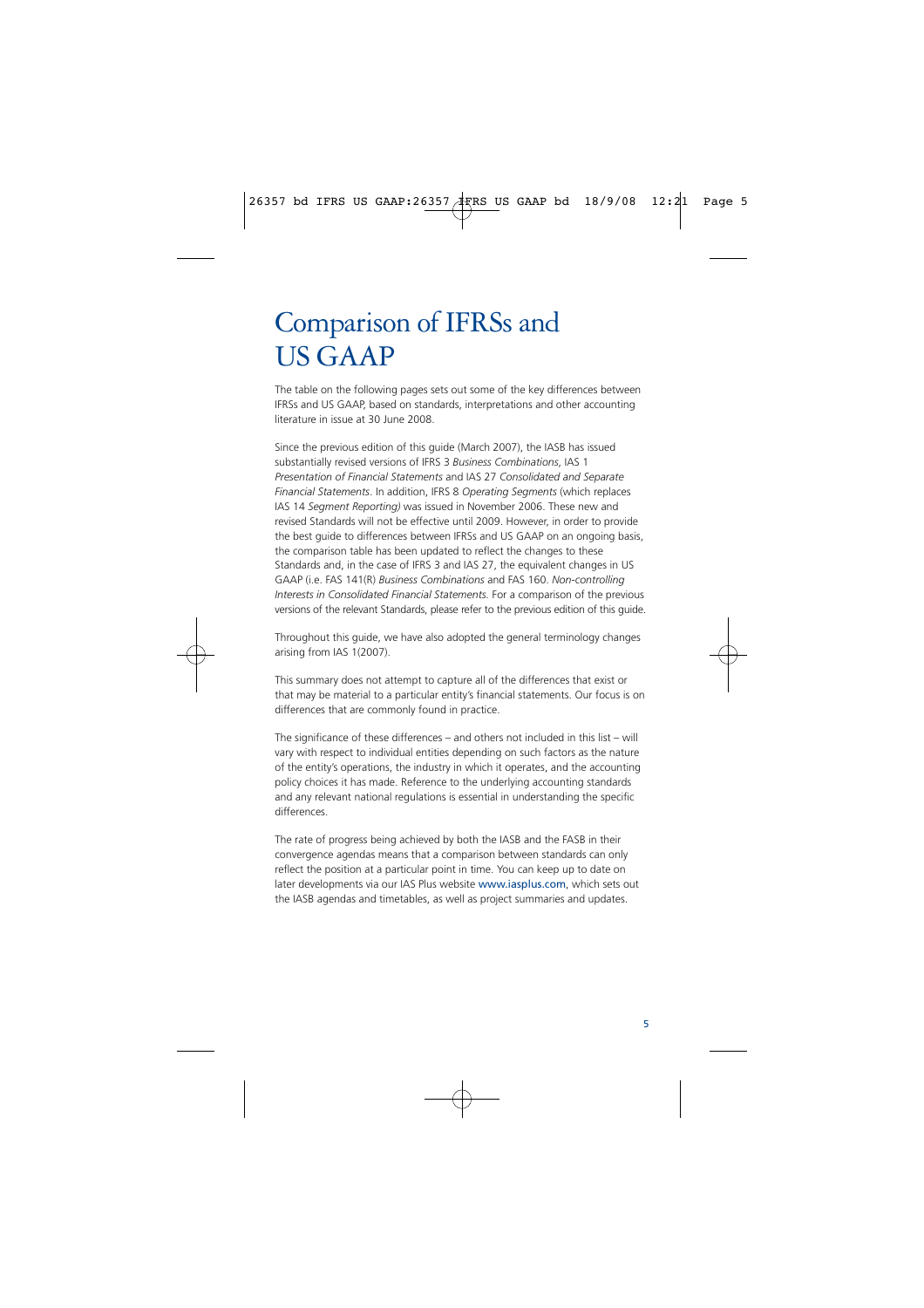| IAS/<br><b>IFRS</b> | <b>Topic</b>                                                                                                                                                                           | <b>IFRSs</b>                                                                                                                                                                                                | <b>US GAAP</b>                                                                                                                                                                                           |
|---------------------|----------------------------------------------------------------------------------------------------------------------------------------------------------------------------------------|-------------------------------------------------------------------------------------------------------------------------------------------------------------------------------------------------------------|----------------------------------------------------------------------------------------------------------------------------------------------------------------------------------------------------------|
|                     | General<br>approach                                                                                                                                                                    | More 'principles-<br>based' standards with<br>limited application<br>quidance.                                                                                                                              | More 'rules-based'<br>standards with specific<br>application guidance.                                                                                                                                   |
| <b>IFRS 1</b>       | First-time<br>adoption                                                                                                                                                                 | General principle is<br>full retrospective<br>application of IFRSs in<br>force at the time of<br>adoption, unless the<br>specific exceptions<br>and exemptions in<br>IFRS 1 permit or<br>require otherwise. | No specific standard.<br>Practice is generally full<br>retrospective application<br>unless the transitional<br>provisions in a specific<br>standard require<br>otherwise.                                |
| <b>IFRS 1</b>       | General                                                                                                                                                                                | differences.                                                                                                                                                                                                | Specific exceptions and exemptions availed of at<br>transition in accordance with IFRS 1 can give rise<br>to differences between IFRSs and US GAAP in<br>areas that would not normally give rise to such |
| <b>IFRS 2</b>       | Scope:<br>exclusion of<br>employee share<br>ownership<br>plans (ESOPs)                                                                                                                 | <b>Equity instruments</b><br>issued by an employer<br>and held by an ESOP<br>follow the same<br>accounting model as<br>share-based payment<br>awards.                                                       | Equity instruments issued<br>by an employer and held<br>by an ESOP follow a<br>different accounting<br>model from other share-<br>based payment awards.                                                  |
| <b>IFRS 2</b>       | Group<br>transactions:<br>share-based<br>payment<br>awards granted<br>by a subsidiary<br>to its<br>employees that<br>are to be<br>settled by<br>equity<br>instruments of<br>the parent | <b>Classified as liabilities</b><br>in the individual<br>financial statements<br>of the subsidiary.                                                                                                         | Classified as equity in the<br>individual financial<br>statements of the<br>subsidiary.                                                                                                                  |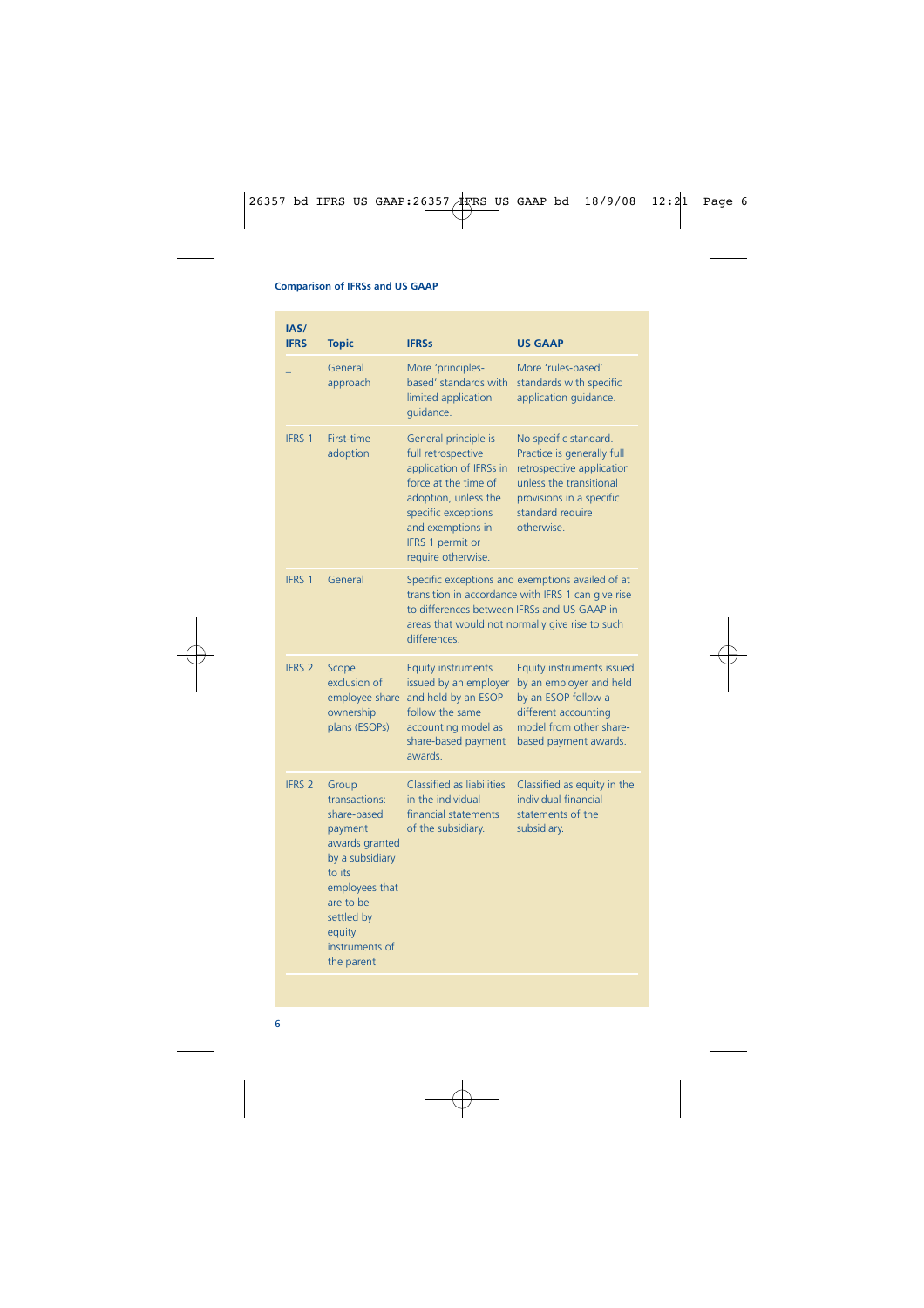| IAS/<br><b>IFRS</b> | <b>Topic</b>                                                                                                   | <b>IFRSs</b>                                                                                                                                                                                                                                     | <b>US GAAP</b>                                                                                                                                                                                                                                                                  |
|---------------------|----------------------------------------------------------------------------------------------------------------|--------------------------------------------------------------------------------------------------------------------------------------------------------------------------------------------------------------------------------------------------|---------------------------------------------------------------------------------------------------------------------------------------------------------------------------------------------------------------------------------------------------------------------------------|
| <b>IFRS 2</b>       | Recognition of<br>share-based<br>payments with<br>graded vesting<br>features                                   | Charge is recognised<br>on an accelerated<br>basis to reflect the<br>vesting as it occurs.                                                                                                                                                       | An accounting policy<br>choice is permitted for<br>awards with a service<br>condition only, to either:<br>(a) amortise the entire<br>grant on a straight-line<br>basis over the longest<br>vesting period; or (b)<br>recognise a charge similar<br>to IFRSs.                    |
| <b>IFRS 2</b>       | Measurement<br>of share-based<br>payments with<br>graded vesting<br>features                                   | Only allows for<br>measurement of<br>graded vesting<br>awards as, in<br>substance, multiple<br>awards, which<br>requires an entity to<br>determine a separate<br>grant-date fair value<br>for each separately<br>vesting portion of the<br>award | Allows for a choice of<br>measurement for graded<br>vesting share-based<br>payment awards as either<br>a single award (i.e. single<br>grant-date fair value for<br>the entire award) or, in<br>substance, multiple<br>awards.                                                   |
| <b>IFRS 2</b>       | Capitalisation<br>$\sigma$<br>compensation<br>cost                                                             | Allow for the<br>capitalisation of<br>compensation cost<br>subject to the<br>requirements of other<br>IFRSs.                                                                                                                                     | Allows for the<br>capitalisation of<br>compensation cost subject<br>to the other requirements<br>of US GAAP, which may<br>differ from IFRSs.                                                                                                                                    |
| <b>IFRS 2</b>       | Classification<br>of share-based<br>payment<br>arrangements<br>in the<br>statement of<br>financial<br>position | Focus on whether the<br>award can be cash<br>settled.                                                                                                                                                                                            | More detailed requirements<br>that may result in more<br>share-based arrangements<br>being classified as liabilities.<br>However, also provides<br>specific exceptions from<br>liability classification for<br>those arrangements that<br>include a cash settlement<br>feature. |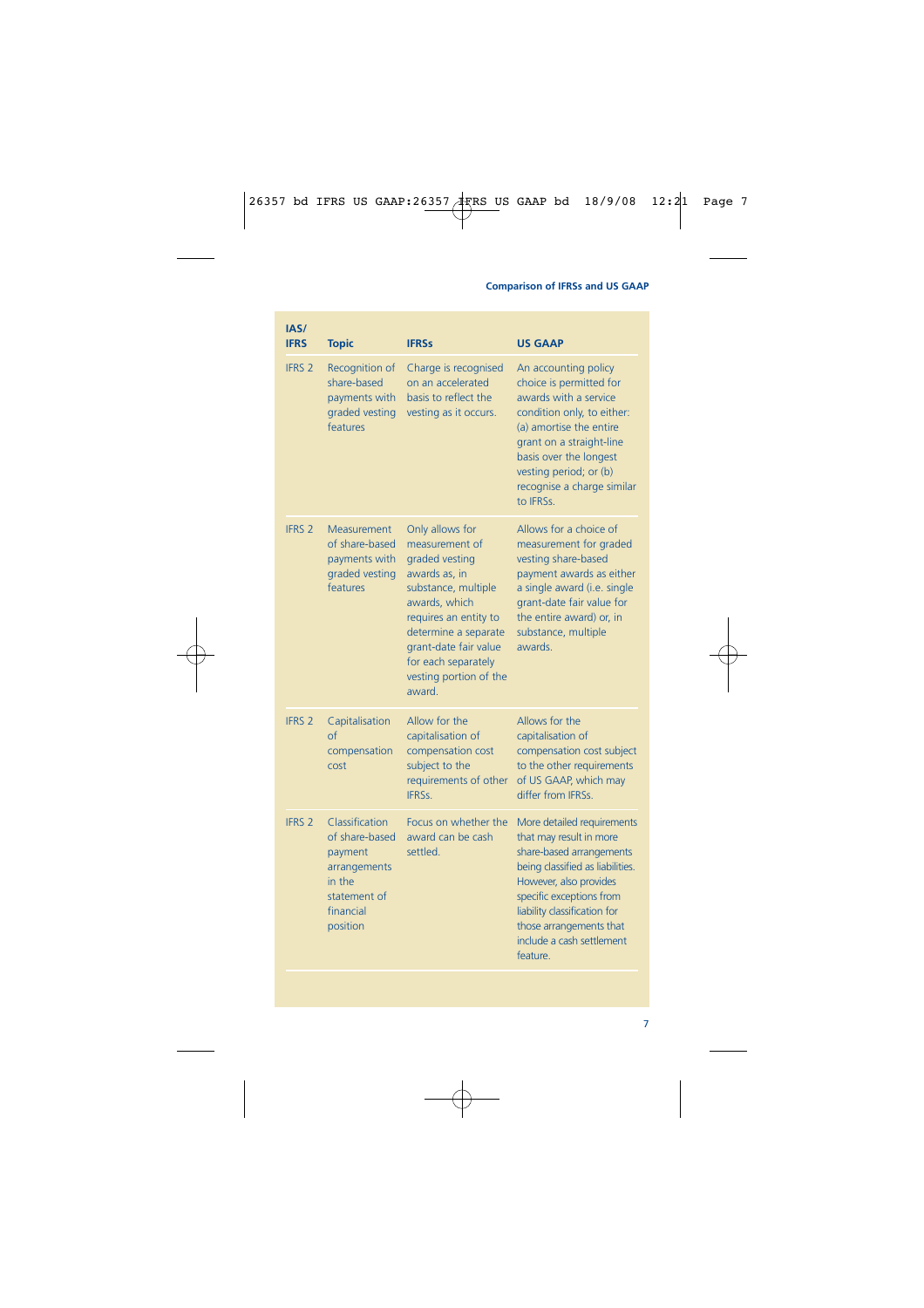| IAS/                         |                                                                                                                                       |                                                                                                                                                                                                                                                                |                                                                                                                                                                                                                                |
|------------------------------|---------------------------------------------------------------------------------------------------------------------------------------|----------------------------------------------------------------------------------------------------------------------------------------------------------------------------------------------------------------------------------------------------------------|--------------------------------------------------------------------------------------------------------------------------------------------------------------------------------------------------------------------------------|
| <b>IFRS</b><br><b>IFRS 2</b> | <b>Topic</b><br>Measurement<br>at grant date:<br>employee share<br>purchase plan                                                      | <b>IFRSs</b><br>Requires the<br>recognition of<br>compensation cost<br>based on the grant-<br>date fair value of all<br>share-based payment<br>awards. No exception<br>for employee share<br>purchase plans.                                                   | <b>US GAAP</b><br>Provides an exception to<br>the recognition of<br>compensation cost for<br>employee share purchase<br>plans that meet specified<br>criteria.                                                                 |
| <b>IFRS 2</b>                | Modification<br>of awards<br>originally not<br>expected to<br>vest that results<br>in the awards<br>now being<br>expected to<br>vest. | For share-based<br>payment awards<br>originally not<br>expected to vest<br>(improbable) that<br>are now expected to<br>vest as a result of a<br>modification.<br>compensation cost<br>is, at a minimum, the<br>grant-date fair value<br>of the original award. | For share-based payment<br>awards originally not<br>expected to vest<br>(improbable) that are now<br>expected to vest as a<br>result of a modification,<br>compensation cost is<br>based on the modified<br>award's fair value |
| <b>IFRS 2</b>                | Measurement<br>date for share-<br>based<br>payments to<br>non-employees                                                               | The date the entity<br>obtains the goods or<br>the counterparty<br>renders service.                                                                                                                                                                            | Earlier of counterparty's<br>commitment to perform<br>(where a sufficiently large<br>disincentive for non-<br>performance exists) or<br>actual performance.                                                                    |
| <b>IFRS 2</b>                | Recognition of<br>performance-<br>based awards<br>for non-<br>employees                                                               | Recognition based on<br>the probable outcome<br>of the performance<br>condition.                                                                                                                                                                               | Recognise the lowest<br>aggregate amount within<br>the range of potential<br>values.                                                                                                                                           |
| <b>IFRS 2</b>                | Measurement<br>of awards to<br>non-employees                                                                                          | There is a rebuttable<br>presumption that the<br>fair value of goods or<br>services received is<br>more reliably<br>measureable than the<br>fair value of the equity<br>instruments issued.                                                                    | Requires the use of the<br>more reliably measureable<br>component.                                                                                                                                                             |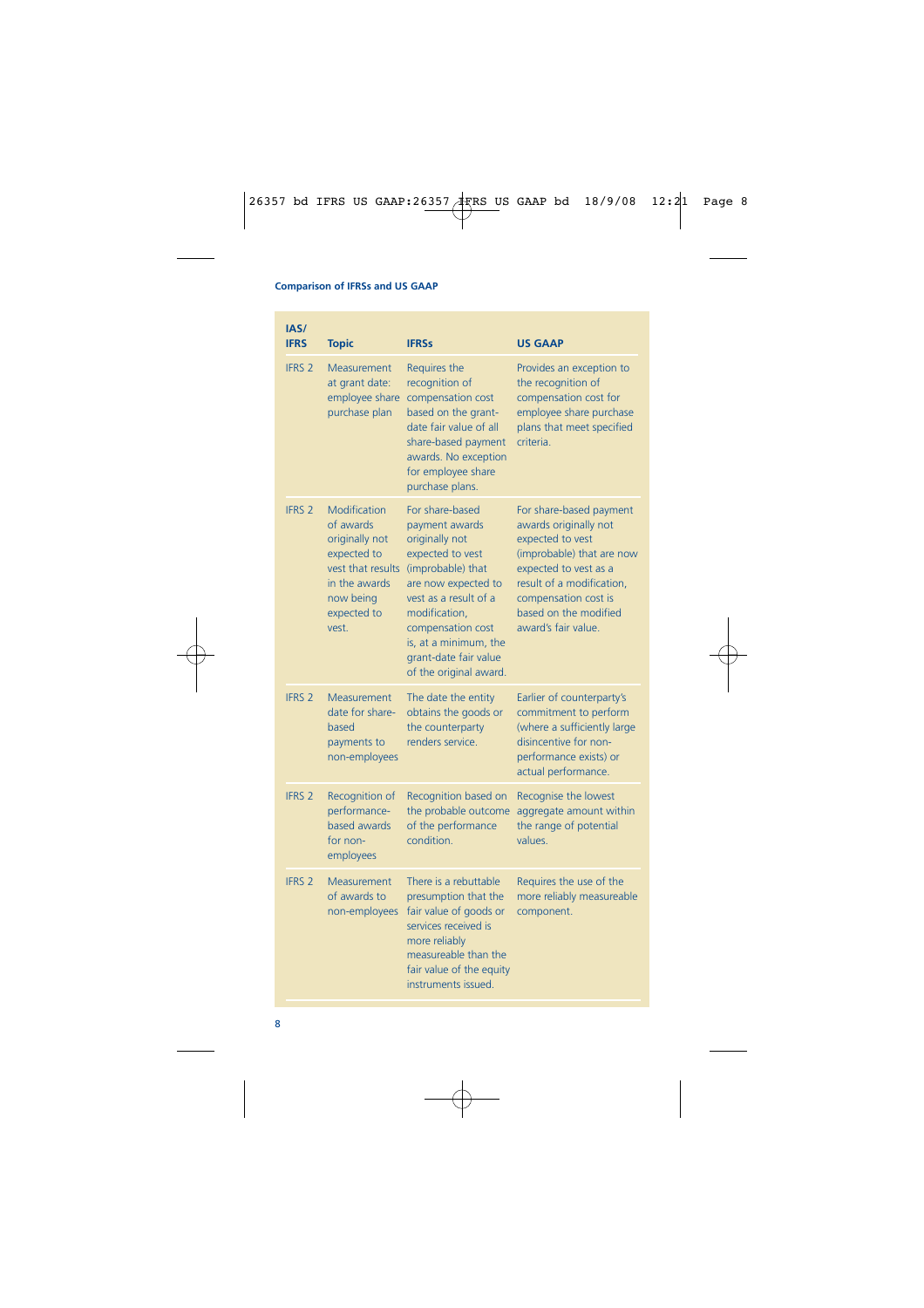| IAS/<br><b>IFRS</b>     | <b>Topic</b>                                              | <b>IFRSs</b>                                                                                                                                                                                                                                                                                                                              | <b>US GAAP</b>                                                                                                                                                                                                                                                                                                                                                                                                                                                                                                                   |
|-------------------------|-----------------------------------------------------------|-------------------------------------------------------------------------------------------------------------------------------------------------------------------------------------------------------------------------------------------------------------------------------------------------------------------------------------------|----------------------------------------------------------------------------------------------------------------------------------------------------------------------------------------------------------------------------------------------------------------------------------------------------------------------------------------------------------------------------------------------------------------------------------------------------------------------------------------------------------------------------------|
| <b>IFRS 2</b>           | Recognition of<br>payroll taxes                           | No specific quidance,<br>but generally<br>recognised as the<br>compensation cost is<br>recognised, or at grant<br>date (depending on<br>the terms of the<br>obligation).                                                                                                                                                                  | Requires recognition<br>when the obligating<br>event (generally the<br>exercise of an award)<br>occurs.                                                                                                                                                                                                                                                                                                                                                                                                                          |
| <b>IFRS 3</b><br>(2008) | Contingent<br>liabilities and<br>assets                   | <b>Contingent liabilities</b><br>are recognised at fair<br>value provided that<br>their fair values can be<br>measured reliably. The<br>contingent liability is<br>subsequently<br>measured at the<br>higher of the amount<br>originally recognised<br>and the amount that<br>would be recognised<br>in accordance with<br><b>IAS 37.</b> | Contractual contingencies<br>are recognised at fair<br>value (without the 'reliably<br>measurable' filter). Non-<br>contractual contingencies<br>are recognised only if it is<br>more likely than not that<br>they meet the definition<br>of an asset or a liability at<br>the acquisition date. After<br>recognition, entities retain<br>the initial measurement<br>until new information is<br>received and then<br>measure liabilities at the<br>higher of the acquisition-<br>date fair value and the<br>amount under FAS 5. |
|                         |                                                           | Contingent assets are<br>not recognised.                                                                                                                                                                                                                                                                                                  | For assets, measure at the<br>lower of acquisition date<br>fair value and the best<br>estimate of a future<br>settlement amount.                                                                                                                                                                                                                                                                                                                                                                                                 |
| <b>IFRS 3</b><br>(2008) | Measurement<br>of non-<br>controlling<br><b>interests</b> | Permits non-<br>controlling interests<br>to be measured either<br>as a proportionate<br>share of identifiable<br>net assets acquired or<br>at fair value. Choice<br>made on an<br>acquisition-by-<br>acquisition basis.                                                                                                                   | Requires measurement at<br>fair value.                                                                                                                                                                                                                                                                                                                                                                                                                                                                                           |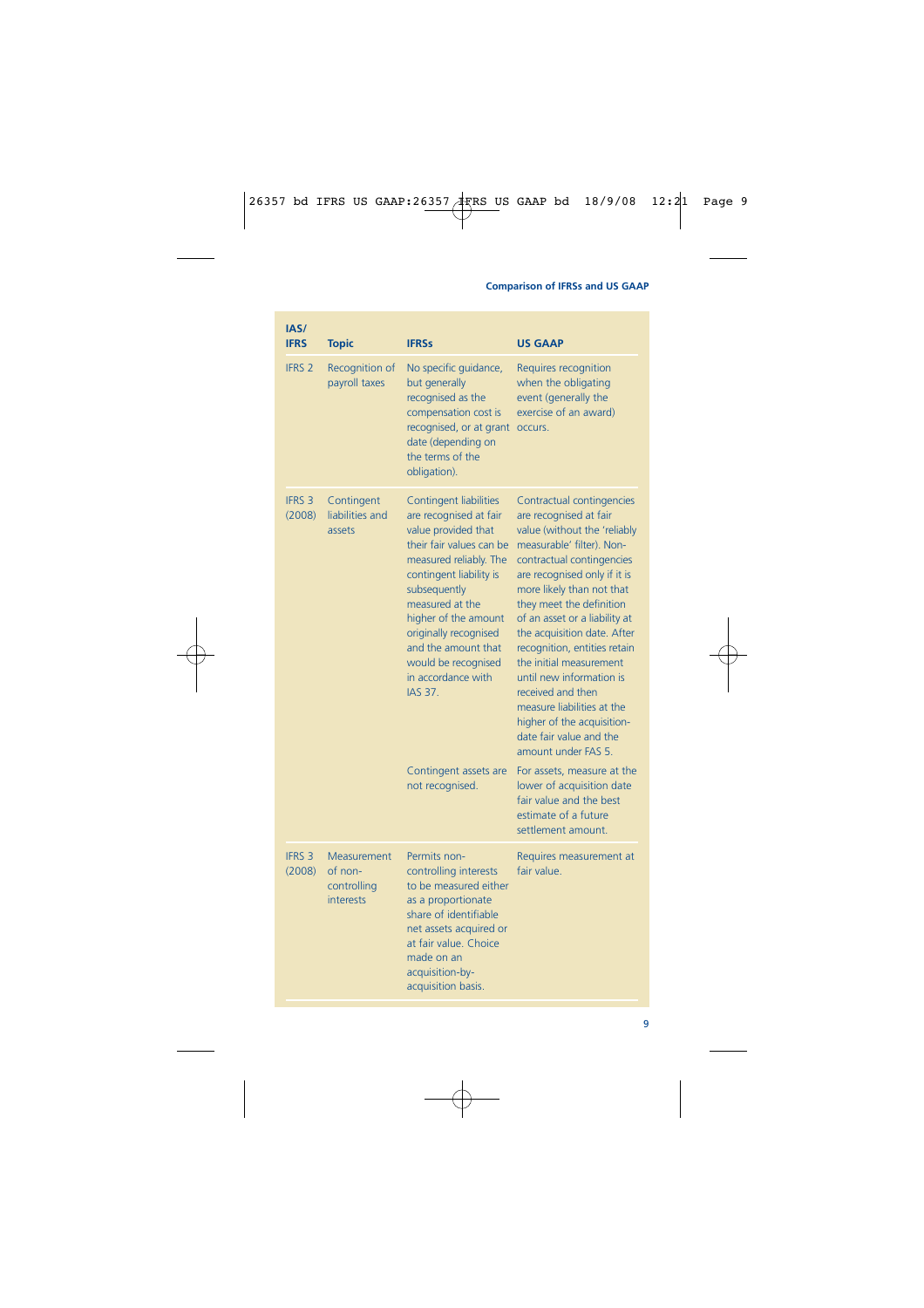| IAS/<br><b>IFRS</b>     | <b>Topic</b>                                                                     | <b>IFRSs</b>                                                                                                                                                                                                                                                                       | <b>US GAAP</b>                                                                                                                                       |
|-------------------------|----------------------------------------------------------------------------------|------------------------------------------------------------------------------------------------------------------------------------------------------------------------------------------------------------------------------------------------------------------------------------|------------------------------------------------------------------------------------------------------------------------------------------------------|
| <b>IFRS 3</b><br>(2008) | Effective date                                                                   | <b>Effective for business</b><br>combinations for<br>which the acquisition<br>date is in annual<br>reporting periods<br>begining on or after<br>1 July 2009.                                                                                                                       | <b>Effective for acquisitions</b><br>that close in years<br>beginning after<br>15 December 2008.                                                     |
|                         |                                                                                  | Early adoption<br>permitted but only<br>for annual periods<br>beginning on or after<br>30 June 2007 (IAS 27<br>(2008) to be adopted<br>at the same time).                                                                                                                          | Early adoption is<br>prohibited.                                                                                                                     |
| <b>IFRS 4</b>           | <b>Rights and</b><br>obligations<br>under<br>insurance<br>contracts <sup>1</sup> | <b>IFRS 4 addresses</b><br>recognition and<br>measurement in only<br>a limited way. It is an<br>interim Standard<br>pending completion<br>of a comprehensive<br>project.                                                                                                           | Several comprehensive<br>pronouncements and<br>other comprehensive<br>industry accounting<br>quides have been<br>published.                          |
| <b>IFRS 4</b>           | <b>Derivatives</b><br>embedded in<br>insurance<br>contracts <sup>1</sup>         | An embedded<br>derivative whose<br>characteristics and<br>risks are not closely<br>related to the host<br>contract but whose<br>value is<br>interdependent with<br>the value of the<br>insurance contract<br>need not be<br>separated out and<br>accounted for as<br>a derivative. | An embedded derivative<br>whose characteristics and<br>risks are not closely<br>related to the host<br>contract must be<br>accounted for separately. |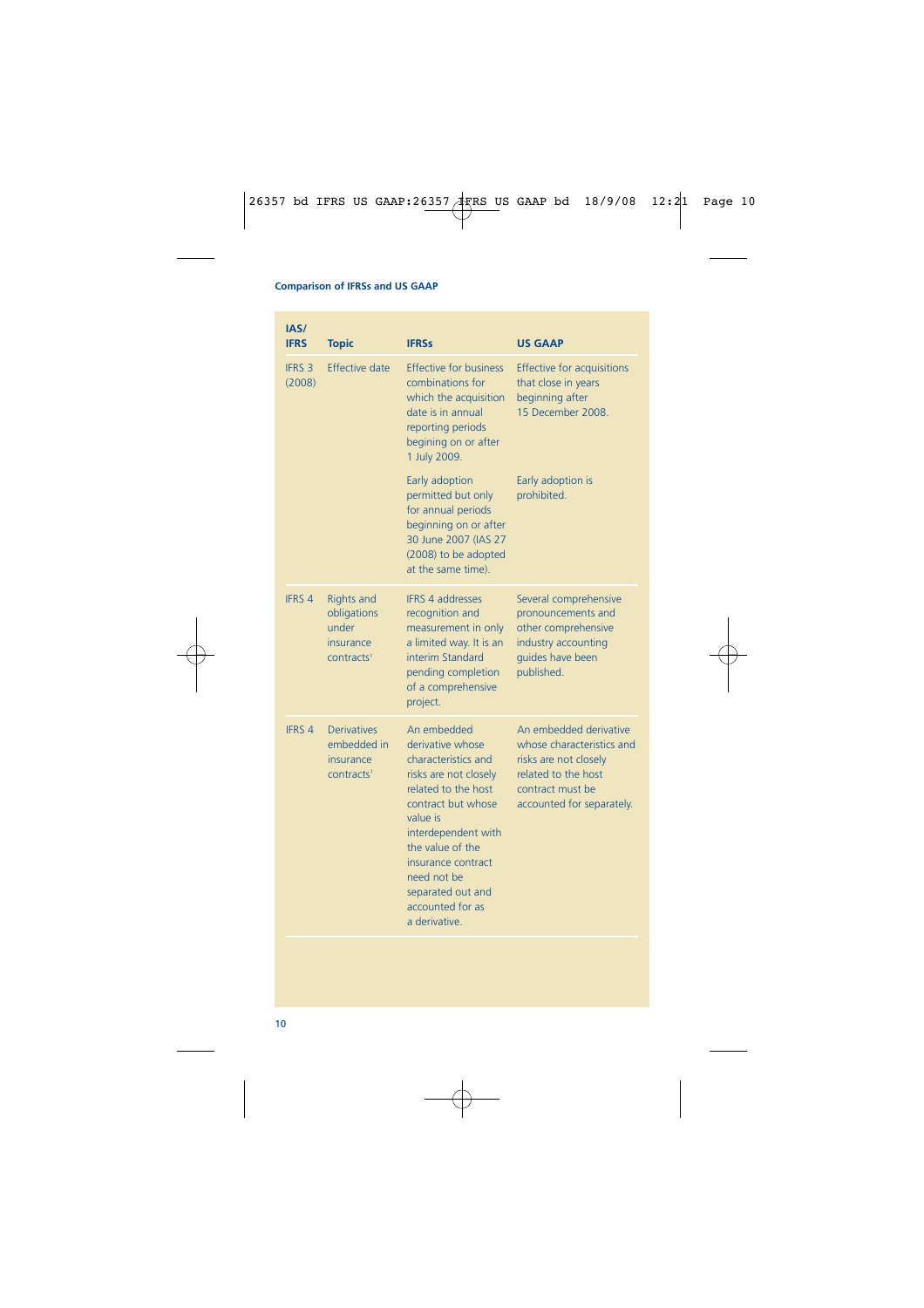| IAS/<br><b>IFRS</b> | <b>Topic</b>                                                                                    | <b>IFRSs</b>                                                                                                                                                                                             | <b>US GAAP</b>                                                                                                                                                 |
|---------------------|-------------------------------------------------------------------------------------------------|----------------------------------------------------------------------------------------------------------------------------------------------------------------------------------------------------------|----------------------------------------------------------------------------------------------------------------------------------------------------------------|
| <b>IFRS 5</b>       | Definition of<br>a discontinued<br>operation <sup>2</sup>                                       | A reportable business<br>or geographical<br>segment or major<br>component thereof.                                                                                                                       | A component which may<br>be an operating segment,<br>a reporting unit, a<br>subsidiary, or an asset<br>group (less restrictive than<br>the IFRS 5 definition). |
|                     |                                                                                                 | Continuing<br>involvement not<br>hezzenbbs                                                                                                                                                               | Disposing entity should<br>have no continuing cash<br>flows representative of<br>significant continuing<br>involvement.                                        |
| <b>IFRS 5</b>       | Presentation of<br>discontinued<br>operations <sup>2</sup>                                      | Post-tax income or<br>loss to be disclosed in<br>the statement of<br>comprehensive<br>income (or separate<br>income statement,<br>where applicable).                                                     | Pre-tax and post-tax<br>income or loss are<br>required on the face of<br>the income statement.                                                                 |
| <b>IFRS 5</b>       | Impairment<br>considerations<br>for foreign<br>entities that<br>will be<br>disposed of          | Does not permit the<br>inclusion of the<br>cumulative translation<br>adjustment (CTA) in<br>the carrying amount<br>of an investment in a<br>foreign entity that is<br>being evaluated for<br>impairment. | CTA is included in the<br>carrying amount of an<br>investment in a foreign<br>entity that is being<br>evaluated for impairment.                                |
| <b>IFRS 8</b>       | Segment's<br>disclosure of<br>non-current<br>assets<br>attributable to<br>segments <sup>3</sup> | Include intangible<br>assets.                                                                                                                                                                            | Exclude intangible assets.                                                                                                                                     |
| <b>IFRS 8</b>       | Disclosure of<br>segment<br>liabilities <sup>3</sup>                                            | Required if such a<br>measure if provided<br>to the chief operating<br>decision maker.                                                                                                                   | Not required.                                                                                                                                                  |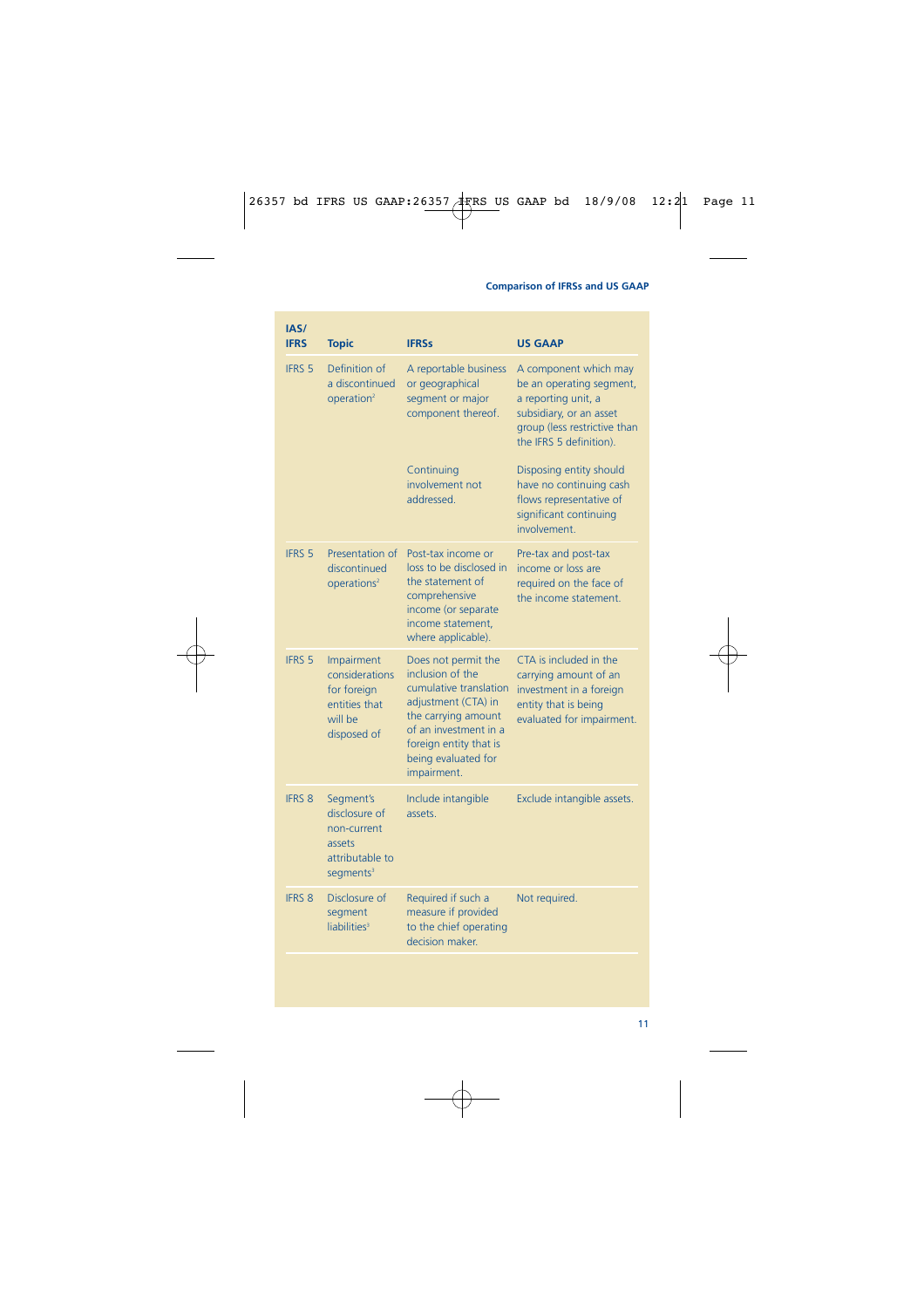| IAS/<br><b>IFRS</b>        | <b>Topic</b>                                                                   | <b>IFRSs</b>                                                                                                                     | <b>US GAAP</b>                                                                                                                                                                                                                                                                                                                                                                                 |
|----------------------------|--------------------------------------------------------------------------------|----------------------------------------------------------------------------------------------------------------------------------|------------------------------------------------------------------------------------------------------------------------------------------------------------------------------------------------------------------------------------------------------------------------------------------------------------------------------------------------------------------------------------------------|
| <b>IFRS 8</b>              | Matrix form of<br>organisation -<br>identification<br>of seaments <sup>3</sup> | <b>Operating segments</b><br>are identified on the<br>basis of the core<br>principle of the<br>Standard.                         | Segments are based on<br>products and services.                                                                                                                                                                                                                                                                                                                                                |
| IAS <sub>1</sub><br>(2007) | <b>Financial</b><br>statement<br>presentation <sup>4</sup>                     | Specific line items<br>required.                                                                                                 | Certain standards require<br>specific presentation of<br>certain items. Public<br>entities are subject to SEC<br>rules and regulations,<br>which require specific line<br>items.                                                                                                                                                                                                               |
| IAS <sub>1</sub><br>(2007) | Comparative<br>prior year<br>financial<br>statements <sup>4</sup>              | One year comparative<br>financial information<br>is required at a<br>minimum <sup>5</sup> .                                      | No specific requirement<br>under US GAAP to<br>present comparatives.<br>Generally at least one<br>year of comparative<br>financial information is<br>presented. Public entities<br>are subject to SEC rules<br>and regulations, which<br>generally require two<br>years of comparative<br>financial information for<br>the income statement<br>and the statements of<br>equity and cash flows. |
| IAS <sub>1</sub><br>(2007) | Departure from<br>a standard<br>when<br>compliance<br>would be<br>misleading   | Permitted in<br>"extremely rare"<br>circumstances to<br>achieve a fair<br>presentation. Specific<br>disclosures are<br>required. | Not directly addressed in<br>US GAAP literature,<br>although an auditor may<br>conclude, under<br><b>Generally Accepted</b><br><b>Auditing Standards</b><br>(GAAS) rule 203, that by<br>applying a certain GAAP<br>requirement the financial<br>statements are misleading,<br>thereby allowing for an<br>'override'.                                                                           |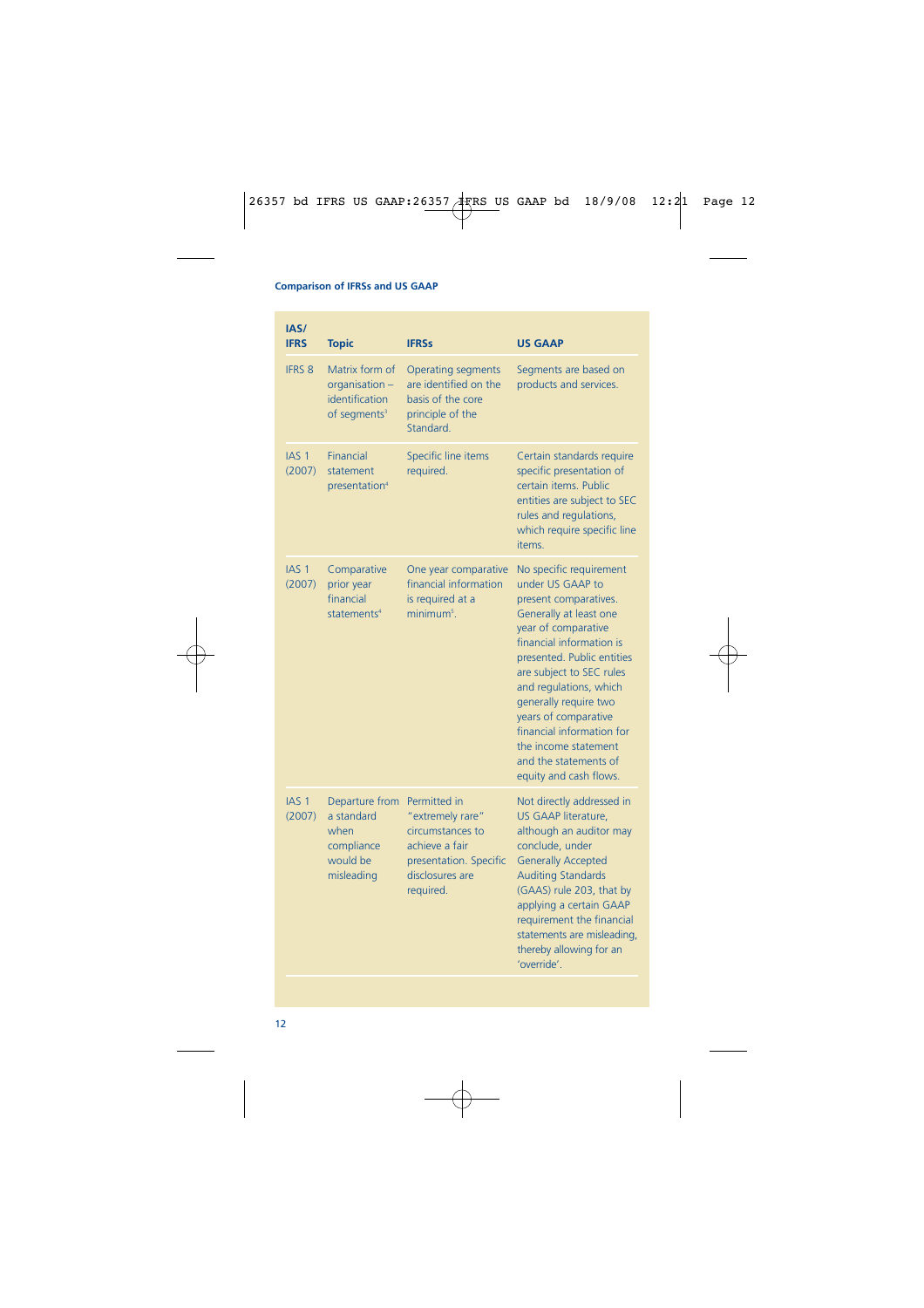| IAS/<br><b>IFRS</b>        | <b>Topic</b>                                                                                              | <b>IFRSs</b>                                                                                                                                                                         | <b>US GAAP</b>                                                                                                                                                                                                                                                                                                                                 |
|----------------------------|-----------------------------------------------------------------------------------------------------------|--------------------------------------------------------------------------------------------------------------------------------------------------------------------------------------|------------------------------------------------------------------------------------------------------------------------------------------------------------------------------------------------------------------------------------------------------------------------------------------------------------------------------------------------|
| IAS <sub>1</sub><br>(2007) | Classification<br>of liabilities on<br>refinancing <sup>4</sup>                                           | Non-current if<br>refinancing is<br>completed before the<br>end of the reporting<br>period.                                                                                          | Non-current if refinancing<br>is completed before date<br>of issuance of the<br>financial statements.                                                                                                                                                                                                                                          |
| IAS <sub>1</sub><br>(2007) | Classification<br>of liabilities due<br>on demand<br>due to violation<br>of debt<br>covenant <sup>4</sup> | Non-current if the<br>lender has granted a<br>12-month waiver<br>before the end of the<br>reporting period.                                                                          | Non-current if the lender<br>has granted a waiver for<br>a period greater than one<br>year (or operating cycle,<br>if longer) before the<br>issuance of the financial<br>statements or when it is<br>probable that the<br>violation will be corrected<br>within the grace period,<br>if any, prescribed in the<br>long-term debt<br>agreement. |
| IAS <sub>1</sub><br>(2007) | Extraordinary<br>items <sup>4</sup>                                                                       | Prohibited.                                                                                                                                                                          | Permitted.                                                                                                                                                                                                                                                                                                                                     |
| IAS <sub>2</sub>           | Measurement<br>of carrying<br>amount                                                                      | Lower of cost and net<br>realisable value.                                                                                                                                           | Lower of cost and market<br>(i.e. current replacement<br>cost).                                                                                                                                                                                                                                                                                |
| IAS <sub>2</sub>           | Use of cost<br>formulas                                                                                   | The same formula<br>must be applied to all<br>inventories that have<br>a similar nature and<br>use to the entity.                                                                    | The same formula does<br>not need to be applied to<br>all inventories that have a<br>similar nature and use to<br>the entity.                                                                                                                                                                                                                  |
| IAS <sub>2</sub>           | Asset<br>retirement<br>obligations<br>(AROs) arising<br>during the<br>production of<br>inventory          | An ARO that is<br>incurred as a<br>consequence of<br>having used the<br>relevant asset during<br>a period to produce<br>inventory is<br>accounted for as a<br>cost of the inventory. | ARO is added to the<br>carrying amount of the<br>property, plant, and<br>equipment used to<br>produce the inventory.                                                                                                                                                                                                                           |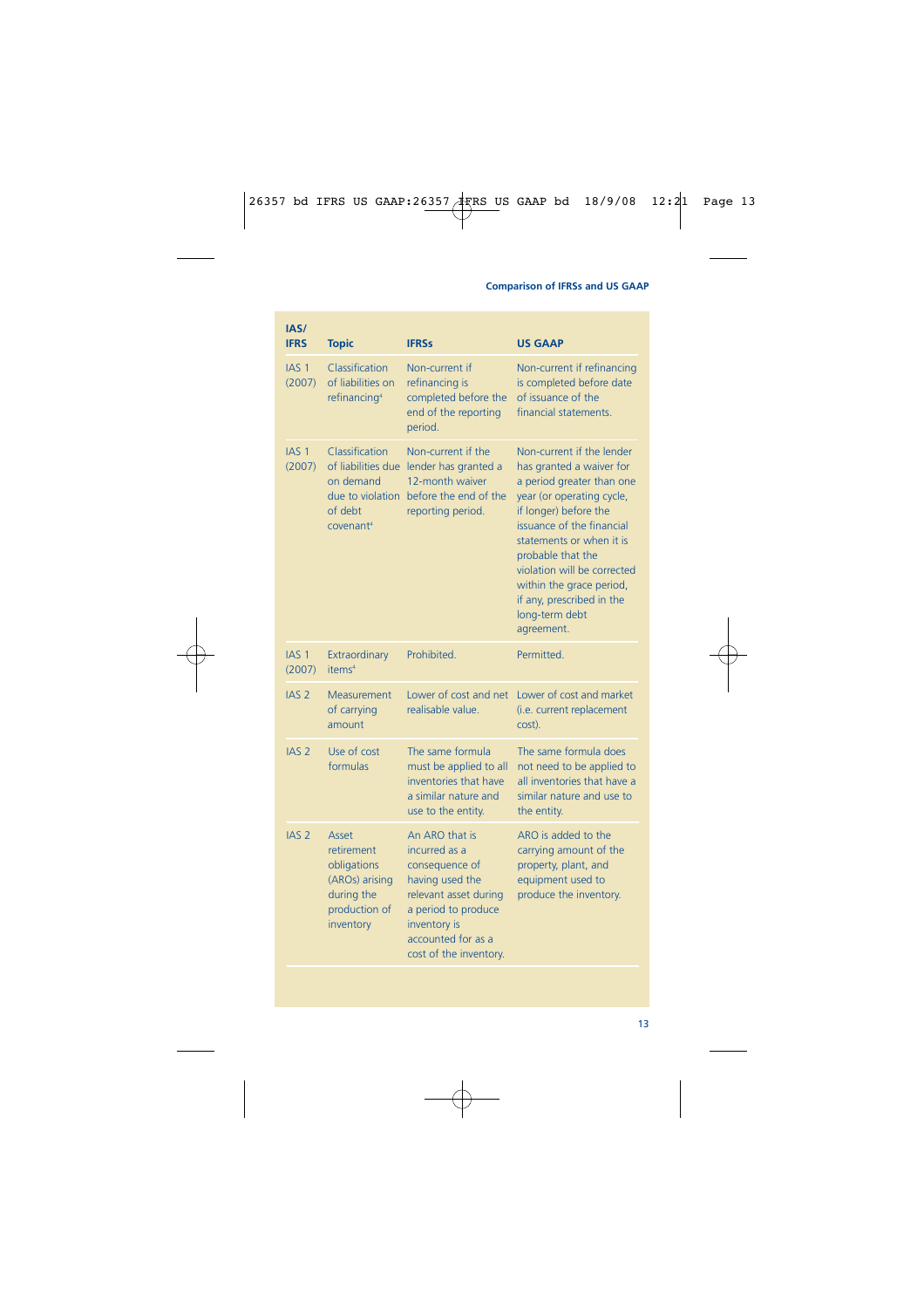| IAS/<br><b>IFRS</b> | <b>Topic</b>                                                                                                            | <b>IFRSs</b>                                                                                                                                                                | <b>US GAAP</b>                                                                                                                                                |
|---------------------|-------------------------------------------------------------------------------------------------------------------------|-----------------------------------------------------------------------------------------------------------------------------------------------------------------------------|---------------------------------------------------------------------------------------------------------------------------------------------------------------|
| IAS <sub>2</sub>    | Method for<br>determining<br>inventory cost                                                                             | LIFO is prohibited.                                                                                                                                                         | LIFO is permitted.                                                                                                                                            |
| IAS <sub>2</sub>    | Reversal of<br>write-downs                                                                                              | Required, if certain<br>criteria are met.                                                                                                                                   | Prohibited.                                                                                                                                                   |
| IAS <sub>2</sub>    | Measuring<br>inventory at<br>net realisable<br>value even if<br>above cost                                              | Permitted only for<br>producers' inventories<br>of agricultural and<br>forest products and<br>mineral ores and for<br>hroker-dealers'<br>inventories of<br>commodities      | Permitted, but based on a<br>specific product (precious<br>metals).                                                                                           |
| <b>IAS 7</b>        | Classification<br>of interest<br>received and<br>paid in the<br>statement of<br>cash flows                              | Interest received -<br>may be classified as<br>operating or<br>investing.<br>Interest paid - may be<br>classified as operating<br>or financing.                             | Must be classified as<br>operating.                                                                                                                           |
| IAS <sub>7</sub>    | Inclusion of<br>bank overdrafts<br>in 'cash' for<br>the purpose of<br>presentation of<br>the statement<br>of cash flows | Included if they form<br>an integral part of an<br>entity's cash<br>management.                                                                                             | Excluded.                                                                                                                                                     |
| IAS <sub>7</sub>    | Reporting cash<br>flows from<br>operating<br><b>activities</b>                                                          | Use of direct or<br>indirect method is<br>allowed. Net income<br>must be reconciled to<br>net cash flows from<br>operating activities<br>only under the<br>indirect method. | Use of direct or indirect<br>method is allowed. Under<br>both methods, net<br>income must be<br>reconciled to net cash<br>flows from operating<br>activities. |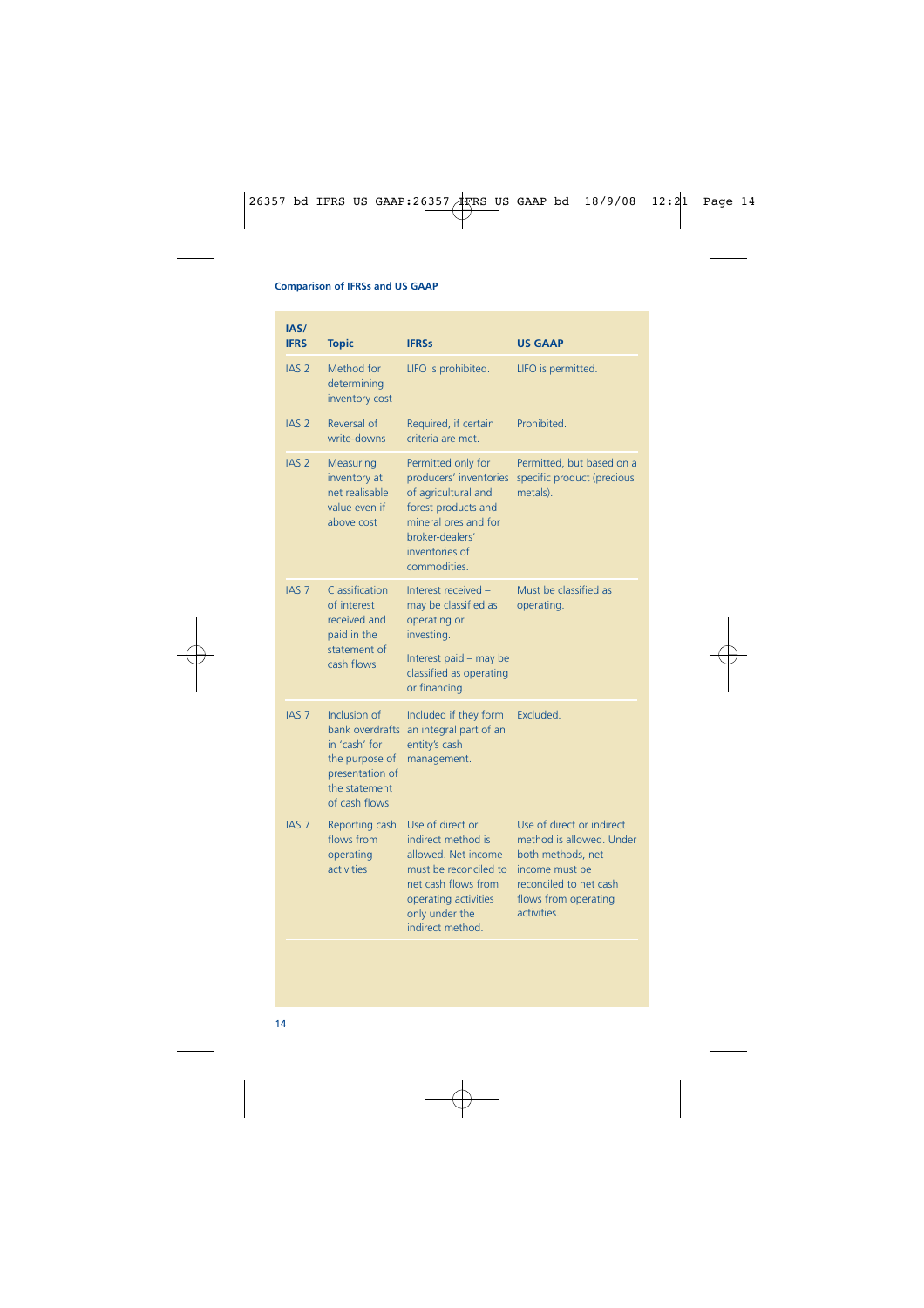| IAS/<br><b>IFRS</b> | <b>Topic</b>                                                                                                                                    | <b>IFRSs</b>                                                                                                                                                           | <b>US GAAP</b>                                                                                                                                                                                                                          |
|---------------------|-------------------------------------------------------------------------------------------------------------------------------------------------|------------------------------------------------------------------------------------------------------------------------------------------------------------------------|-----------------------------------------------------------------------------------------------------------------------------------------------------------------------------------------------------------------------------------------|
| <b>IAS 7</b>        | Disclosure of<br>cash flows<br>relating to<br>discontinued<br>operations                                                                        | Requires disclosure of<br>cash flows arising<br>from discontinued<br>operations under<br>each category either<br>in the statement of<br>cash flows or in the<br>notes. | Does not require separate<br>disclosure. If an entity<br>elects to report cash<br>flows from discontinued<br>operations, each category<br>must be reported<br>separately.                                                               |
| <b>IAS 7</b>        | Presentation of<br>cash flow per<br>share                                                                                                       | Does not explicitly<br>prohibit disclosure of<br>cash flow per share.                                                                                                  | Prohibited.                                                                                                                                                                                                                             |
| <b>IAS 7</b>        | Cash flows<br>from hedging<br><i>activities</i>                                                                                                 | <b>Requires classification</b><br>in the same category<br>as the cash flows<br>from the item being<br>hedged.                                                          | Allows classification of<br>cash flows from hedging<br>activities in the same<br>category as the cash<br>flows from the hedged<br>item provided that certain<br>requirements are met and<br>that the accounting policy<br>is disclosed. |
| <b>IAS 7</b>        | Presentation in<br>the statement<br>of cash flows<br>of the tax<br>deduction in<br>excess of<br>compensation<br>cost recognised<br>under IFRS 2 | Does not include<br>specific quidance.                                                                                                                                 | Requires presentation (as<br>a separate line item) in<br>the financing section of<br>the statement of cash<br>flows (with an equal and<br>offsetting amount<br>displayed in the operating<br>section).                                  |
| <b>IAS 8</b>        | Corrections of<br>errors                                                                                                                        | Retrospective<br>restatement is<br>required, unless<br>impracticable.                                                                                                  | Retrospective restatement<br>is required; no<br>impracticability<br>exemption available.                                                                                                                                                |
| <b>IAS 8</b>        | Disclosures:<br>new<br>pronounce-<br>ments in issue<br>but not yet<br>effective                                                                 | All entities are<br>required to disclose<br>specified information<br>in relation to new<br><b>IFRSs in issue but not</b><br>yet effective.                             | Only SEC registrants are<br>required to disclose the<br>effect of new<br>pronouncements in issue<br>but not yet effective.                                                                                                              |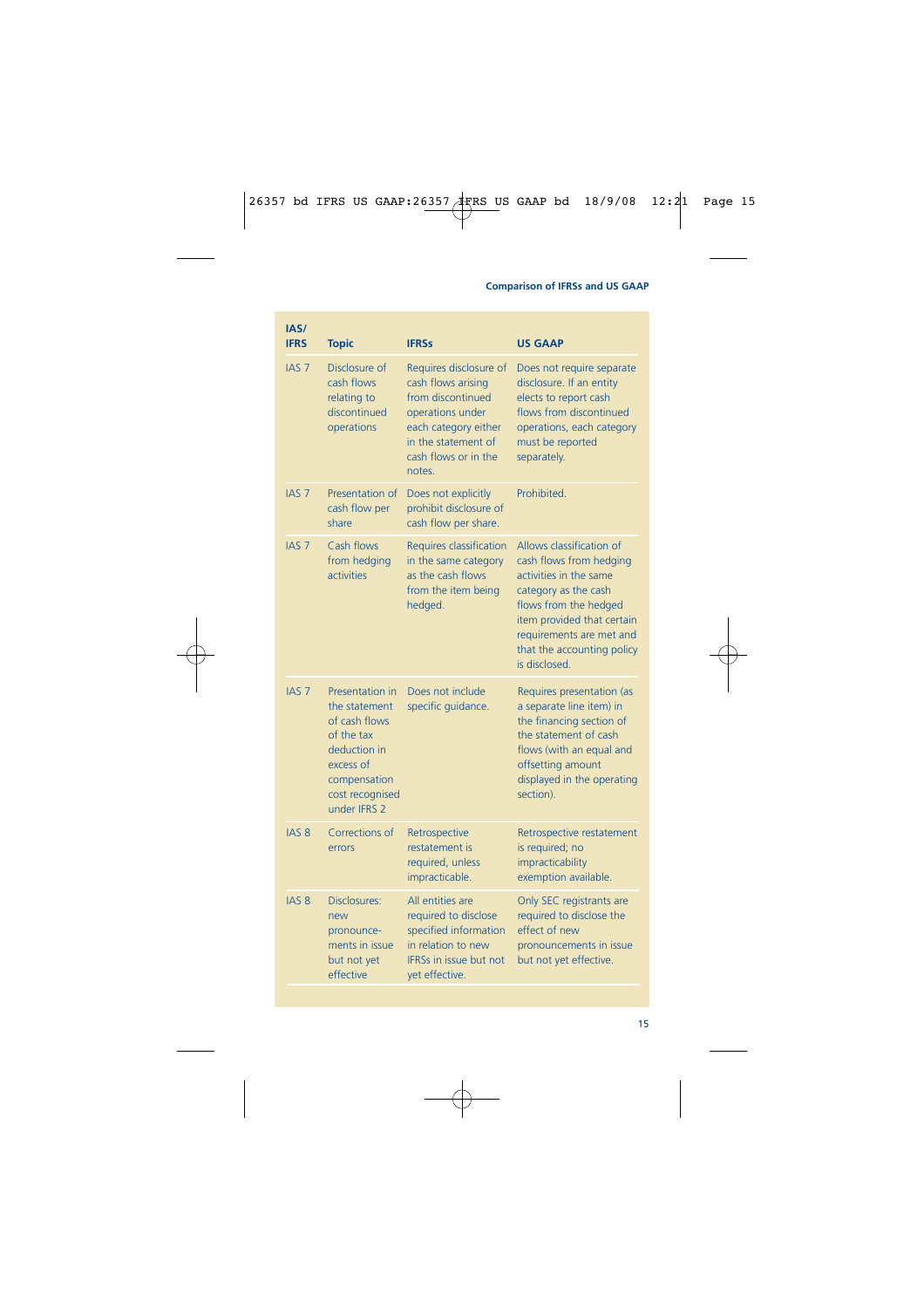| IAS/<br><b>IFRS</b> | <b>Topic</b>                                                                                                                | <b>IFRSs</b>                                                                                                                                                   | <b>US GAAP</b>                                                                                                                                                                                                                             |
|---------------------|-----------------------------------------------------------------------------------------------------------------------------|----------------------------------------------------------------------------------------------------------------------------------------------------------------|--------------------------------------------------------------------------------------------------------------------------------------------------------------------------------------------------------------------------------------------|
| <b>IAS 11</b>       | Method of<br>accounting for<br>construction<br>contracts when<br>the percentage<br>of completion<br>cannot be<br>determined | Cost recovery<br>method.                                                                                                                                       | Completed contract<br>method                                                                                                                                                                                                               |
| <b>IAS 12</b>       | Classification<br>of deferred tax<br>assets and<br>liabilities <sup>6</sup>                                                 | Always non-current.                                                                                                                                            | Classification is split<br>between current and<br>non-current components<br>based on the<br>classification of the<br>underlying asset or<br>liability, or on the<br>expected reversal of items<br>not related to an asset or<br>liability. |
| <b>IAS 12</b>       | Recognition of<br>deferred tax<br>ascets <sup>6</sup>                                                                       | Recognised to the<br>extent that their<br>recovery is considered<br>probable.                                                                                  | Recognised in full and<br>then reduced by a<br>valuation allowance for<br>the non-probable portion.                                                                                                                                        |
| <b>IAS 12</b>       | Tax rate for<br>measuring<br>deferred tax<br>assets and<br>liabilities <sup>6</sup>                                         | Use enacted or<br>'substantively<br>enacted' tax rates. <sup>7</sup>                                                                                           | Use enacted tax rates.                                                                                                                                                                                                                     |
| <b>IAS 12</b>       | Uncertain tax<br>positions <sup>6</sup>                                                                                     | Accounting for tax<br>consequences reflects<br>management's<br>expectations.                                                                                   | Prescribes a methodology<br>that is based on the<br>probability of a tax<br>position being sustained.                                                                                                                                      |
| <b>IAS 12</b>       | Tax<br>consequences<br>of intragroup<br>sales <sup>6</sup>                                                                  | Tax expense from<br>intragroup sales is<br>recognised and<br>deferred taxes are<br>recognised for the<br>change in tax basis<br>using the buyer's tax<br>rate. | Tax expense from<br>intragroup sales is<br>deferred until the related<br>asset is sold or otherwise<br>disposed of, and no<br>deferred taxes are<br>recognised for the<br>purchaser's change in tax<br>basis.                              |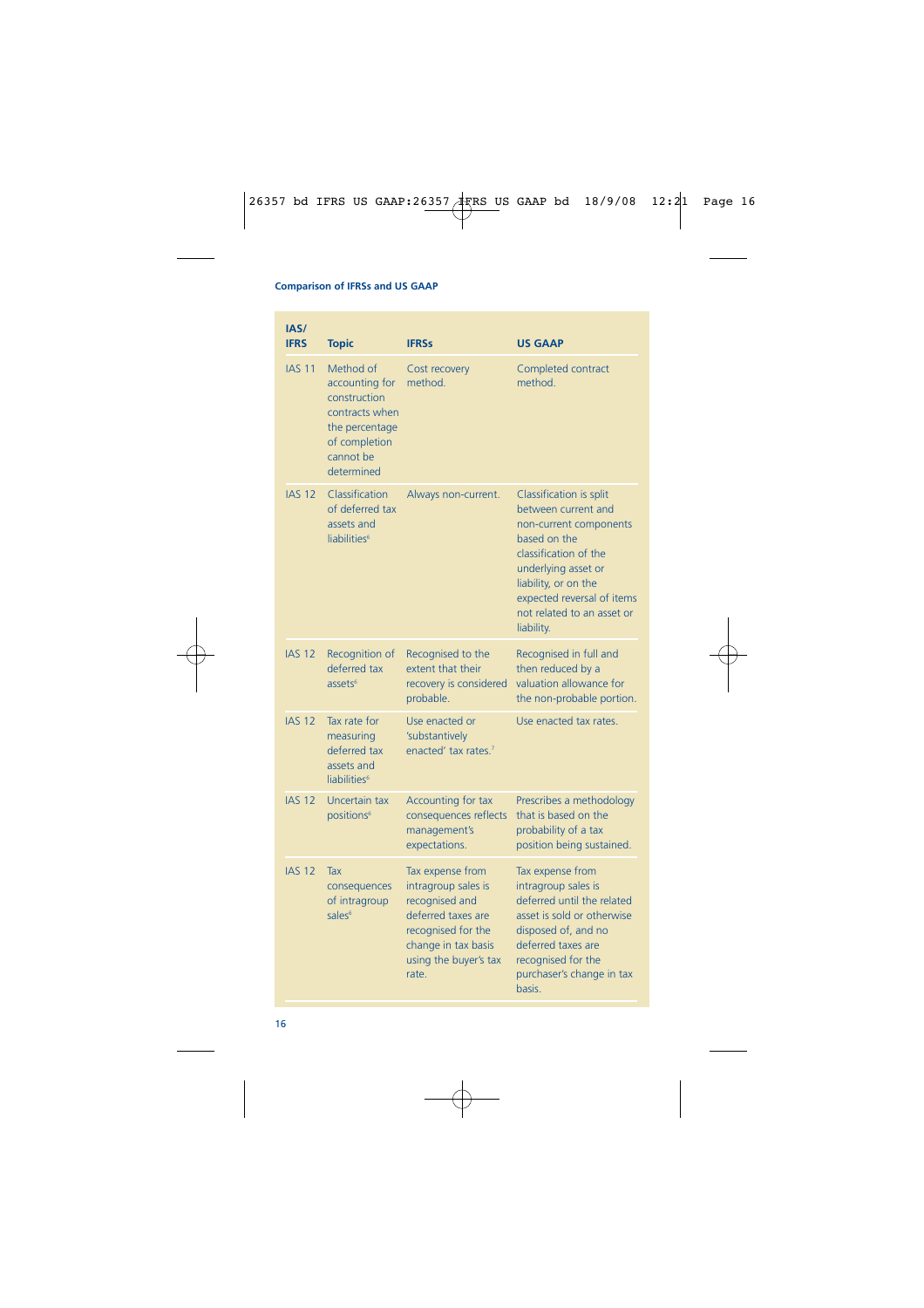| IAS/<br><b>IFRS</b> | <b>Topic</b>                                                                                                                                         | <b>IFRSs</b>                                                                                                                                                                                                                                                                                                                                                                                    | <b>US GAAP</b>                                                                                                                      |
|---------------------|------------------------------------------------------------------------------------------------------------------------------------------------------|-------------------------------------------------------------------------------------------------------------------------------------------------------------------------------------------------------------------------------------------------------------------------------------------------------------------------------------------------------------------------------------------------|-------------------------------------------------------------------------------------------------------------------------------------|
| <b>IAS 12</b>       | Deferred taxes<br>on foreign<br>non-monetary<br>assets/liabilities<br>remeasured<br>from local<br>currency to<br>functional<br>currency <sup>6</sup> | Deferred tax is<br>recognised on the<br>remeasurement from<br>local currency to<br>functional currency.                                                                                                                                                                                                                                                                                         | No deferred tax is<br>recognised on the<br>remeasurement from<br>local currency to<br>functional currency.                          |
| <b>IAS 12</b>       | 'Initial<br>recognition'<br>exemption <sup>6</sup>                                                                                                   | Deferred tax not<br>recognised for taxable<br>temporary differences<br>that arise from the<br>initial recognition of<br>an asset or liability in<br>a transaction that is<br>(a) not a business<br>combination, and (b)<br>does not affect<br>accounting profit or<br>taxable profit. Nor are<br>changes in this<br>unrecognised deferred<br>tax asset or liability<br>subsequently recognised. | No similar exemption.                                                                                                               |
| <b>IAS 12</b>       | Other<br>exceptions to<br>the basic<br>principle that<br>deferred tax is<br>recognised for<br>all temporary<br>differences <sup>6</sup>              | Does not have all the<br>exemptions<br>comparable to those<br>in US GAAP.                                                                                                                                                                                                                                                                                                                       | <b>US GAAP has three</b><br>additional exemptions<br>from the requirement to<br>recognise deferred tax<br>that differ from IFRSs.   |
| <b>IAS 12</b>       | Calculation of<br>tax benefits<br>related to<br>share-based<br>payments <sup>6</sup>                                                                 | Deferred tax is<br>computed on the<br>basis of the tax<br>deduction for the<br>share-based payment<br>under the applicable<br>tax law (i.e. intrinsic<br>value).                                                                                                                                                                                                                                | Deferred tax is computed<br>on the GAAP expense<br>recognised and trued up<br>or down at realisation of<br>the tax benefit/deficit. |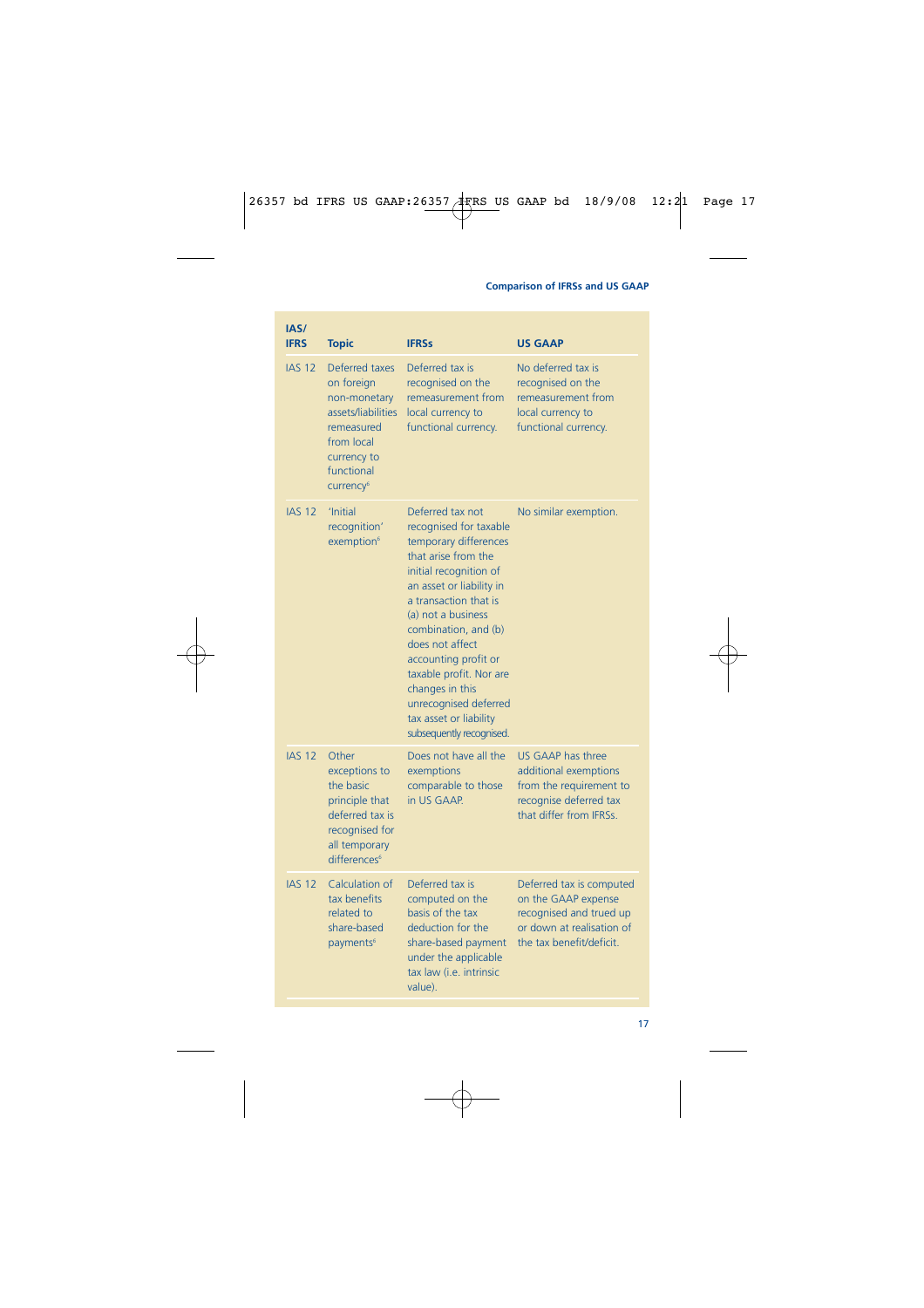| IAS/<br><b>IFRS</b> | <b>Topic</b>                                                                                                                                           | <b>IFRSs</b>                                                                                                                                                                                                                                                                                                                                                                                                                                                                                                                                                                                                    | <b>US GAAP</b>                                                                                                                                                                                                                                                                              |
|---------------------|--------------------------------------------------------------------------------------------------------------------------------------------------------|-----------------------------------------------------------------------------------------------------------------------------------------------------------------------------------------------------------------------------------------------------------------------------------------------------------------------------------------------------------------------------------------------------------------------------------------------------------------------------------------------------------------------------------------------------------------------------------------------------------------|---------------------------------------------------------------------------------------------------------------------------------------------------------------------------------------------------------------------------------------------------------------------------------------------|
| <b>IAS 12</b>       | Subsequent<br>changes in<br>deferred taxes<br>that were<br>originally<br>recognised<br>outside profit<br>or loss<br>(backward<br>tracing) <sup>6</sup> | The tax effects of<br>items recognised<br>outside profit or loss<br>during the current<br>year are also<br>recognised outside<br>profit or loss. A<br>deferred tax item<br>originally recognised<br>outside profit or loss<br>may change either as<br>a result of a change in<br>assessment as to the<br>recoverability of<br>deferred tax assets or<br>as a result of changes<br>in tax rates, laws, or<br>other measurement<br>attributes. Consistent<br>with the initial<br>treatment. IAS 12<br>requires that the<br>resulting change in<br>deferred taxes also be<br>recognised outside<br>profit or loss. | Backward tracing is<br>generally prohibited.<br>Subsequent changes are<br>allocated to continuing<br>operations.                                                                                                                                                                            |
| <b>IAS 12</b>       | Reconciliation<br>of actual and<br>expected tax<br>rates <sup>6</sup>                                                                                  | Required for all<br>entities applying<br>IFRSs; expected tax<br>expense is computed<br>by applying the<br>applicable tax rate(s)<br>to accounting profit,<br>disclosing also the<br>basis on which any<br>applicable tax rate is<br>computed.                                                                                                                                                                                                                                                                                                                                                                   | Required for public<br>entities only; expected tax<br>expense is computed by<br>applying the domestic<br>federal statutory rates to<br>pre-tax income from<br>continuing operations.<br>Non-public entities must<br>disclose the nature of the<br>reconciling items but not<br>the amounts. |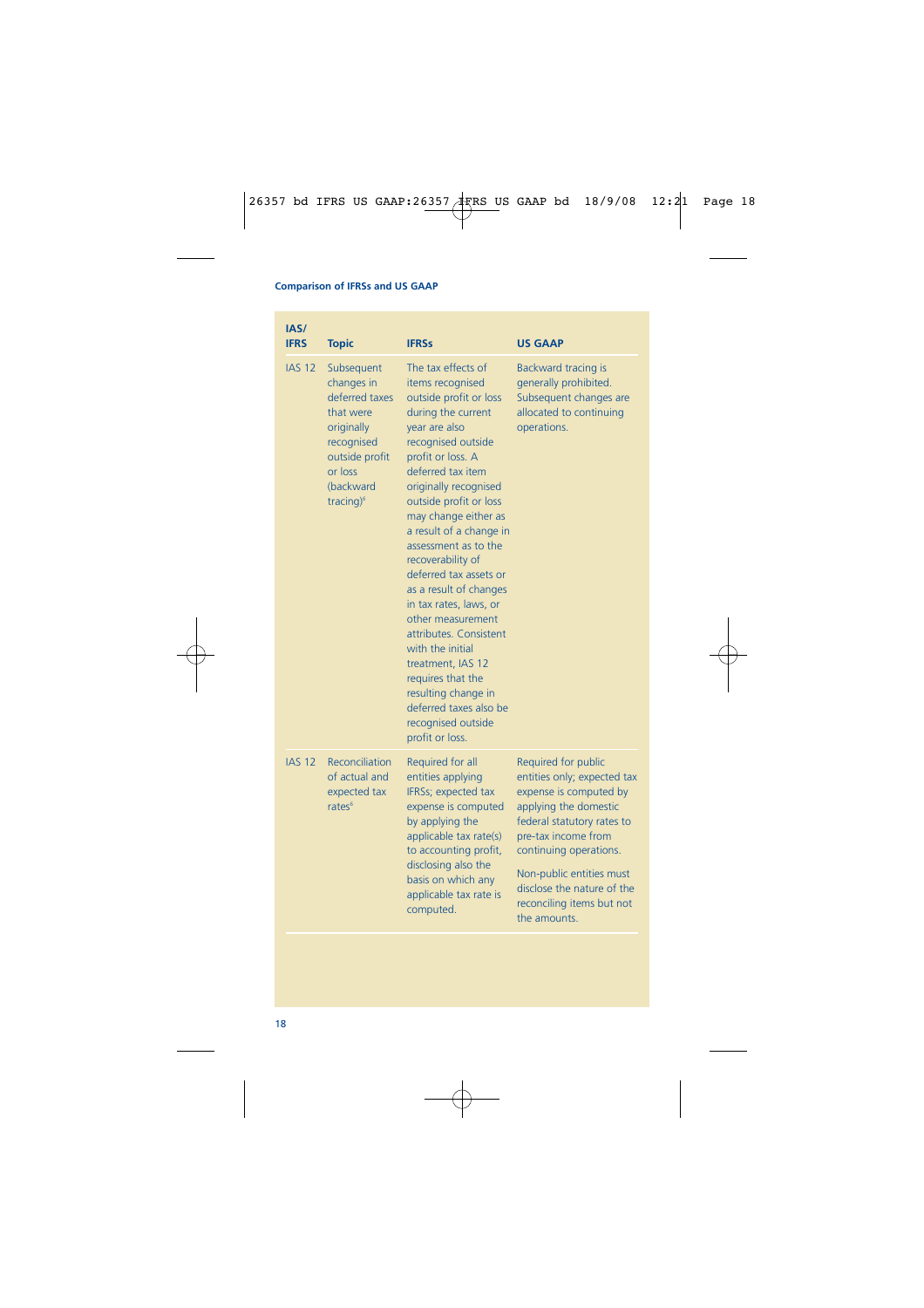| IAS/<br><b>IFRS</b> | <b>Topic</b>                                                                                      | <b>IFRSs</b>                                                                                                                                                                                                                                                                                                               | <b>US GAAP</b>                                                                                                                                                                                                                                                                                                                          |
|---------------------|---------------------------------------------------------------------------------------------------|----------------------------------------------------------------------------------------------------------------------------------------------------------------------------------------------------------------------------------------------------------------------------------------------------------------------------|-----------------------------------------------------------------------------------------------------------------------------------------------------------------------------------------------------------------------------------------------------------------------------------------------------------------------------------------|
| <b>IAS 12</b>       | Recognition of<br>deferred tax on<br>undistributed<br>earnings from<br>investments <sup>6</sup>   | Deferred tax is<br>recognised on the<br>undistributed<br>earnings of any form<br>of investee unless (1)<br>the investor is able to<br>control the timing of<br>the reversal of the<br>temporary difference<br>and (2) it is probable<br>that the temporary<br>difference will not<br>reverse in the<br>foreseeable future. | Deferred tax is recognised<br>on all undistributed<br>earnings, arising after<br>1992, of domestic<br>subsidiaries and joint<br>ventures. No deferred tax<br>is recognised on<br>undistributed earnings of<br>foreign subsidiaries and<br>corporate joint ventures if<br>the duration of such<br>investment is considered<br>permanent. |
| <b>IAS 12</b>       | Measurement<br>of deferred<br>tax on<br>undistributed<br>earnings of a<br>subsidiary <sup>6</sup> | Must use rate<br>applicable to<br>undistributed profits.                                                                                                                                                                                                                                                                   | Generally, US GAAP<br>requires the use of the<br>higher of the distributed<br>and the undistributed<br>rates                                                                                                                                                                                                                            |
| <b>IAS 16</b>       | <b>Basis of</b><br>measurement<br>for property,<br>plant and<br>equipment                         | May use either<br>revalued amount or<br>historical cost.<br>Revalued amount is<br>fair value at date of<br>revaluation less<br>subsequent<br>accumulated<br>depreciation and<br>impairment losses.                                                                                                                         | At historical cost.<br>Revaluations prohibited.                                                                                                                                                                                                                                                                                         |
| <b>IAS 16</b>       | Major<br>inspection or<br>overhaul costs                                                          | <b>Generally accounted</b><br>for as part of the cost<br>of an asset.                                                                                                                                                                                                                                                      | Either expensed as<br>incurred, deferred and<br>amortised over the period<br>until the next overhaul, or<br>accounted for as part of<br>the cost of an asset.                                                                                                                                                                           |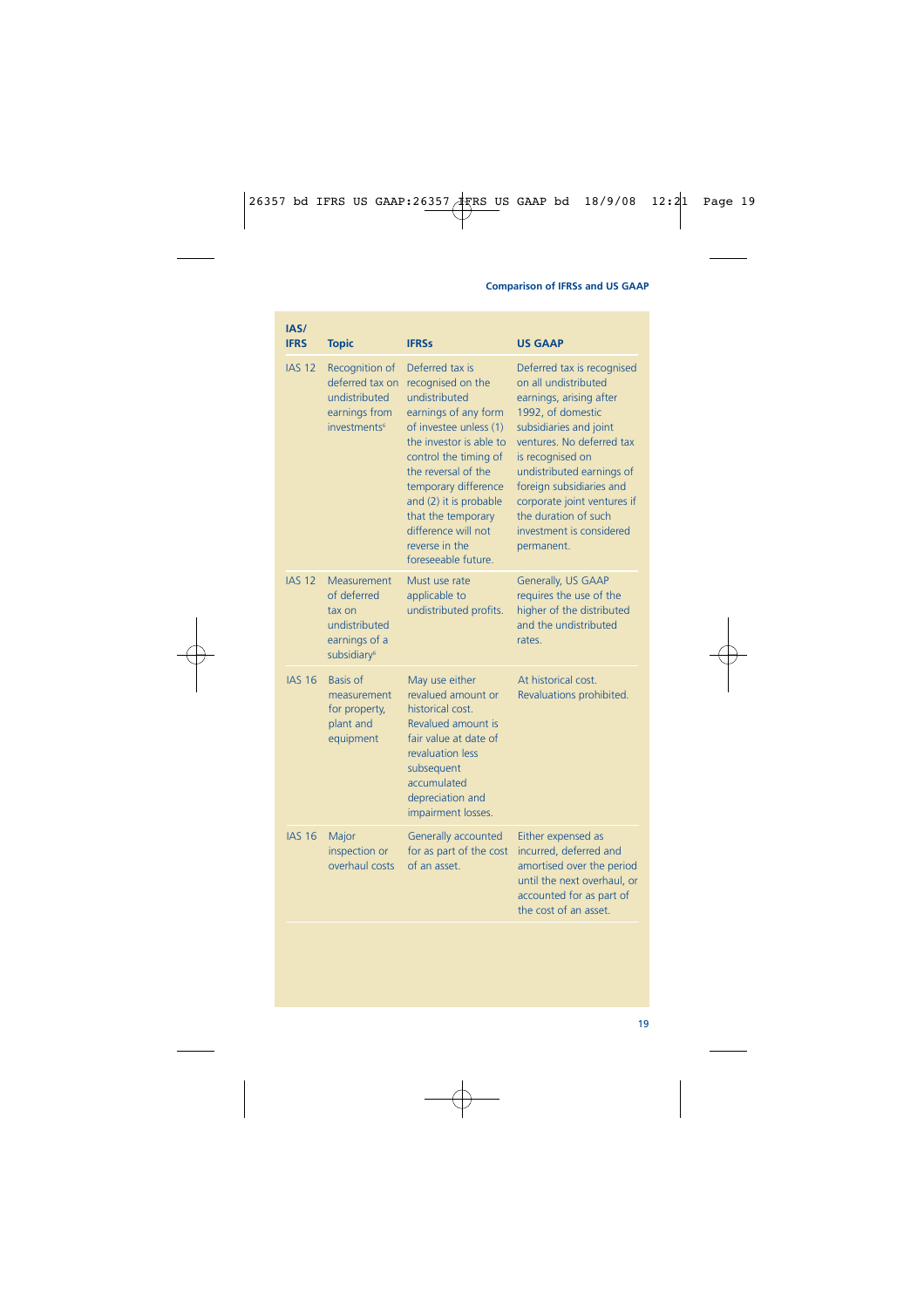| IAS/<br><b>IFRS</b> | <b>Topic</b>                                                              | <b>IFRSs</b>                                                                                                                                        | <b>US GAAP</b>                                                                                                                                                                     |
|---------------------|---------------------------------------------------------------------------|-----------------------------------------------------------------------------------------------------------------------------------------------------|------------------------------------------------------------------------------------------------------------------------------------------------------------------------------------|
| <b>IAS 16</b>       | Measuring the<br>residual value<br>of property,<br>plant and<br>equipment | Current net selling<br>price assuming the<br>asset were already of<br>the age and in the<br>condition expected at<br>the end of its useful<br>life. | Generally the discounted<br>present value of expected<br>proceeds on future<br>disposal.                                                                                           |
|                     |                                                                           | Residual value may be<br>adjusted upwards or<br>downwards.                                                                                          | Residual value may only<br>be adjusted downwards.                                                                                                                                  |
| <b>IAS 16</b>       | Depreciation                                                              | Components of an<br>asset with differing<br>patterns of benefits<br>must be depreciated<br>separately.                                              | Component accounting is<br>permitted, but not<br>required.                                                                                                                         |
| <b>IAS 17</b>       | Scope <sup>8</sup>                                                        | Applies broadly to<br>assets with certain<br>exceptions.                                                                                            | Only applies to leases<br>involving property, plant<br>and equipment.                                                                                                              |
| <b>IAS 17</b>       | Lease<br>classification <sup>8</sup>                                      | The classification of a<br>lease depends on the<br>substance of the<br>transaction. Specific<br>indicators and<br>examples are<br>provided.         | The classification of a<br>lease depends on the<br>lease meeting certain<br>specified criteria.                                                                                    |
| <b>IAS 17</b>       | Sales-type lease<br>involving real<br>estate <sup>8</sup>                 | provided.                                                                                                                                           | No specific criteria are Provides specific criteria.                                                                                                                               |
| <b>IAS 17</b>       | Leases of land<br>and buildings <sup>8</sup>                              | Land and buildings<br>elements are<br>considered separately<br>unless the land<br>element is not<br>material.                                       | Land and building<br>elements are generally<br>accounted for as a single<br>unit, unless land<br>represents more than<br>25% of the total fair<br>value of the leased<br>property. |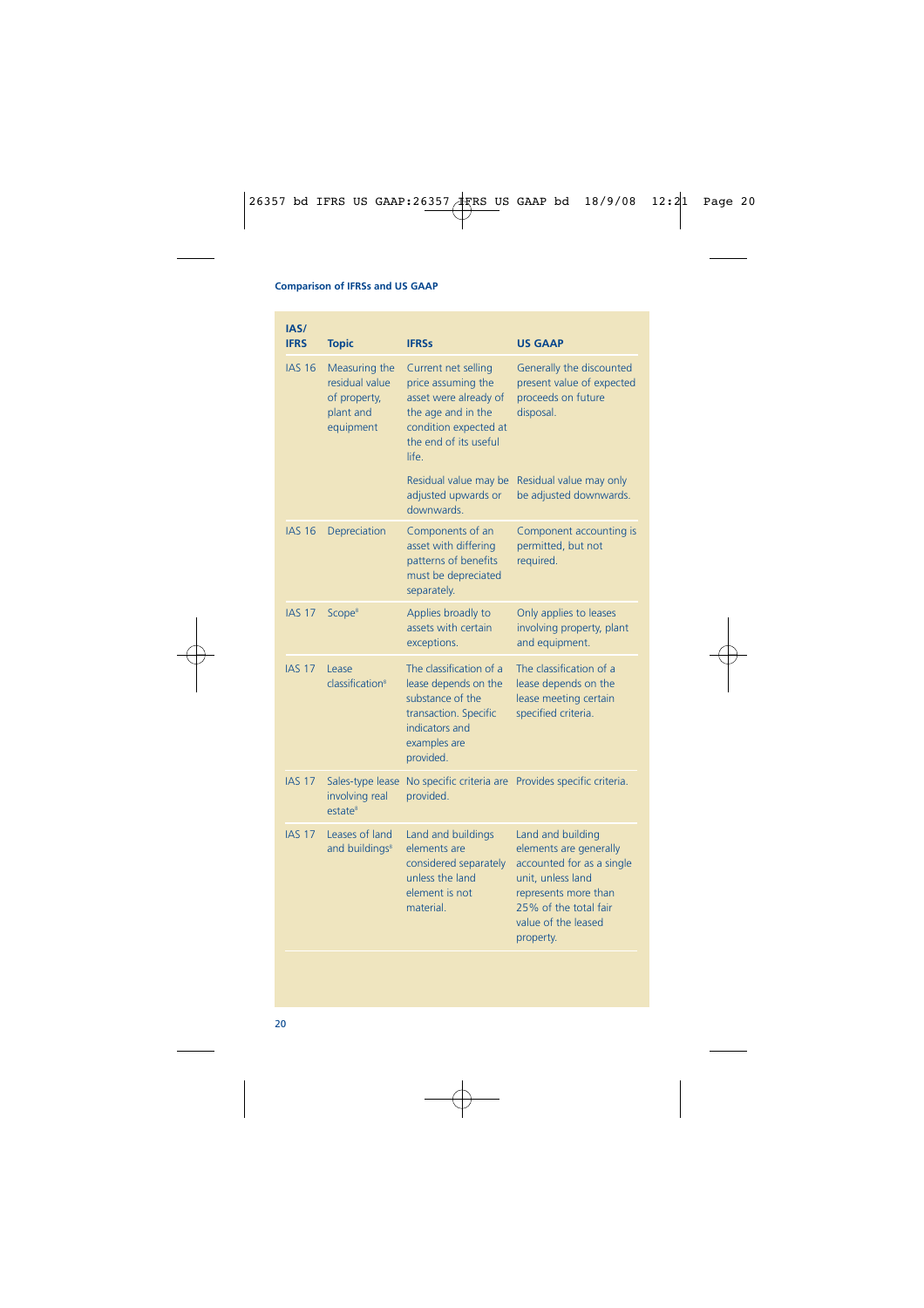| IAS/<br><b>IFRS</b> | <b>Topic</b>                                                                               | <b>IFRSs</b>                                                                                                                                                                   | <b>US GAAP</b>                                                                                                                                                                                                                                   |
|---------------------|--------------------------------------------------------------------------------------------|--------------------------------------------------------------------------------------------------------------------------------------------------------------------------------|--------------------------------------------------------------------------------------------------------------------------------------------------------------------------------------------------------------------------------------------------|
| <b>IAS 17</b>       | Present value<br>of minimum<br>lease<br>payments <sup>8</sup>                              | Generally would use<br>the rate implicit in the<br>lease to discount<br>minimum lease<br>payments.                                                                             | Lessors must use implicit<br>rate to discount minimum<br>lease payments. Lessees<br>generally would use the<br>incremental borrowing<br>rate to discount minimum<br>lease payments unless the<br>implicit rate is known and<br>is the lower rate |
| <b>IAS 17</b>       | Leveraged<br>leases <sup>8</sup>                                                           | No special accounting<br>provided for<br>leveraged leases.                                                                                                                     | Permits special<br>accounting for leveraged<br>leases if specific criteria<br>are met.                                                                                                                                                           |
| <b>IAS 17</b>       | Recognition of<br>a gain or loss<br>on a sale and<br>leaseback<br>transaction <sup>8</sup> | If the leaseback is a<br>finance lease, defer<br>and amortise the gain<br>or loss over the lease<br>term.                                                                      | Depends on the extent of<br>the seller's retained<br>interest in the asset.                                                                                                                                                                      |
|                     |                                                                                            | If the leaseback is an<br>operating lease,<br>recognition of the<br>gain or loss depends<br>on whether the<br>transaction is<br>established at, below,<br>or above fair value. |                                                                                                                                                                                                                                                  |
| <b>IAS 17</b>       | Sale and<br>leaseback<br>transaction<br>involving real<br>estate <sup>8</sup>              | There is no difference<br>in accounting<br>between sale and<br>leaseback transactions<br>involving real estate<br>and non-real estate<br>assets.                               | Specific requirements<br>exist for sale and<br>leaseback transactions<br>involving real estate.                                                                                                                                                  |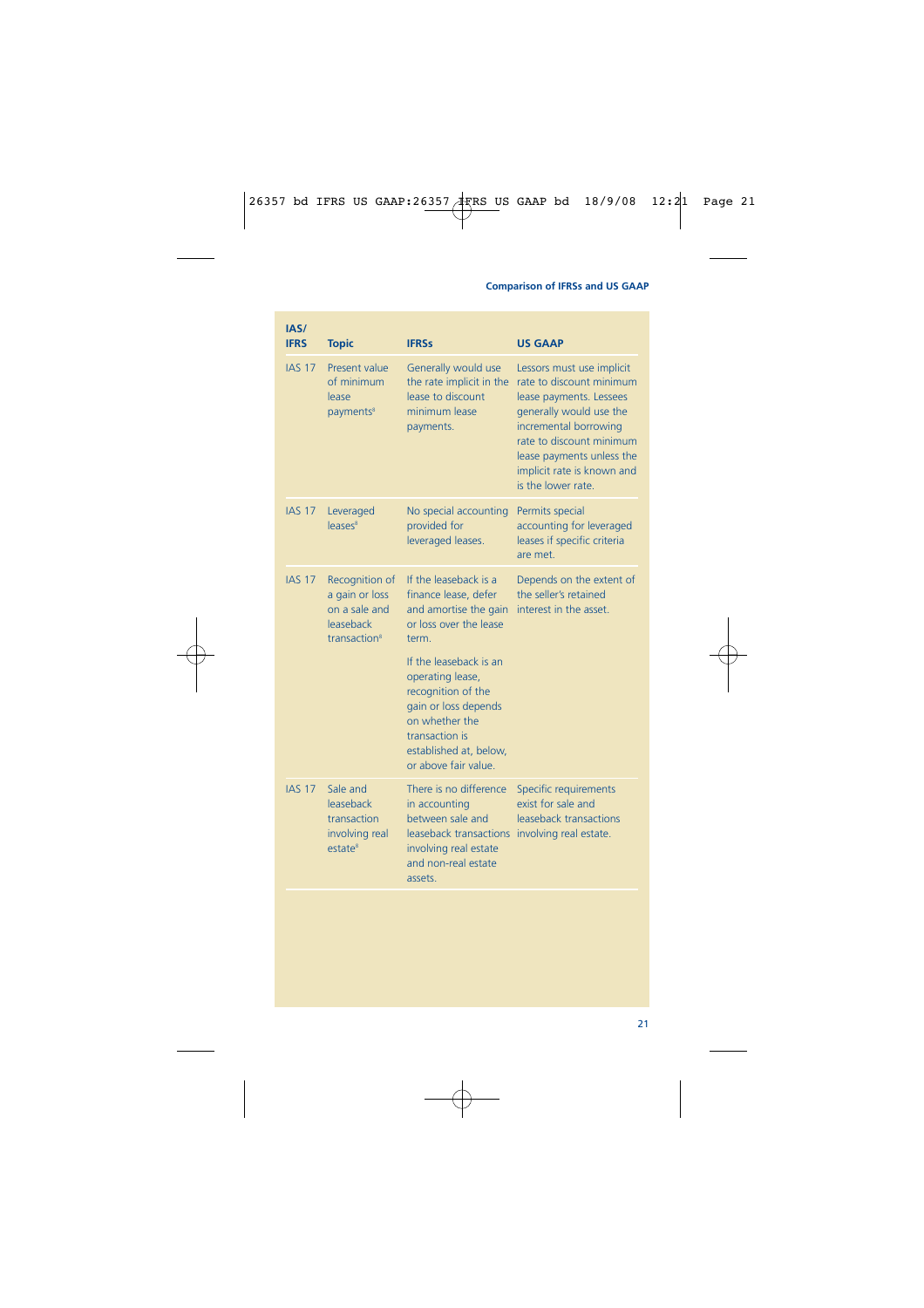| IAS/<br><b>IFRS</b> | <b>Topic</b>                                                                                          | <b>IFRSs</b>                                                                                                                                                                                                                                                                                       | <b>US GAAP</b>                                                                                                                                                                                  |
|---------------------|-------------------------------------------------------------------------------------------------------|----------------------------------------------------------------------------------------------------------------------------------------------------------------------------------------------------------------------------------------------------------------------------------------------------|-------------------------------------------------------------------------------------------------------------------------------------------------------------------------------------------------|
| <b>IAS 18</b>       | Revenue<br>recognition<br>quidance <sup>9</sup>                                                       | General principles are<br>provided to determine<br>whether revenue<br>should be recognised.                                                                                                                                                                                                        | More specific guidance is<br>provided to determine<br>whether revenue should<br>be recognised. In addition,<br>public entities must<br>follow more detailed<br>quidance provided by the<br>SEC. |
| <b>IAS 18</b>       | Customer<br>loyalty<br>programmes <sup>10</sup>                                                       | Transactions that result<br>in award credits are<br>accounted for as<br>multiple-element<br>revenue transactions<br>and the fair value of<br>consideration received<br>is allocated between<br>the goods/services<br>supplied and the<br>award credits granted,<br>by reference to fair<br>values. | Several methods may be<br>acceptable.                                                                                                                                                           |
| <b>IAS 19</b>       | Multi-employer<br>plan that is a<br>defined benefit<br>plan <sup>11</sup>                             | Accounted for as a<br>defined benefit plan<br>if the required<br>information is<br>available. Otherwise<br>as a defined<br>contribution plan.                                                                                                                                                      | Accounted for as a<br>defined contribution plan.                                                                                                                                                |
| <b>IAS 19</b>       | Classification<br>of group<br>administration<br>plans ("multiple<br>-employer<br>plans" in the<br>US) | May be classified and<br>accounted for as<br>either a defined<br>benefit plan or a<br>defined contribution<br>plan, depending on<br>the economic<br>substance of the<br>plan's terms.                                                                                                              | Classified and accounted<br>for as a defined benefit<br>plan.                                                                                                                                   |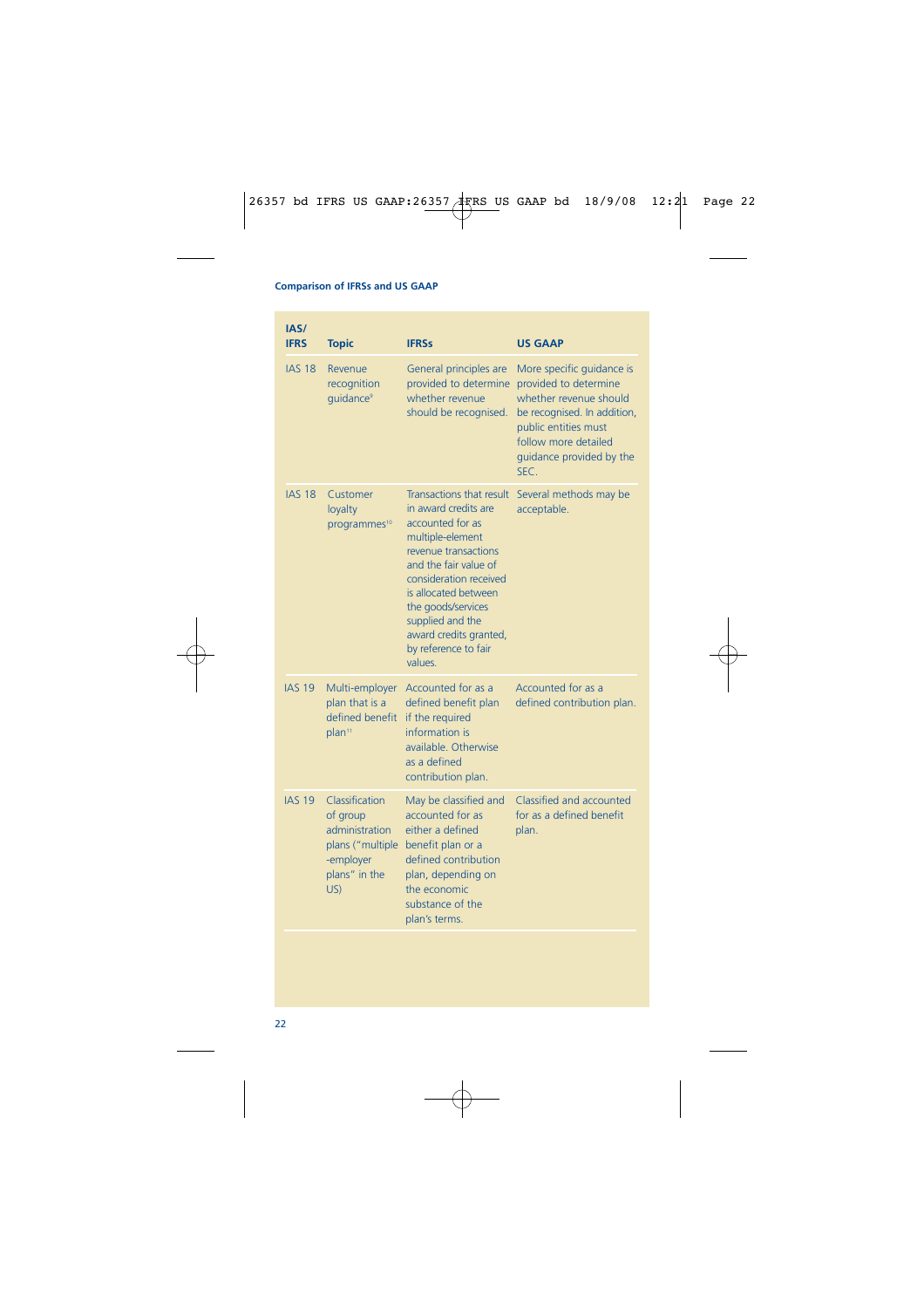| IAS/<br><b>IFRS</b> | <b>Topic</b>                                                                                                                          | <b>IFRSs</b>                                                                                                                                                                                                                                                                                                                                                       | <b>US GAAP</b>                                                                                                                                                                                                                                                                                                             |
|---------------------|---------------------------------------------------------------------------------------------------------------------------------------|--------------------------------------------------------------------------------------------------------------------------------------------------------------------------------------------------------------------------------------------------------------------------------------------------------------------------------------------------------------------|----------------------------------------------------------------------------------------------------------------------------------------------------------------------------------------------------------------------------------------------------------------------------------------------------------------------------|
| <b>IAS 19</b>       | Defined benefit<br>plans that<br>share risks<br>between<br>various entities<br>under common<br>control <sup>11</sup>                  | Classified and<br>accounted for as a<br>defined benefit plan,<br>but amount recorded<br>in individual group<br>entities' financial<br>statements may vary<br>depending on<br>whether there is a<br>contractual<br>agreement or policy<br>that states the<br>charges to each<br>individual group<br>entity.                                                         | Accounted for as a<br>defined benefit plan in<br>the consolidated financial<br>statements of the group.<br>Accounted for in the<br>individual group entities'<br>financial statements as<br>either a defined<br>contribution or a defined<br>benefit plan, depending<br>on the circumstances.                              |
| <b>IAS 19</b>       | Carrying<br>amount of net<br>defined benefit<br>liability (or<br>asset) in the<br>statement of<br>financial<br>position <sup>11</sup> | Defined benefit<br>obligation less fair<br>value of plan assets,<br>and reduced or<br>increased by net<br>unrecognised<br>actuarial gains and<br>losses and past service<br>cost.                                                                                                                                                                                  | Defined benefit<br>obligation less fair value<br>of plan assets. All<br>actuarial gains and losses<br>and past service cost are<br>either recognised in profit<br>or loss or deferred in<br>equity (via other<br>comprehensive income)<br>(see below).                                                                     |
| <b>IAS 19</b>       | Recognition of<br>actuarial gains<br>and losses<br>outside profit<br>or loss <sup>11</sup>                                            | <b>Accounting policy</b><br>choice available to<br>recognise all actuarial<br>gains and losses in<br>other comprehensive<br>income (OCI),<br>provided that they are<br>recognised in full in<br>the period in which<br>they occur.<br>If this treatment if<br>adopted, actuarial<br>gains and losses are<br>not subsequently<br>reclassified to profit<br>or loss. | All actuarial gains and<br>losses are recognised in<br>profit or loss eventually<br>- although 'deferral' in<br>equity of gains and losses<br>that do not exceed<br>prescribed limits is<br>permitted. Such gains<br>and losses are initially<br>reflected in OCI, but are<br>subsequently amortised<br>to profit or loss. |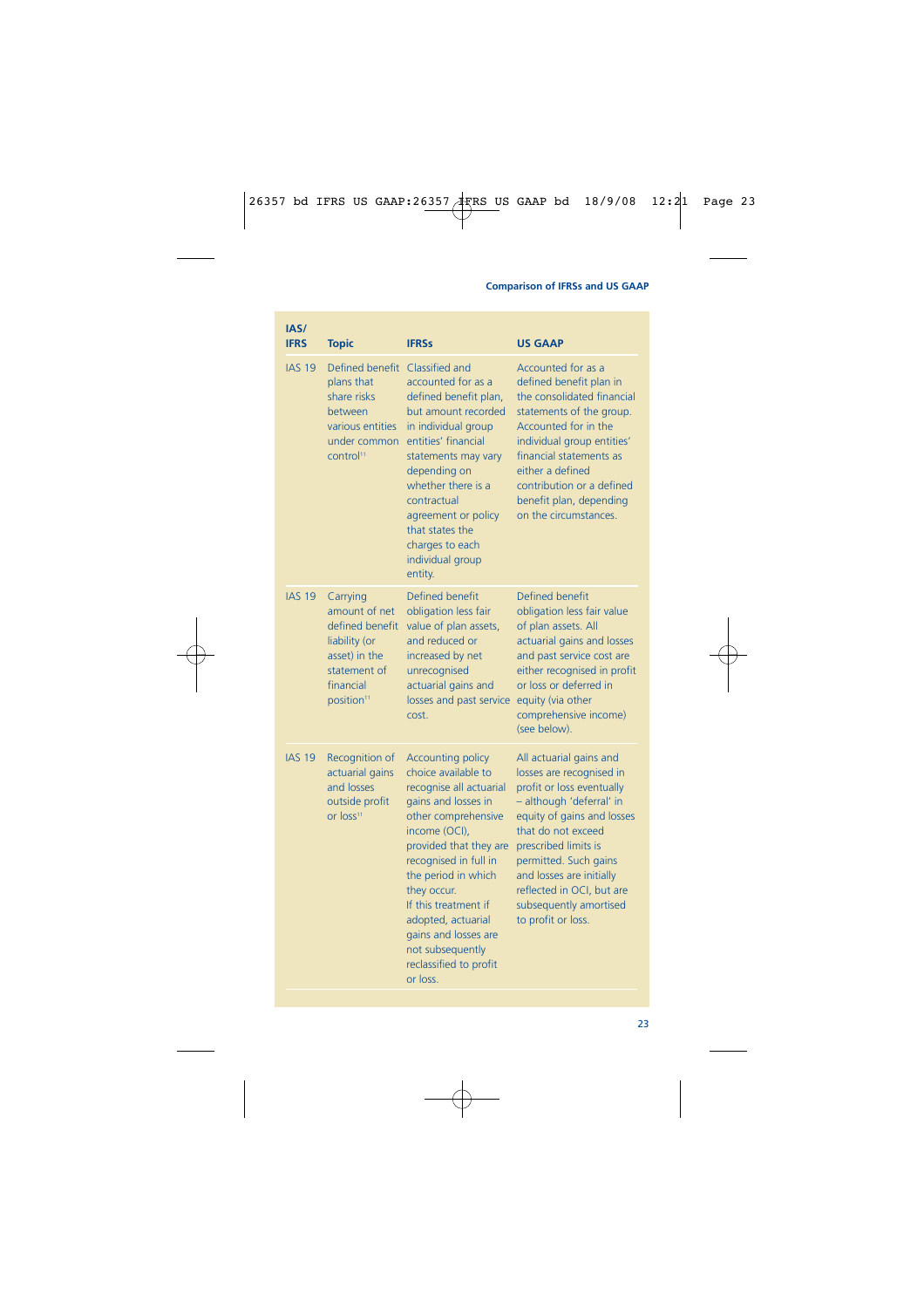| IAS/<br><b>IFRS</b> | <b>Topic</b>                                                                            | <b>IFRSs</b>                                                                                                                                                                                                                                                                                                                                                                                                                                                                                                                                                                                                                                                                                                                                    | <b>US GAAP</b>                                                                                                                                                                                                                                                                                                                                                                                                                                                                                                                                       |
|---------------------|-----------------------------------------------------------------------------------------|-------------------------------------------------------------------------------------------------------------------------------------------------------------------------------------------------------------------------------------------------------------------------------------------------------------------------------------------------------------------------------------------------------------------------------------------------------------------------------------------------------------------------------------------------------------------------------------------------------------------------------------------------------------------------------------------------------------------------------------------------|------------------------------------------------------------------------------------------------------------------------------------------------------------------------------------------------------------------------------------------------------------------------------------------------------------------------------------------------------------------------------------------------------------------------------------------------------------------------------------------------------------------------------------------------------|
| <b>IAS 19</b>       | Recognition of<br>actuarial gains<br>and losses in<br>profit or loss <sup>11</sup>      | Where an entity elects<br>to recognise actuarial<br>gains and losses in<br>profit or loss, a wide<br>choice is available as to<br>the pattern of<br>recognition. The<br>minimum requirement<br>is to only recognise<br>actuarial gains and<br>losses that exceed<br>a pre-determined<br>'corridor' over a<br>specified period<br>(generally the average<br>remaining working lives<br>of the employees<br>participating in the<br>plan). Alternatively, the<br>Standard permits any<br>systematic method for<br>recognition that results<br>in faster recognition of<br>actuarial gains and<br>losses, provided that<br>the policy is applied to<br>both gains and losses<br>and the basis is applied<br>consistently from<br>period to period. | Similar to IFRSs.<br>However, when applying<br>the minimum<br>requirement (i.e. the<br>'corridor' approach),<br>actuarial gains and losses<br>are recognised over the<br>average remaining service<br>period. If all, or almost all,<br>of a plan's participants<br>are inactive, such<br>amounts are recognised<br>over the average<br>remaining life expectancy<br>of the inactive<br>participants rather than<br>the average remaining<br>service period.<br>The 'corridor' limits under<br><b>US GAAP differ from</b><br>those used under IFRSs. |
| <b>IAS 19</b>       | Recognition of<br>past service<br>cost in net<br>periodic benefit<br>cost <sup>11</sup> | Recognised<br>immediately if related<br>to vested benefits;<br>otherwise, recognised<br>over the vesting<br>period.                                                                                                                                                                                                                                                                                                                                                                                                                                                                                                                                                                                                                             | Amortised over the<br>remaining service period<br>(or life expectancy if all,<br>or almost all, the<br>participants are inactive).                                                                                                                                                                                                                                                                                                                                                                                                                   |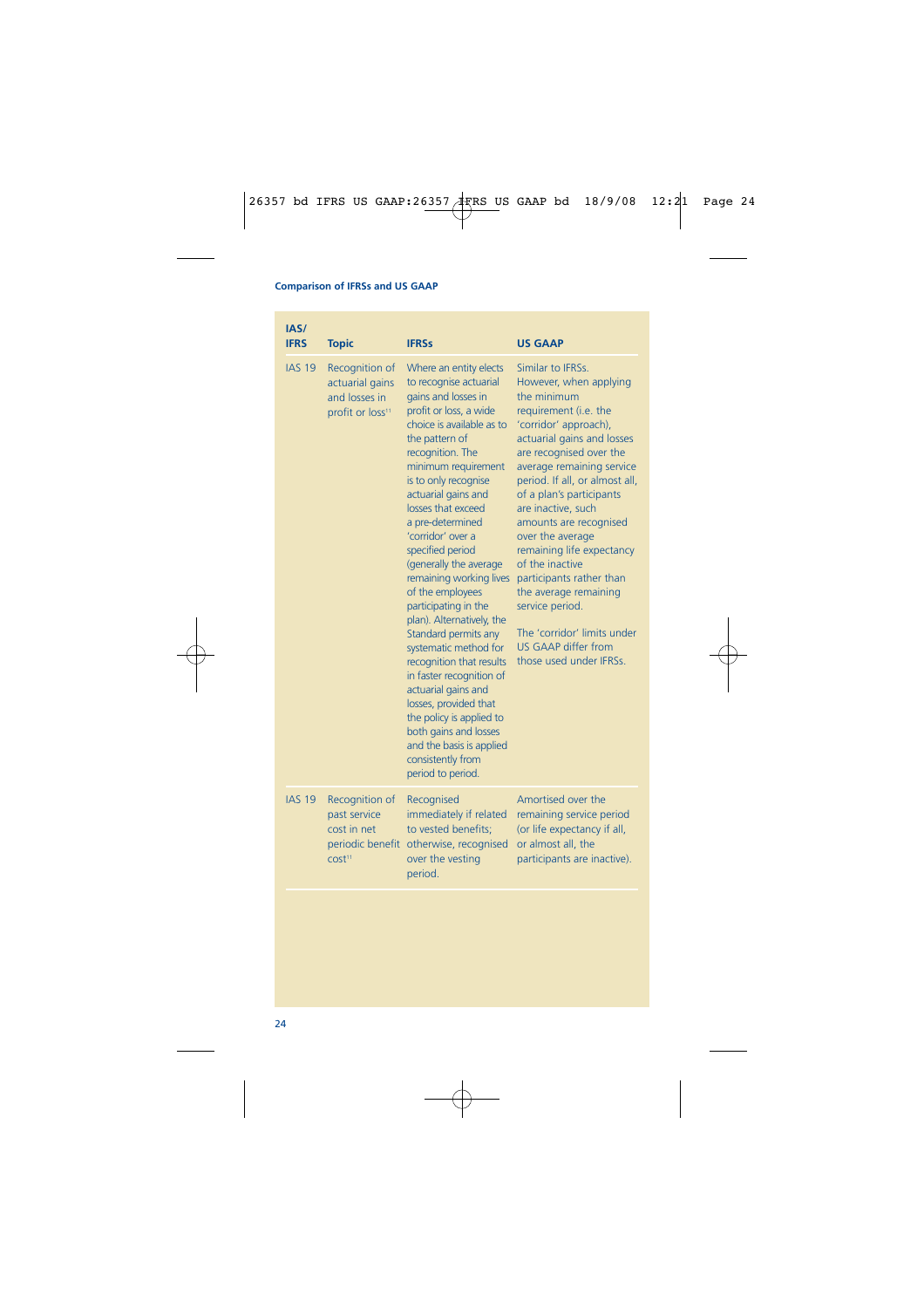| IAS/<br><b>IFRS</b> | <b>Topic</b>                                                                           | <b>IFRSs</b>                                                                                                                                                                                                                                  | <b>US GAAP</b>                                                                                                                                                                                                               |
|---------------------|----------------------------------------------------------------------------------------|-----------------------------------------------------------------------------------------------------------------------------------------------------------------------------------------------------------------------------------------------|------------------------------------------------------------------------------------------------------------------------------------------------------------------------------------------------------------------------------|
| <b>IAS 19</b>       | Limitation on<br>recognition of<br>post-<br>employment<br>benefit assets <sup>11</sup> | Asset recognised<br>cannot exceed the net<br>total of unrecognised<br>past service cost and<br>actuarial losses plus<br>the present value of<br>benefits available<br>from refunds or<br>reduction of future<br>contributions to the<br>plan. | No limitation on the<br>amount that can be<br>recognised.                                                                                                                                                                    |
| <b>IAS 19</b>       | <b>Accounting for</b><br>insurance<br>policies <sup>11</sup>                           | Insurance policies are<br>accounted for as plan<br>assets if specific<br>conditions are met.                                                                                                                                                  | Annuity contracts and<br>insurance policies are<br>generally excluded from<br>plan assets, and the<br>benefits covered by these<br>contracts are excluded<br>from the benefit<br>obligation (with some<br>exceptions).       |
| <b>IAS 19</b>       | Measurement<br>frequency <sup>11</sup>                                                 | No explicit<br>requirement as to<br>how frequently the<br>defined benefit<br>obligation and the<br>plan assets are<br>measured.                                                                                                               | Measurement is required<br>to be performed at least<br>once annually or more<br>often when certain events<br>occur.                                                                                                          |
| <b>IAS 19</b>       | <b>Measurement</b><br>rate of return<br>on plan assets <sup>11</sup>                   | Based on the fair<br>of the expected value of plan assets.                                                                                                                                                                                    | Based on the market-<br>related value of the plan<br>assets, which is either the<br>fair value or a calculated<br>value which incorporates<br>asset-related gains and<br>losses over a period of no<br>more than five years. |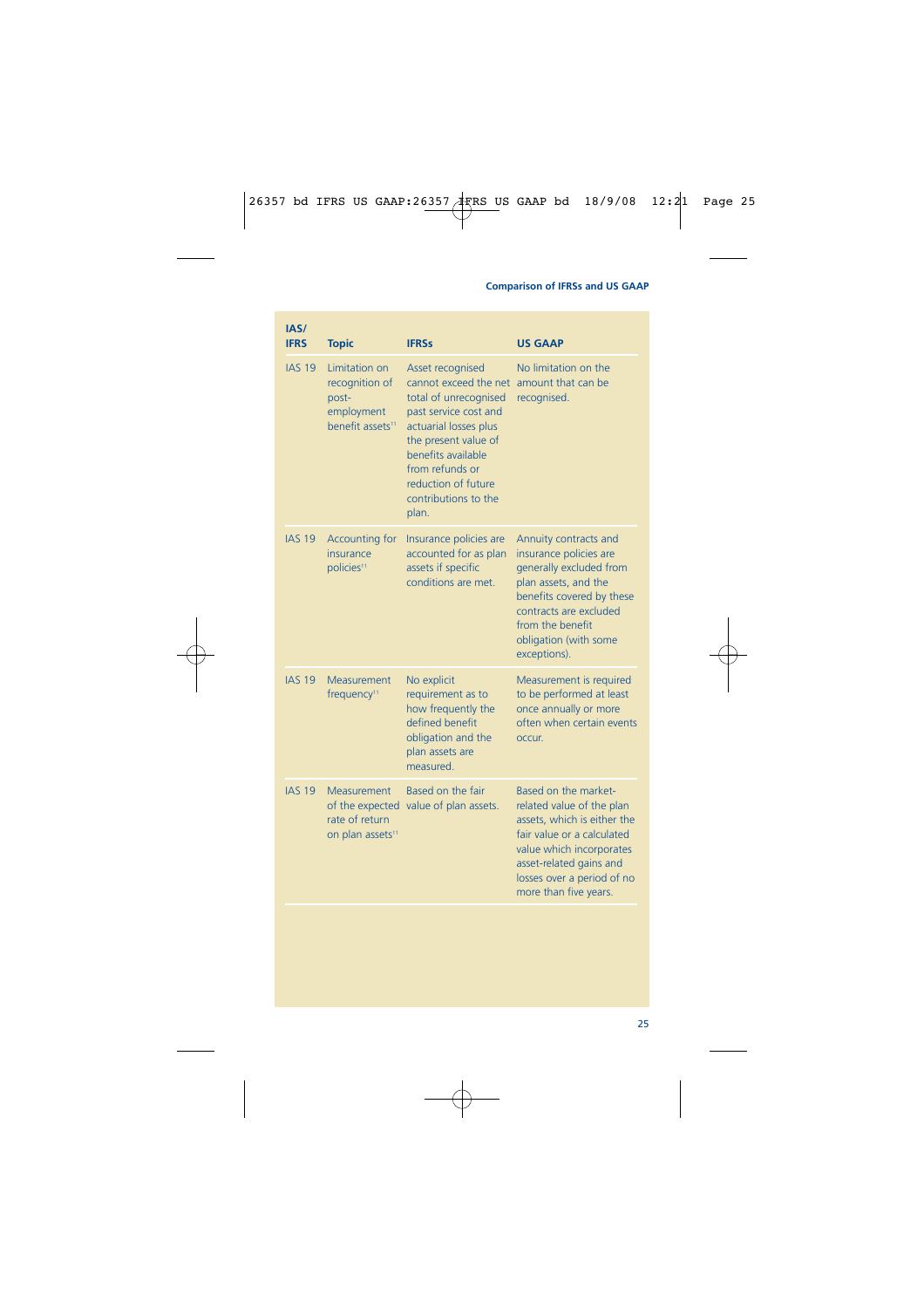| IAS/<br><b>IFRS</b> | <b>Topic</b>                                                                                                                  | <b>IFRSs</b>                                                                                                                                                                             | <b>US GAAP</b>                                                                                                                                                                                                                                                                                                                                                                                                                                                                                                                                           |
|---------------------|-------------------------------------------------------------------------------------------------------------------------------|------------------------------------------------------------------------------------------------------------------------------------------------------------------------------------------|----------------------------------------------------------------------------------------------------------------------------------------------------------------------------------------------------------------------------------------------------------------------------------------------------------------------------------------------------------------------------------------------------------------------------------------------------------------------------------------------------------------------------------------------------------|
| <b>IAS 19</b>       | Minimum<br>funding<br>requirement<br>not available as<br>refunds or<br>reductions in<br>future<br>contributions <sup>11</sup> | To the extent that the<br>contributions payable<br>will not be available<br>after they are paid<br>into the plan, the<br>entity recognises<br>a liability when the<br>obligation arises. | Does not require<br>recognition of a liability<br>for minimum funding<br>requirements.                                                                                                                                                                                                                                                                                                                                                                                                                                                                   |
| <b>IAS 19</b>       | Termination<br>benefits <sup>11</sup>                                                                                         | No distinction<br>between special and<br>other benefits.<br>Recognise termination<br>benefits when the<br>employer is<br>demonstrably<br>committed to pay.                               | Recognise special (one-<br>time) termination benefits<br>generally when they are<br>communicated to<br>employees unless<br>employees will render<br>service beyond a<br>'minimum retention<br>period', in which case the<br>liability is recognised<br>ratably over the future<br>service period. Recognise<br>contractual termination<br>benefits when it is<br>probable that employees<br>will be entitled and the<br>amount can be<br>reasonably estimated.<br>Recognise voluntary<br>termination benefits<br>when the employee<br>accepts the offer. |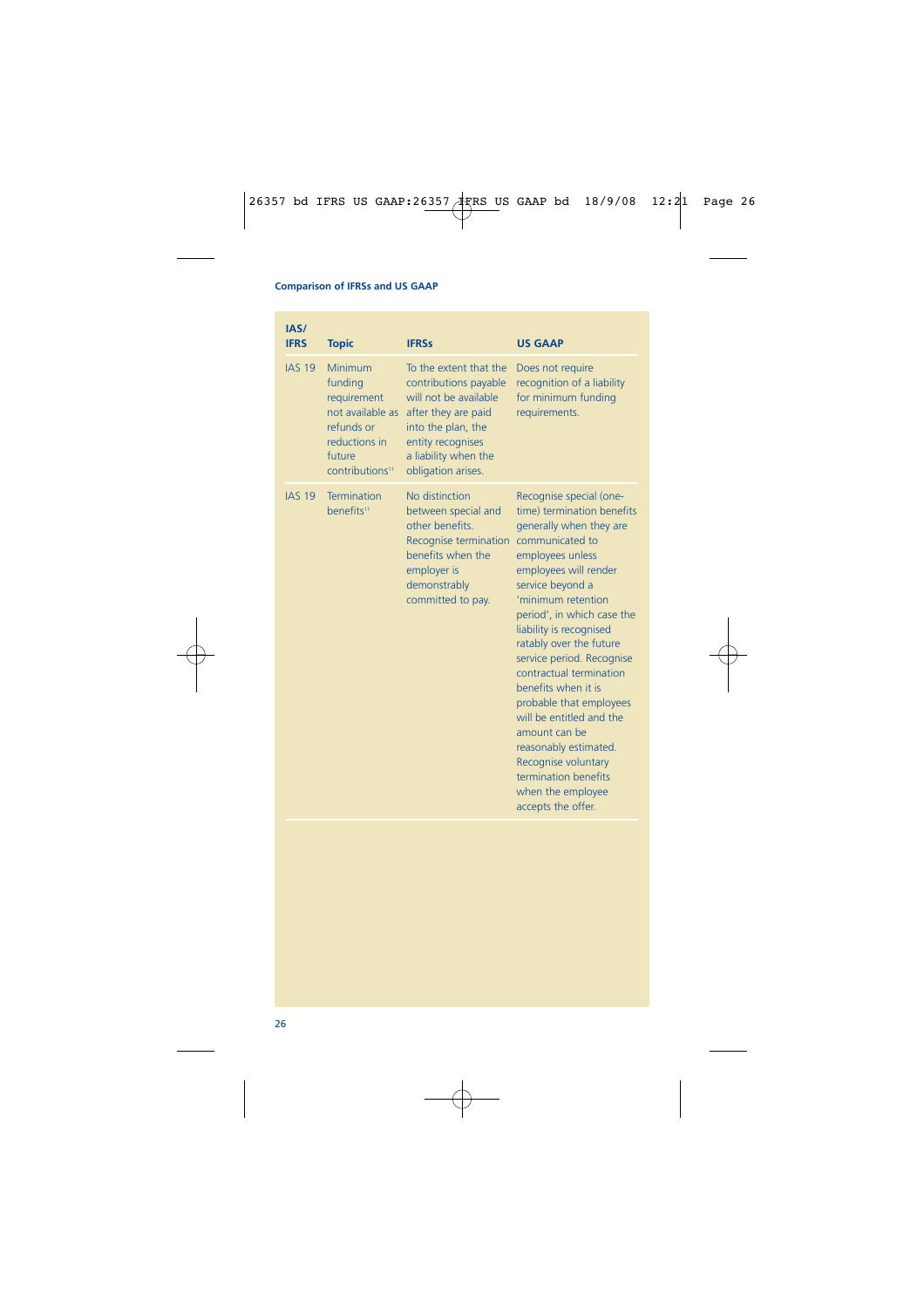| IAS/<br><b>IFRS</b> | <b>Topic</b>                                                                     | <b>IFRSs</b>                                                                                                                                                                                                                                                                                                                                                                                            | <b>US GAAP</b>                                                                                                                                                                                                                                                                                                                                                                                  |
|---------------------|----------------------------------------------------------------------------------|---------------------------------------------------------------------------------------------------------------------------------------------------------------------------------------------------------------------------------------------------------------------------------------------------------------------------------------------------------------------------------------------------------|-------------------------------------------------------------------------------------------------------------------------------------------------------------------------------------------------------------------------------------------------------------------------------------------------------------------------------------------------------------------------------------------------|
| <b>IAS 19</b>       | Definition of<br>'curtailment' <sup>11</sup>                                     | A curtailment arises<br>when an entity is<br>either demonstrably<br>committed to making<br>a significant reduction<br>in the number of<br>employees covered by<br>a plan or amends the<br>terms of a defined<br>benefit plan such that<br>a significant element<br>of future service by<br>current employees<br>will no longer qualify<br>for benefits or will<br>qualify only for<br>reduced benefits. | A curtailment is an event<br>that significantly reduces<br>the expected years of<br>future service of present<br>employees or eliminates<br>for a significant number<br>of employees the accrual<br>of defined benefits for<br>some or all of their future<br>services.                                                                                                                         |
| <b>IAS 19</b>       | Timing of<br>recognition of<br>gains/losses<br>on a<br>curtailment <sup>11</sup> | <b>Both curtailment</b><br>gains and losses are<br>recognised when the<br>entity is demonstrably<br>committed and a<br>curtailment has been<br>announced.                                                                                                                                                                                                                                               | A curtailment loss is<br>recognised when it is<br>probable that a<br>curtailment will occur and<br>the effects are reasonably<br>estimable. A curtailment<br>gain is recognised when<br>the relevant employees<br>are terminated or the<br>plan suspension or<br>amendment is adopted,<br>which could occur after<br>the entity is demonstrably<br>committed and a<br>curtailment is announced. |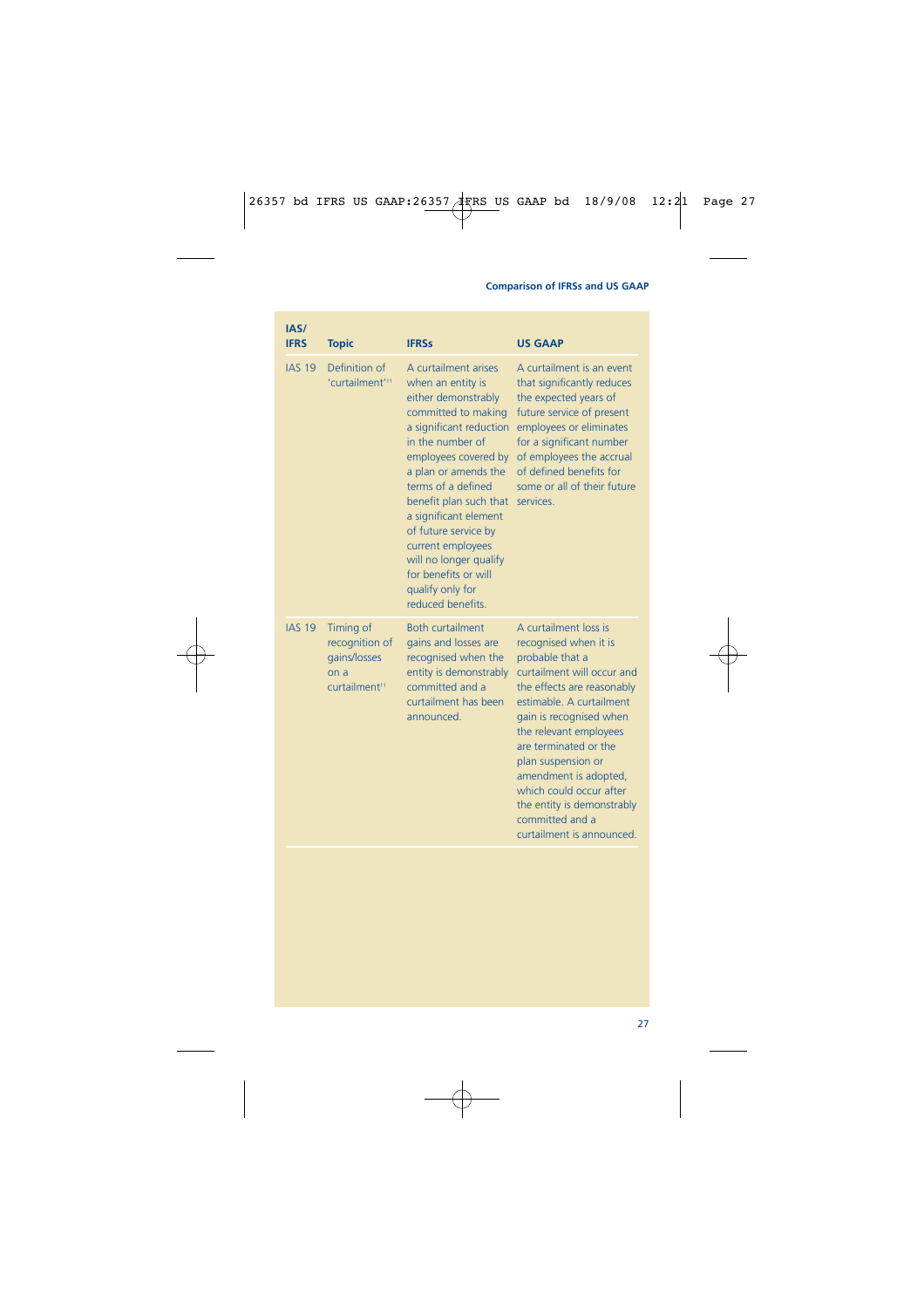| IAS/<br><b>IFRS</b> | <b>Topic</b>                                                                                                                            | <b>IFRSs</b>                                                                                                                                                                                                                                                                                                                                                                              | <b>US GAAP</b>                                                                                                                                                                                                                                                           |
|---------------------|-----------------------------------------------------------------------------------------------------------------------------------------|-------------------------------------------------------------------------------------------------------------------------------------------------------------------------------------------------------------------------------------------------------------------------------------------------------------------------------------------------------------------------------------------|--------------------------------------------------------------------------------------------------------------------------------------------------------------------------------------------------------------------------------------------------------------------------|
| <b>IAS 19</b>       | Measurement<br>of gains/losses<br>on a<br>curtailment <sup>11</sup>                                                                     | A curtailment gain or<br>loss comprises (a) the<br>change in the present<br>value of the defined<br>benefit obligation. (b)<br>any resulting change<br>in fair value of the<br>plan assets, and (c) a<br>pro-rata share of any<br>related actuarial gains<br>and losses,<br>unrecognised<br>transition amount,<br>and past service cost<br>that had not<br>previously been<br>recognised. | Similar to IFRSs. However,<br>some detailed differences<br>may arise in respect of<br>the amounts of<br>unamortised actuarial<br>gains and losses,<br>unamortised transition<br>amount and past service<br>cost that are included in<br>the curtailment gain or<br>loss. |
| <b>IAS 21</b>       | Determination<br>of the<br>functional<br>currency                                                                                       | Includes primary and<br>secondary factors to<br>consider in<br>determining the<br>functional currency.                                                                                                                                                                                                                                                                                    | Does not have a hierarchy<br>of factors to consider in<br>determining the<br>functional currency.<br>Has detailed quidance on<br>the determination.                                                                                                                      |
| <b>IAS 21</b>       | Remeasuring<br>foreign<br>currency<br>balances into<br>the functional<br>$curve < -$<br>available-for-<br>sale (AFS) debt<br>securities | Foreign currency<br>gains or losses on AFS<br>debt securities are<br>reported in current<br>earnings.                                                                                                                                                                                                                                                                                     | Foreign currency gains or<br>losses on AFS debt<br>securities are reported in<br>other comprehensive<br>income (OCI).                                                                                                                                                    |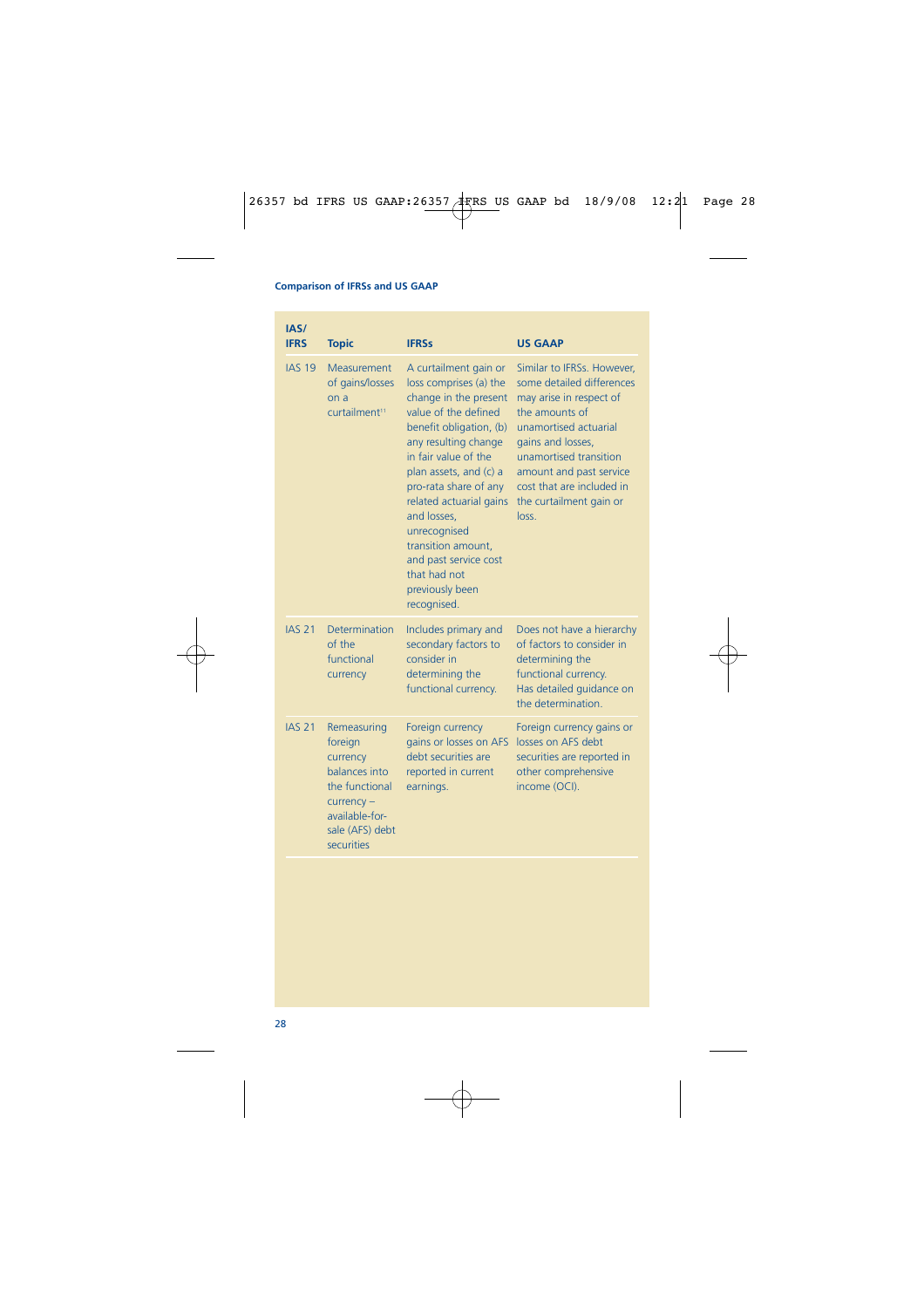| IAS/<br><b>IFRS</b> | <b>Topic</b>                                                                                     | <b>IFRSs</b>                                                                                                                                                                                                                                                                              | <b>US GAAP</b>                                                                                                                                                                                                                                                                       |
|---------------------|--------------------------------------------------------------------------------------------------|-------------------------------------------------------------------------------------------------------------------------------------------------------------------------------------------------------------------------------------------------------------------------------------------|--------------------------------------------------------------------------------------------------------------------------------------------------------------------------------------------------------------------------------------------------------------------------------------|
| <b>IAS 21</b>       | Change in<br>functional<br>currency                                                              | Prospectively from the<br>date of the change.<br>Bases in non-monetary<br>assets and liabilities<br>are the translated<br>amounts at current<br>exchange rates at the<br>date of the change.                                                                                              | Accounting treatment and<br>bases in non-monetary<br>assets and liabilities<br>depend on whether the<br>functional currency is<br>changing from a foreign<br>currency to the reporting<br>currency (prospective<br>treatment, similar to IFRSs)<br>or vice versa<br>(retrospective). |
| <b>IAS 23</b>       | <b>Borrowing</b><br>costs related to<br>assets that take<br>a substantial<br>time to<br>complete | Prior to the adoption<br>of IAS 23(2007),<br>capitalisation is an<br>available accounting<br>policy choice.<br>Following the<br>adoption of<br>IAS 23(2007)<br>(accounting periods<br>beginning 1 January<br>2009 with earlier<br>adoption permitted),<br>capitalisation is<br>mandatory. | Capitalisation is<br>mandatory.                                                                                                                                                                                                                                                      |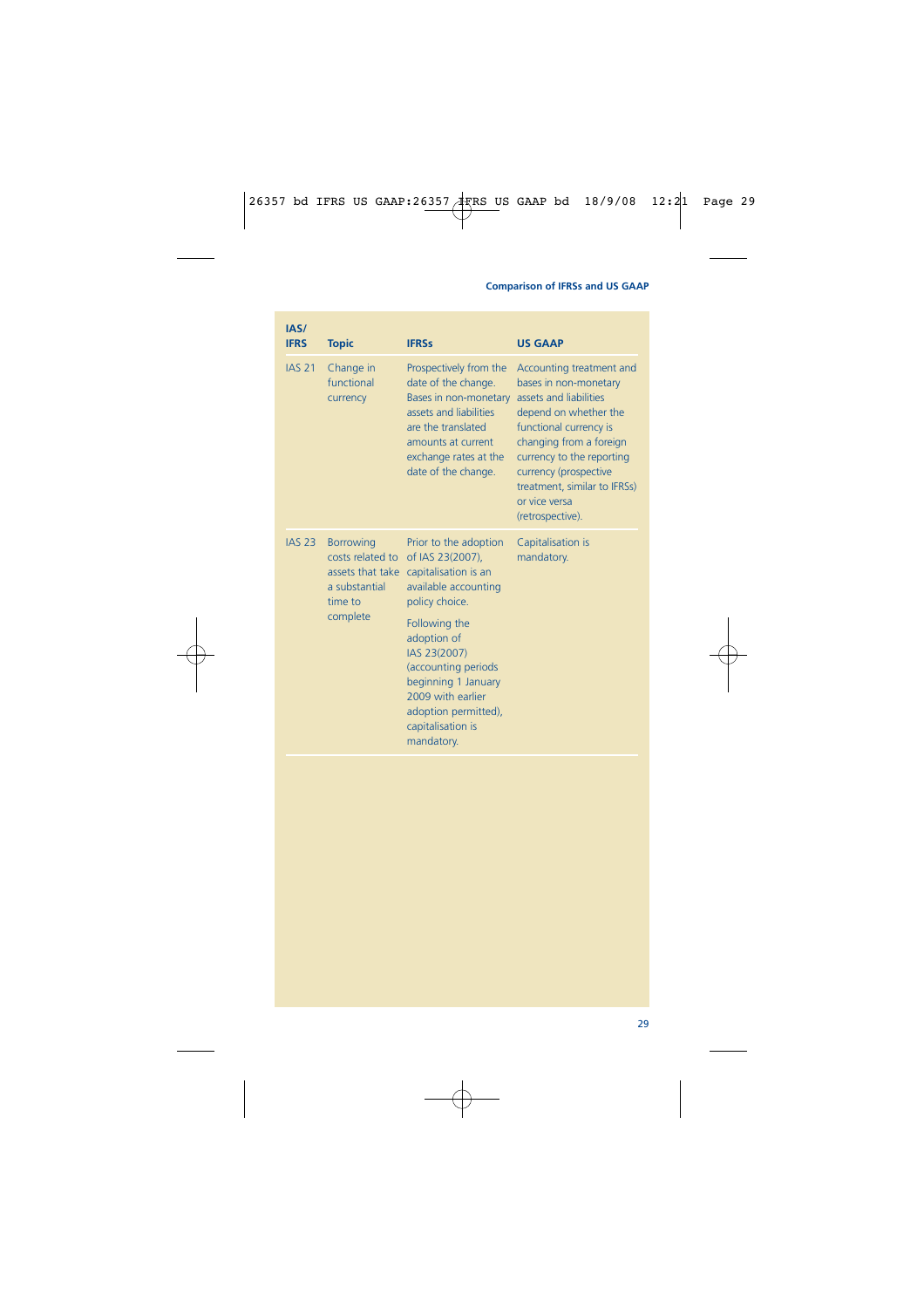| IAS/<br><b>IFRS</b>     | <b>Topic</b>                                                                                    | <b>IFRSs</b>                                                                                                                                                                                                                                                                                  | <b>US GAAP</b>                                                                                                                                                                                        |
|-------------------------|-------------------------------------------------------------------------------------------------|-----------------------------------------------------------------------------------------------------------------------------------------------------------------------------------------------------------------------------------------------------------------------------------------------|-------------------------------------------------------------------------------------------------------------------------------------------------------------------------------------------------------|
| <b>IAS 23</b>           | Types of<br>borrowing<br>costs eligible<br>for<br>capitalisation                                | Includes interest,<br>certain ancillary costs,<br>and exchange<br>differences that are<br>regarded as an<br>adjustment of interest.                                                                                                                                                           | Generally only includes<br>interest.                                                                                                                                                                  |
|                         |                                                                                                 | Changes made as a<br>result of<br><b>Improvements to IFRSs</b><br>(issued May 2008 and<br>effective from 1<br>January 2009) replace<br>the detailed<br>description with a<br>reference to the<br>quidance in IAS 39 on<br>effective interest rate,<br>to remove potential<br>inconsistencies. |                                                                                                                                                                                                       |
| <b>IAS 23</b>           | Income on<br>temporary<br>investment of<br>funds<br>borrowed for<br>construction of<br>an asset | Reduces borrowing<br>costs eligible for<br>capitalisation.                                                                                                                                                                                                                                    | Does not reduce<br>borrowing costs eligible<br>for capitalisation except<br>in very limited<br>circumstances.                                                                                         |
| <b>IAS 27</b><br>(2008) | <b>Basis for</b><br>consolidation <sup>12</sup>                                                 | Control (look to<br>governance and risks<br>and benefits).                                                                                                                                                                                                                                    | Approach depends on the<br>type of entity. For voting<br>interests, entities<br>generally look to majority<br>voting rights. For variable<br>interest entities, look to a<br>risks and rewards model. |
| <b>IAS 27</b><br>(2008) | Consideration<br>of potential<br>voting rights <sup>12</sup>                                    | An entity must<br>consider potential<br>voting rights that are<br>currently exercisable<br>when determining<br>whether control is<br>present.                                                                                                                                                 | An entity would generally<br>not consider potential<br>voting rights when<br>determining whether<br>control is present.                                                                               |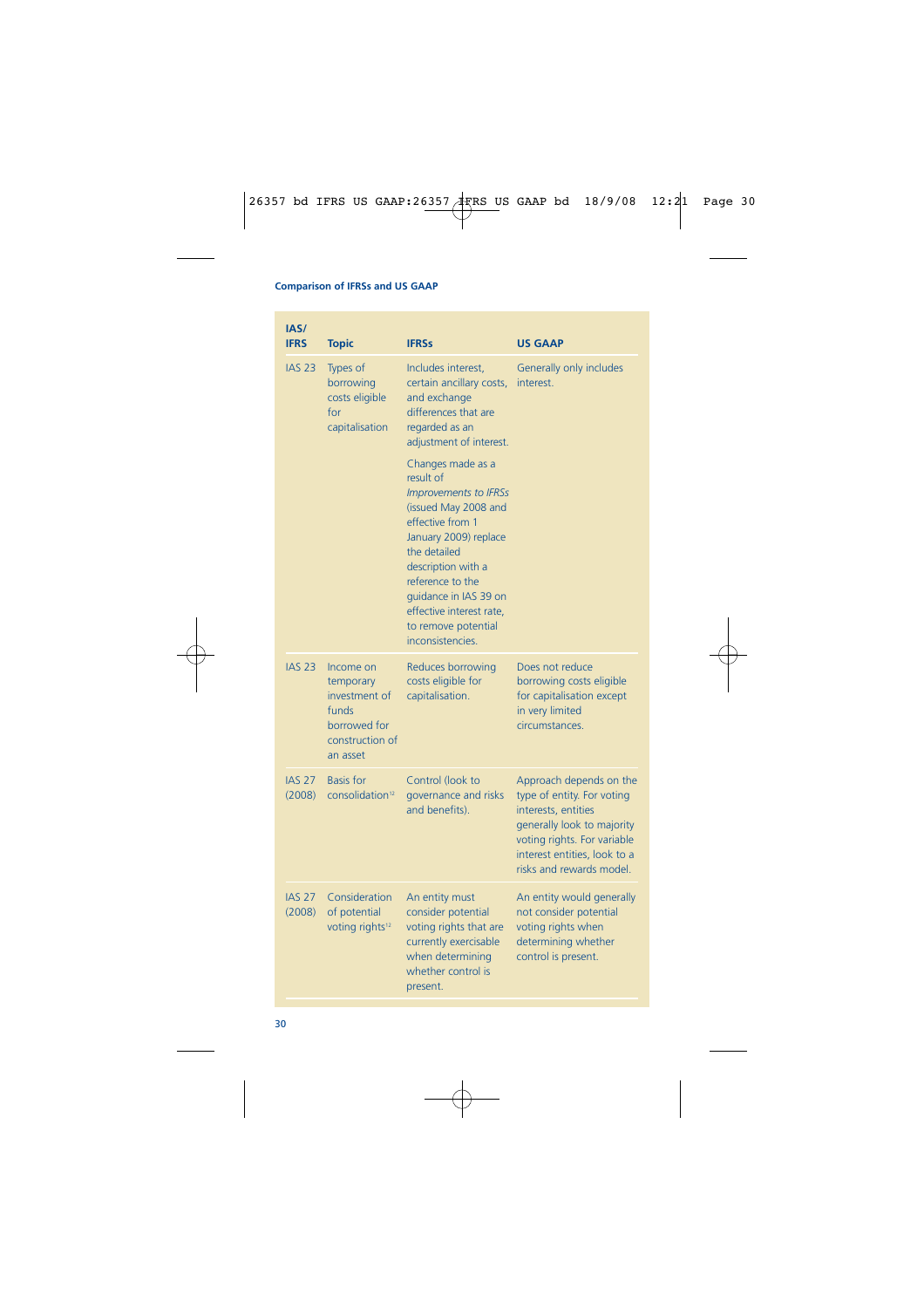| IAS/<br><b>IFRS</b>     | <b>Topic</b>                                                                              | <b>IFRSs</b>                                                                                                                                                 | <b>US GAAP</b>                                                                                                                                                                                                                                                    |
|-------------------------|-------------------------------------------------------------------------------------------|--------------------------------------------------------------------------------------------------------------------------------------------------------------|-------------------------------------------------------------------------------------------------------------------------------------------------------------------------------------------------------------------------------------------------------------------|
| <b>IAS 27</b><br>(2008) | Special purpose<br>entities <sup>12</sup>                                                 | Consolidate if<br>'controlled'.<br>Generally follow the<br>same principles as for<br>commercial entities in<br>determining whether<br>or not control exists. | If SPE is not a'qualifying<br>SPE' (QSPE), then<br>assessed whether within<br>the scope of risks and<br>rewards model for<br>variable interest entities.<br>Otherwise, apply<br>quidance based on<br>majority voting interests.<br>QSPEs are not<br>consolidated. |
| <b>IAS 27</b><br>(2008) | Exemption<br>from<br>requirement to<br>prepare<br>consolidated<br>financial<br>statements | Permits a parent to<br>elect not to prepare<br>consolidated financial<br>statements if specific<br>conditions are met.                                       | No exemption is available<br>from the requirement to<br>prepare consolidated<br>financial statements.                                                                                                                                                             |
| <b>IAS 27</b><br>(2008) | <b>Different</b><br>reporting dates                                                       | Reporting date<br>difference cannot be<br>more than three<br>months. Must adjust<br>for any significant<br>intervening<br>transactions.                      | Reporting date difference<br>generally should not be<br>more than three months.<br>Must disclose effects of<br>any significant<br>intervening transactions.<br>May adjust for such<br>transactions.                                                               |
| <b>IAS 27</b><br>(2008) | Consolidated<br>accounting<br>policies                                                    | Must conform<br>policies.                                                                                                                                    | SEC staff does not require<br>policies to be conformed<br>provided that policies are<br>in accordance with US<br>GAAP.                                                                                                                                            |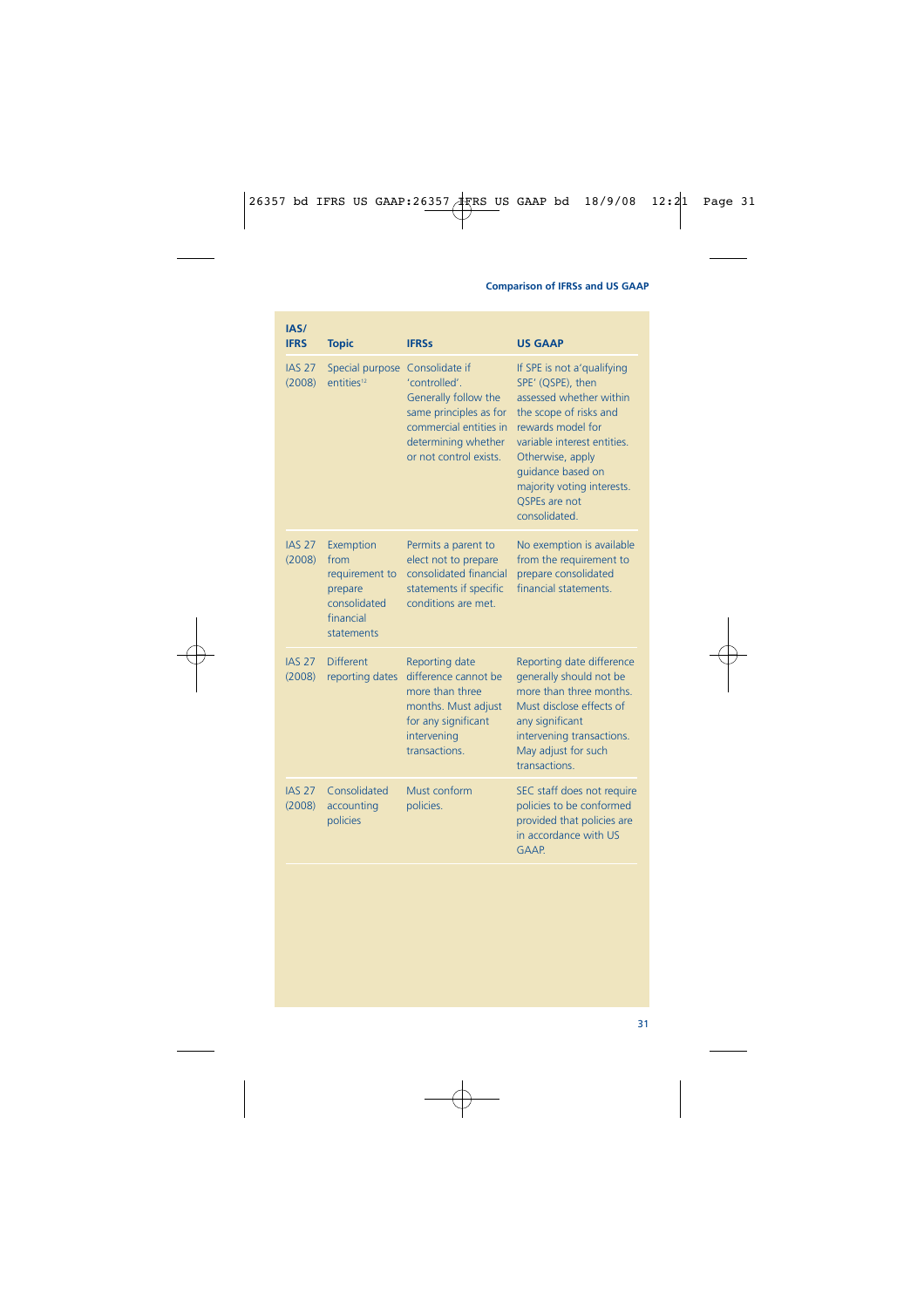| IAS/<br><b>IFRS</b> | <b>Topic</b>                                                          | <b>IFRSs</b>                                                                                                                                                                                                                                                                                                                                                                                        | <b>US GAAP</b>                                                                                                                                                                                                                                                                                                      |
|---------------------|-----------------------------------------------------------------------|-----------------------------------------------------------------------------------------------------------------------------------------------------------------------------------------------------------------------------------------------------------------------------------------------------------------------------------------------------------------------------------------------------|---------------------------------------------------------------------------------------------------------------------------------------------------------------------------------------------------------------------------------------------------------------------------------------------------------------------|
| <b>IAS 28</b>       | Equity-method<br>investments<br>held for sale                         | <b>Investor records</b><br>investment at the<br>lower of its (1) fair<br>value less cost to sell<br>or (2) carrying<br>amount as of the date<br>the investment is<br>classified as held for<br>sale.                                                                                                                                                                                                | Investor applies equity<br>method of accounting<br>until significant influence<br>is lost.                                                                                                                                                                                                                          |
| <b>IAS 28</b>       | Investor and<br>associate have<br>different<br>accounting<br>policies | Must conform<br>accounting policies.                                                                                                                                                                                                                                                                                                                                                                | SEC staff does not require<br>policies to be conformed<br>provided that policies are<br>in accordance with US<br><b>GAAP.</b>                                                                                                                                                                                       |
| <b>IAS 28</b>       | Investor and<br>associate have<br>different<br>reporting dates        | Reporting date<br>difference cannot be<br>more than three<br>months. Must adjust<br>for any significant<br>intervening<br>transactions.                                                                                                                                                                                                                                                             | Reporting date difference<br>generally should not be<br>more than three months.<br>Must disclose effects of<br>any significant<br>intervening transactions.<br>May adjust for such<br>transactions.                                                                                                                 |
| <b>IAS 28</b>       | Impairments of<br>equity-method<br>investments                        | <b>Investor must assess</b><br>whether an<br>impairment indicator<br>exists on the basis of<br>the criteria in IAS 39.<br>If an investor<br>determines that an<br>impairment of an<br>equity-method<br>investment is<br>required, it should<br>measure the<br>impairment in<br>accordance with<br>IAS 36 as the excess<br>of the investment's<br>carrying amount over<br>the recoverable<br>amount. | Investor must determine<br>whether a decrease in the<br>value of an equity-<br>method investment is<br>other than temporary.<br>If the decrease in value is<br>other than temporary, the<br>investor must measure<br>the impairment as the<br>excess of the investment's<br>carrying amount over the<br>fair value. |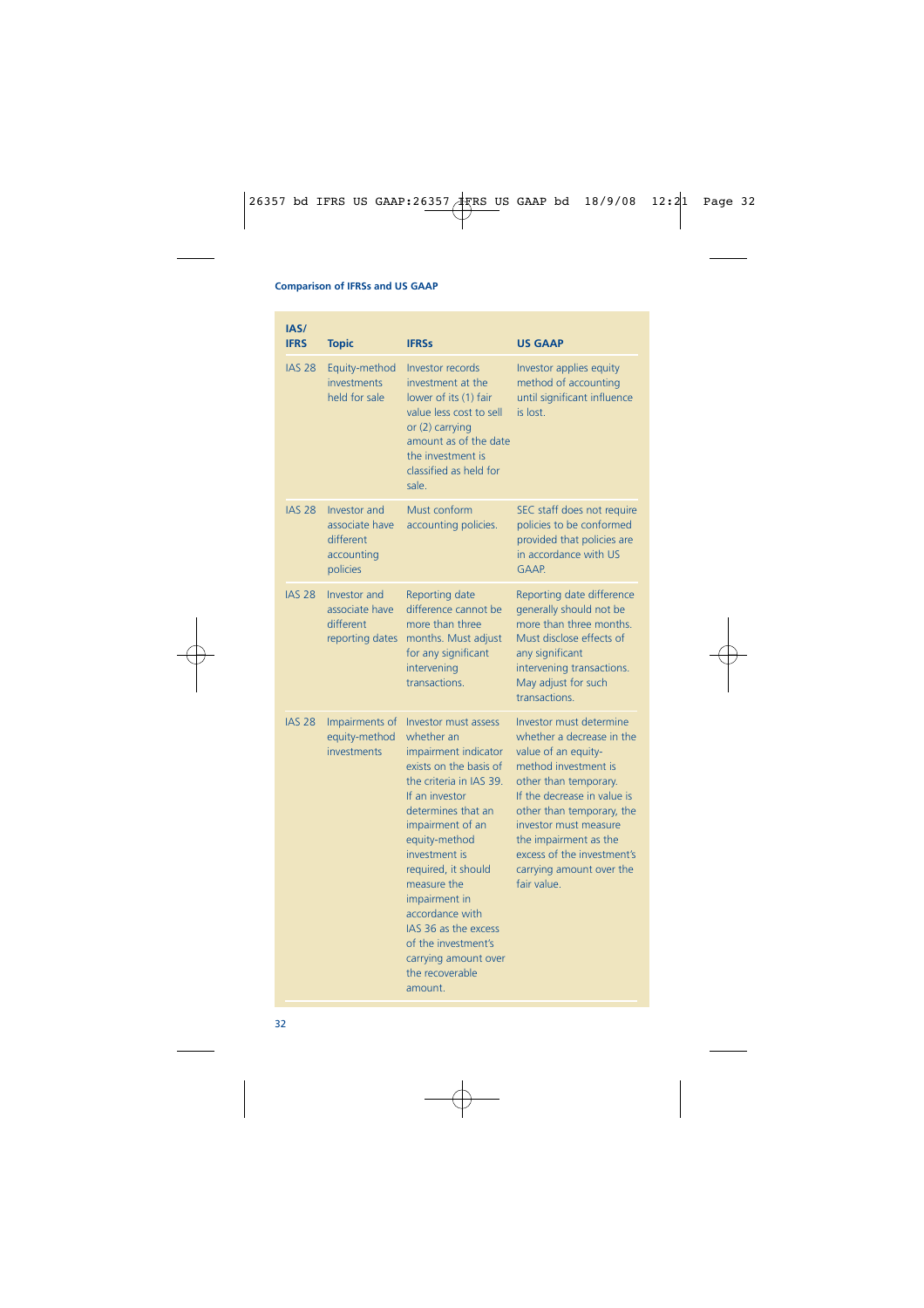| IAS/<br><b>IFRS</b> | <b>Topic</b>                                                                                                                        | <b>IFRSs</b>                                                                                                                                                                                                                                                                                    | <b>US GAAP</b>                                                                                                                                                                                                                                                                                                                   |
|---------------------|-------------------------------------------------------------------------------------------------------------------------------------|-------------------------------------------------------------------------------------------------------------------------------------------------------------------------------------------------------------------------------------------------------------------------------------------------|----------------------------------------------------------------------------------------------------------------------------------------------------------------------------------------------------------------------------------------------------------------------------------------------------------------------------------|
| <b>IAS 28</b>       | Losses in excess<br>of an investor's<br>interest                                                                                    | Investor should<br>generally discontinue<br>loss recognition, even<br>if the associate's<br>future profitability<br>appears imminent<br>and assured (as long<br>as the investor has<br>not incurred legal or<br>constructive<br>obligations or made<br>payments on behalf<br>of the associate). | Investor should continue<br>to recognise losses when<br>the imminent return to<br>profitable operations of<br>the investee appears to<br>be assured (even if the<br>investor has not (1)<br>quaranteed obligations of<br>the investee or (2)<br>otherwise committed to<br>provide further financial<br>support to the investee). |
| <b>IAS 29</b>       | Translations of<br>foreign entities<br>whose<br>functional<br>currency is the<br>currency of a<br>highly<br>inflationary<br>economy | Adjust using a<br>general price level<br>index before<br>translating.                                                                                                                                                                                                                           | Adjust the financial<br>statements as if the<br>reporting currency of the<br>parent was the entity's<br>functional currency.                                                                                                                                                                                                     |
| <b>IAS 31</b>       | Types of joint<br>ventures <sup>13</sup>                                                                                            | Three broad types of<br>ventures: (1) jointly<br>controlled operations,<br>(2) jointly controlled<br>assets, and (3) jointly<br>controlled entities.                                                                                                                                            | Refers to jointly<br>controlled entities.<br>Guidance is provided for<br>other types of<br>arrangements (such as<br>collaborative<br>arrangements).                                                                                                                                                                              |
| <b>IAS 31</b>       | <b>Accounting for</b><br>jointly<br>controlled<br>entities <sup>13</sup>                                                            | May use either the<br>equity method of<br>accounting or<br>proportionate<br>consolidation.                                                                                                                                                                                                      | Generally use the equity<br>method of accounting<br>(except in the<br>construction and<br>extractive industries.<br>in which proportionate<br>consolidation is<br>permitted).                                                                                                                                                    |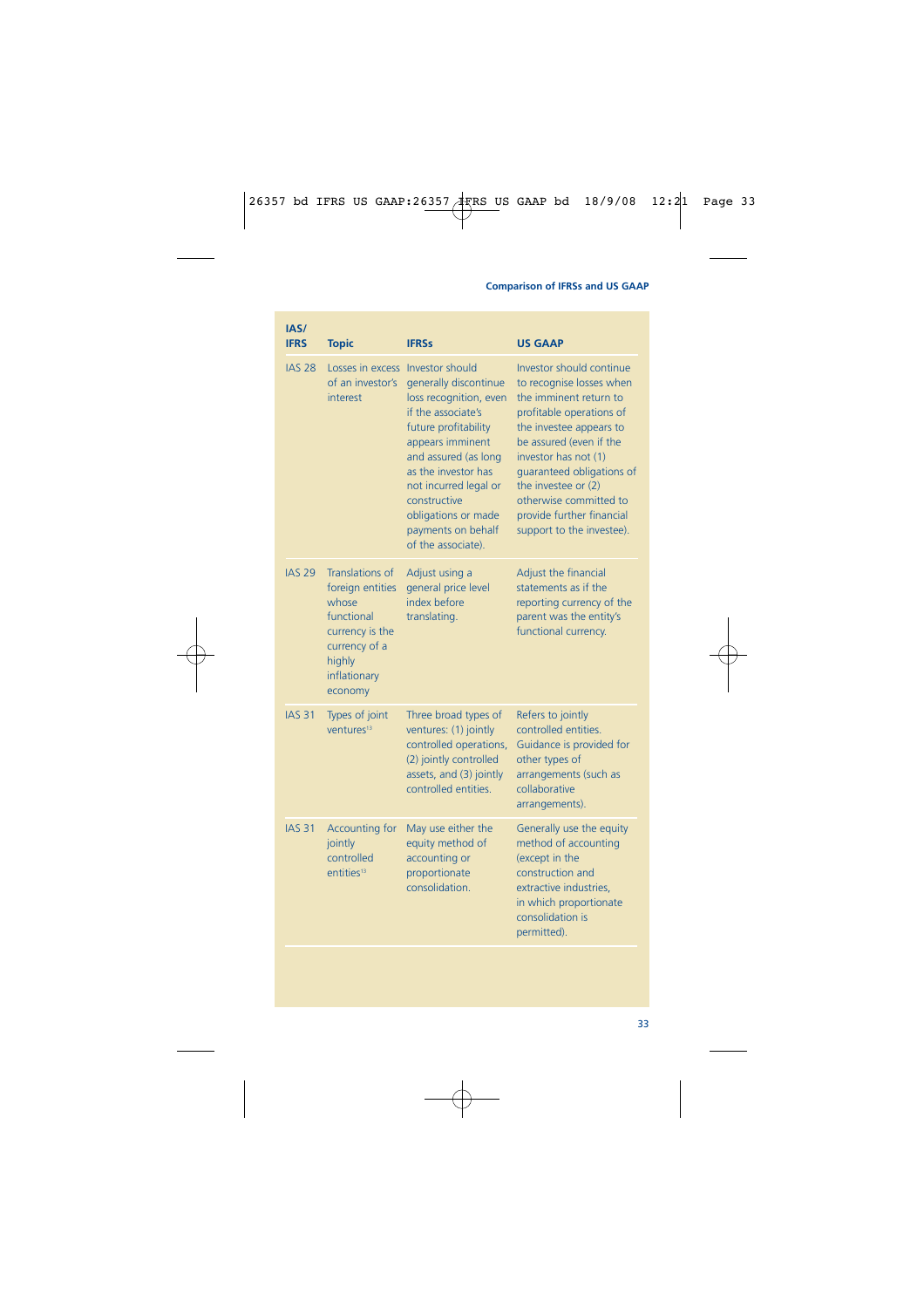| IAS/<br><b>IFRS</b> | <b>Topic</b>                                                                                                                        | <b>IFRSs</b>                                                                                                                                                                                                                                                                                                                                | <b>US GAAP</b>                                                                                                                                                                |
|---------------------|-------------------------------------------------------------------------------------------------------------------------------------|---------------------------------------------------------------------------------------------------------------------------------------------------------------------------------------------------------------------------------------------------------------------------------------------------------------------------------------------|-------------------------------------------------------------------------------------------------------------------------------------------------------------------------------|
| <b>IAS 31</b>       | Gains on non-<br>monetary<br>contributions                                                                                          | The venturer cannot<br>recognise a gain if (1)<br>the risks and rewards<br>of ownership of the<br>contributed assets<br>have not passed to<br>the joint venture, (2)<br>the gain cannot be<br>measured reliably, or<br>(3) the transaction<br>lacks commercial<br>substance, unless<br>monetary or non-<br>monetary assets are<br>received. | The venturer may<br>recognise a gain if cash or<br>near-cash consideration is<br>received.                                                                                    |
|                     |                                                                                                                                     | No guidance if an<br>actual or implied<br>commitment to<br>reinvest exists.<br>Treatment should be<br>based on the<br>substance of the<br>transaction.                                                                                                                                                                                      | A gain is deferred if an<br>actual or implied<br>commitment to reinvest<br>exists.                                                                                            |
| <b>IAS 31</b>       | Venturer and<br>jointly<br>controlled<br>entity have<br>different<br>accounting<br>policies                                         | Must conform<br>accounting policies.                                                                                                                                                                                                                                                                                                        | SEC staff does not require<br>policies to be conformed<br>provided that policies are<br>in accordance with US<br>GAAP.                                                        |
| <b>IAS 32</b>       | Offsetting<br>financial assets<br>and financial<br>liabilities in the<br>statement of<br>financial<br>position -<br>elective nature | <b>Entities are required</b><br>to offset financial<br>assets and financial<br>liabilities in the<br>statement of financial<br>position when the<br>offset criteria are met.                                                                                                                                                                | Entities are not required<br>to offset financial assets<br>and financial liabilities in<br>the statement of financial<br>position even if the<br>criteria for offset are met. |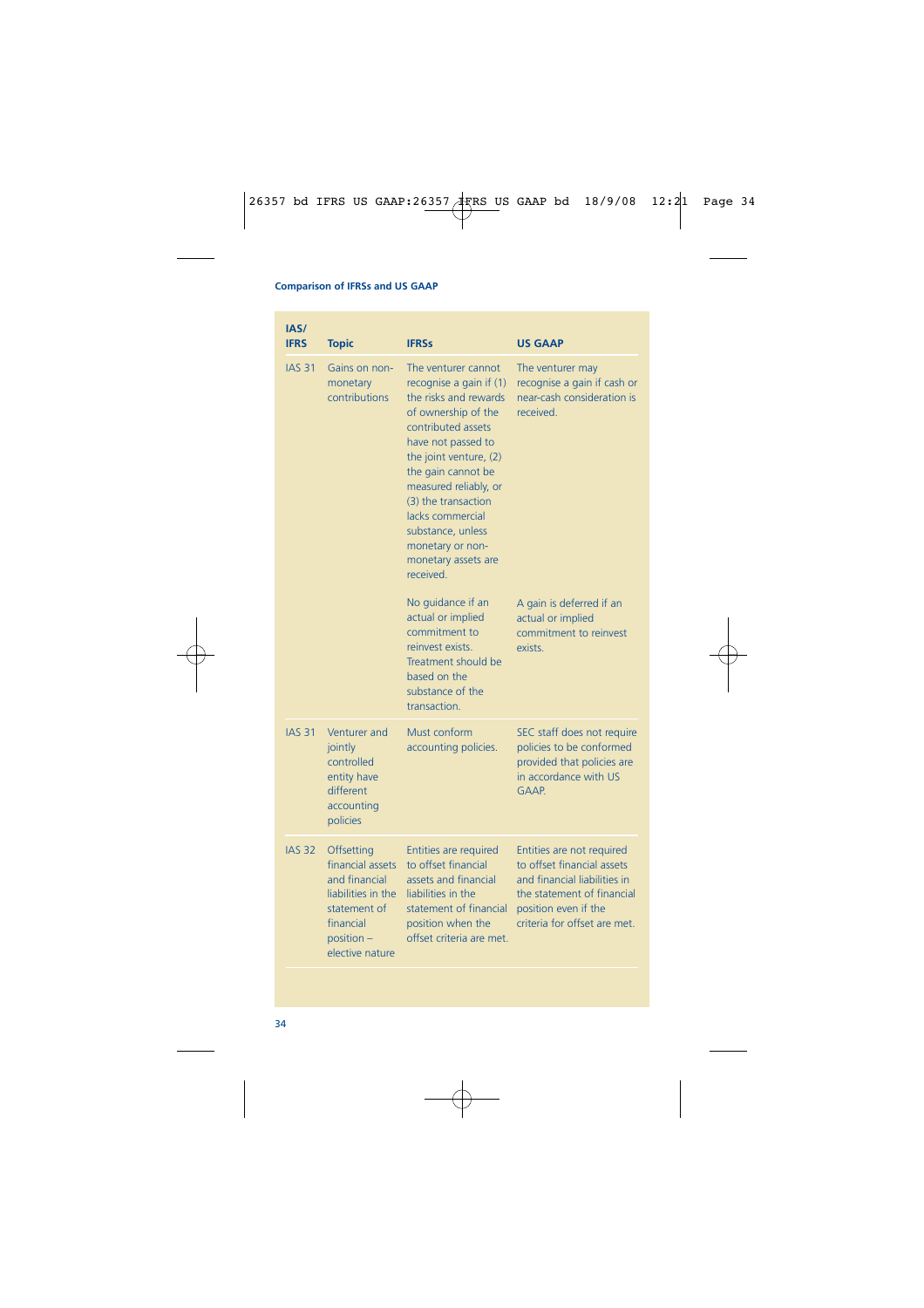| IAS/<br><b>IFRS</b> | <b>Topic</b>                                                                                                                                                                                                                           | <b>IFRSs</b>                                                                                                                                                                                                                                                   | <b>US GAAP</b>                                                                                                                                                                                   |
|---------------------|----------------------------------------------------------------------------------------------------------------------------------------------------------------------------------------------------------------------------------------|----------------------------------------------------------------------------------------------------------------------------------------------------------------------------------------------------------------------------------------------------------------|--------------------------------------------------------------------------------------------------------------------------------------------------------------------------------------------------|
| <b>IAS 32</b>       | Offsetting<br>certain assets<br>and liabilities in<br>the statement<br>of financial<br>position -<br>intent to settle<br>net                                                                                                           | To qualify for<br>offsetting, there must<br>be intent to settle on<br>a net basis or to<br>realise the asset and<br>settle the liability<br>simultaneously. There<br>is no exception for<br>assets and liabilities<br>subject to master<br>netting agreements. | An entity may elect to<br>offset fair value amounts<br>for certain assets and<br>liabilities subject to<br>master netting<br>agreements even in the<br>absence of an intention<br>to settle net. |
| <b>IAS 32</b>       | Offsetting<br>amounts due<br>from and owed<br>to two<br>different<br>parties                                                                                                                                                           | Required when and<br>only when a legally<br>enforceable right and<br>the intention to settle<br>net exist                                                                                                                                                      | Prohibited                                                                                                                                                                                       |
| <b>IAS 32</b>       | Classification of<br>convertible<br><b>debt</b><br><i>instruments</i><br>with conversion<br>option fixed<br>amount of cash<br>for fixed<br>number of<br>shares (a<br>'conventional'<br>$instrument$ ) –<br><i>issuer</i><br>accounting | Split the instrument<br>into its liability and<br>equity components<br>and measure the<br>liability at fair value<br>with the equity<br>component<br>representing the<br>residual.                                                                             | Equity component will<br>arise only for instruments<br>with a beneficial<br>conversion feature that<br>exists at the inception of<br>the instrument. <sup>14</sup>                               |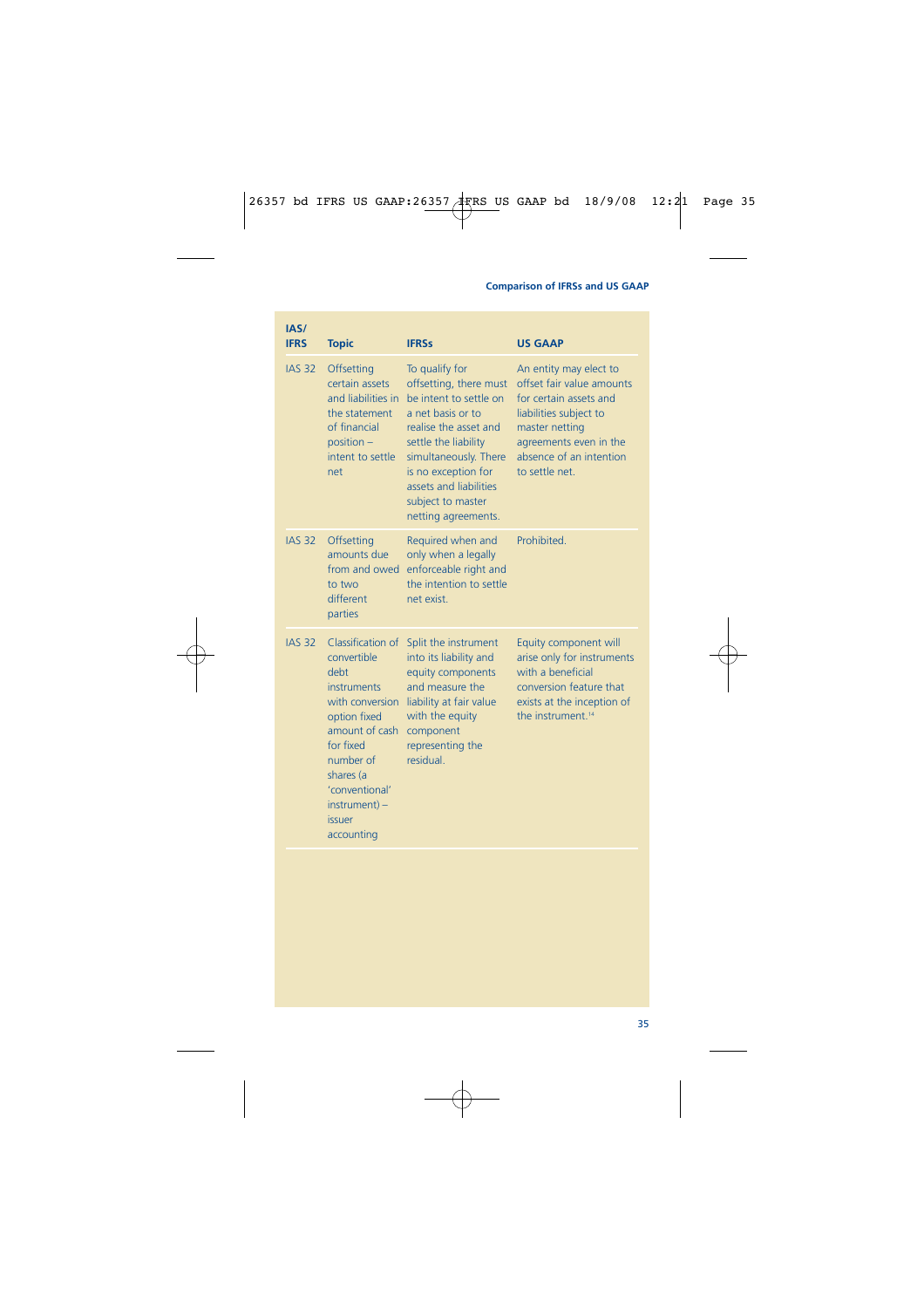| IAS/<br><b>IFRS</b> | <b>Topic</b>                                                                                                                                                                                                                                                                                                            | <b>IFRSs</b>                                                                                                                                                                                                                                                                            | <b>US GAAP</b>                                                                                                                                            |
|---------------------|-------------------------------------------------------------------------------------------------------------------------------------------------------------------------------------------------------------------------------------------------------------------------------------------------------------------------|-----------------------------------------------------------------------------------------------------------------------------------------------------------------------------------------------------------------------------------------------------------------------------------------|-----------------------------------------------------------------------------------------------------------------------------------------------------------|
| <b>IAS 32</b>       | Convertible<br>debt - multiple<br>settlement<br>alternatives<br>(shares or cash)<br>upon<br>conversion -<br>issuer<br>accounting                                                                                                                                                                                        | Separation of the<br>conversion option is<br>required in all<br>circumstances. The<br>conversion option<br>generally is precluded<br>from being classified<br>in equity because it<br>violates the fixed-for-<br>fixed principle and<br>instead it is accounted<br>for as a derivative. | Separation of the<br>conversion option as an<br>embedded derivative is<br>required unless the issuer<br>cannot be forced to cash<br>settle. <sup>14</sup> |
| <b>IAS 32</b>       | Puttable or<br>contingently<br>redeemable<br>equity securities<br>- issuer<br>accounting                                                                                                                                                                                                                                | Such instruments are<br>liabilities. There is no<br>mezzanine equity<br>classification under<br>IFRSs. <sup>15</sup>                                                                                                                                                                    | Typically, such instruments<br>are classified in equity or,<br>by SEC registrants, in<br>mezzanine equity.                                                |
| <b>IAS 32</b>       | Obligations to<br>issue a variable<br>number of<br>shares - issuer<br>accounting                                                                                                                                                                                                                                        | Accounted for as<br>liabilities.                                                                                                                                                                                                                                                        | Accounted for as equity,<br>unless they meet certain<br>conditions.                                                                                       |
| <b>IAS 32</b>       | <b>Derivatives</b><br>indexed to.<br>and potentially<br>net cash, or net profit or loss.<br>share settled in,<br>the entity's own<br>shares at the<br>choice of the<br>holder (except<br>for written puts<br>and forward<br>purchase<br>contracts that<br>may be gross<br>physically<br>settled) - issuer<br>accounting | Accounted for as<br>assets or liabilities at<br>fair value through                                                                                                                                                                                                                      | If the issuer has a choice<br>of settlement, then<br>classified in equity unless<br>the issuer could be forced<br>to settle in cash.                      |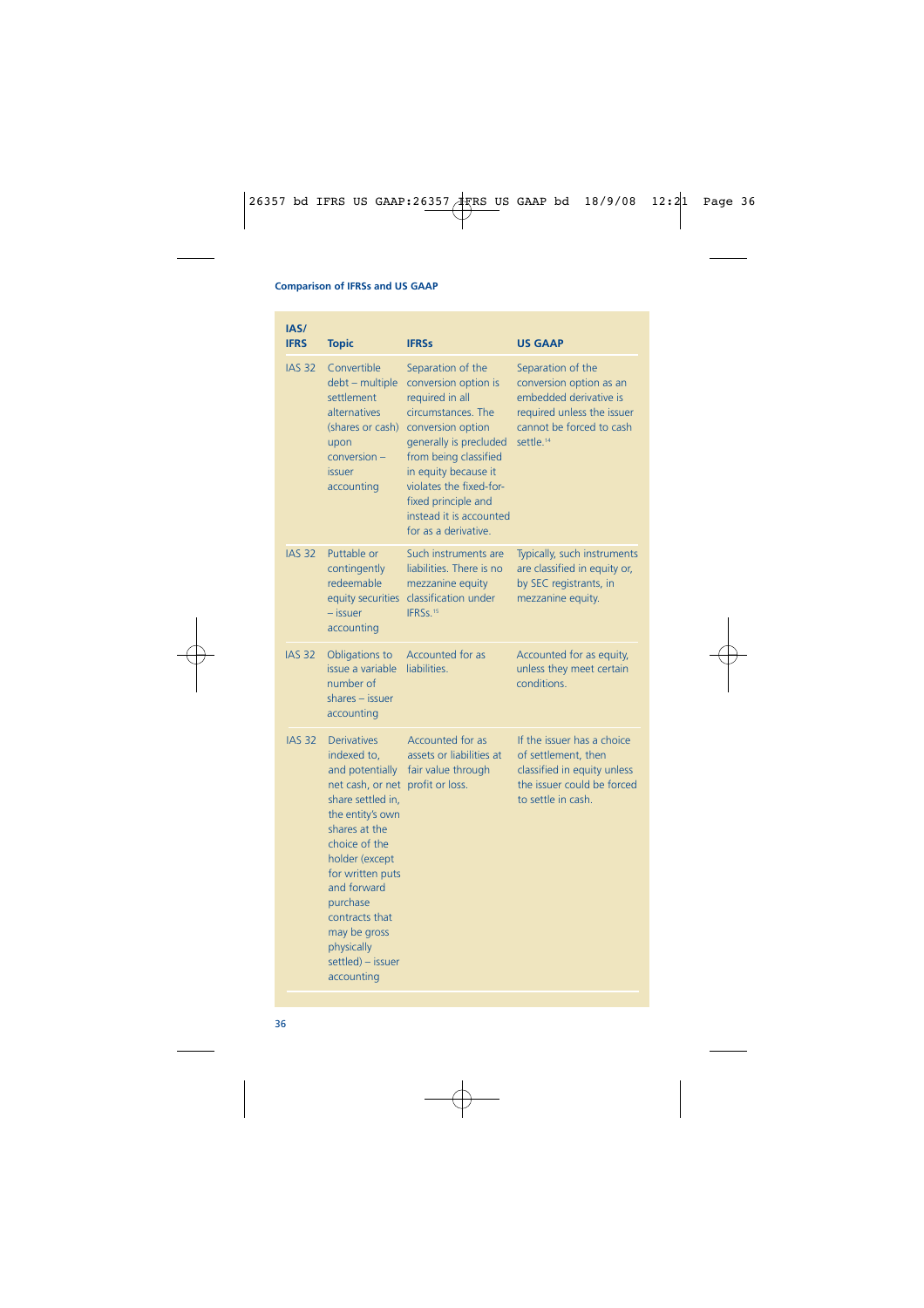| IAS/<br><b>IFRS</b> | <b>Topic</b>                                                                                                                                      | <b>IFRSs</b>                                                                                                                                                                                                                                                                                                                                             | <b>US GAAP</b>                                                                                                                                                                                                 |
|---------------------|---------------------------------------------------------------------------------------------------------------------------------------------------|----------------------------------------------------------------------------------------------------------------------------------------------------------------------------------------------------------------------------------------------------------------------------------------------------------------------------------------------------------|----------------------------------------------------------------------------------------------------------------------------------------------------------------------------------------------------------------|
| <b>IAS 32</b>       | Written put<br>options on the<br>entity's own<br>shares - issuer<br>accounting                                                                    | Accounted for at the<br>present value of the<br>redemption amount<br>(exercise price) unless<br>they can only be net<br>settled.                                                                                                                                                                                                                         | Accounted for at fair<br>value                                                                                                                                                                                 |
| <b>IAS 32</b>       | <b>Forward</b><br>purchase<br>contracts on<br>the entity's<br>own equity -<br>issuer<br>accounting                                                | If gross physical share<br>settlement is a<br>settlement alternative.<br>then subsequent<br>measurement is at the<br>present value of the<br>redemption amount<br>(even if net share or<br>net cash settlement is<br>an alternative).                                                                                                                    | If net share or net cash<br>settlement is a settlement<br>alternative, then<br>subsequent measurement<br>is fair value (even if gross<br>physical share settlement<br>is an alternative).                      |
| <b>IAS 32</b>       | <b>Derivatives</b><br>indexed to, and<br>potentially<br>settled in, the<br>shares of a<br>subsidiary of<br>the issuer $-$<br>issuer<br>accounting | Except for written put<br>options and forward<br>repurchase contracts,<br>derivatives that can<br>be settled only by<br>physical delivery of a<br>fixed number of<br>shares in a subsidiary<br>in exchange for a<br>fixed amount of cash<br>or another financial<br>asset are accounted<br>for in equity in the<br>consolidated financial<br>statements. | Accounted for as<br>derivatives, if they meet<br>the definition of a<br>derivative in US GAAP.<br>They do not qualify for<br>the scope exception for<br>contracts indexed to, and<br>classified in own equity. |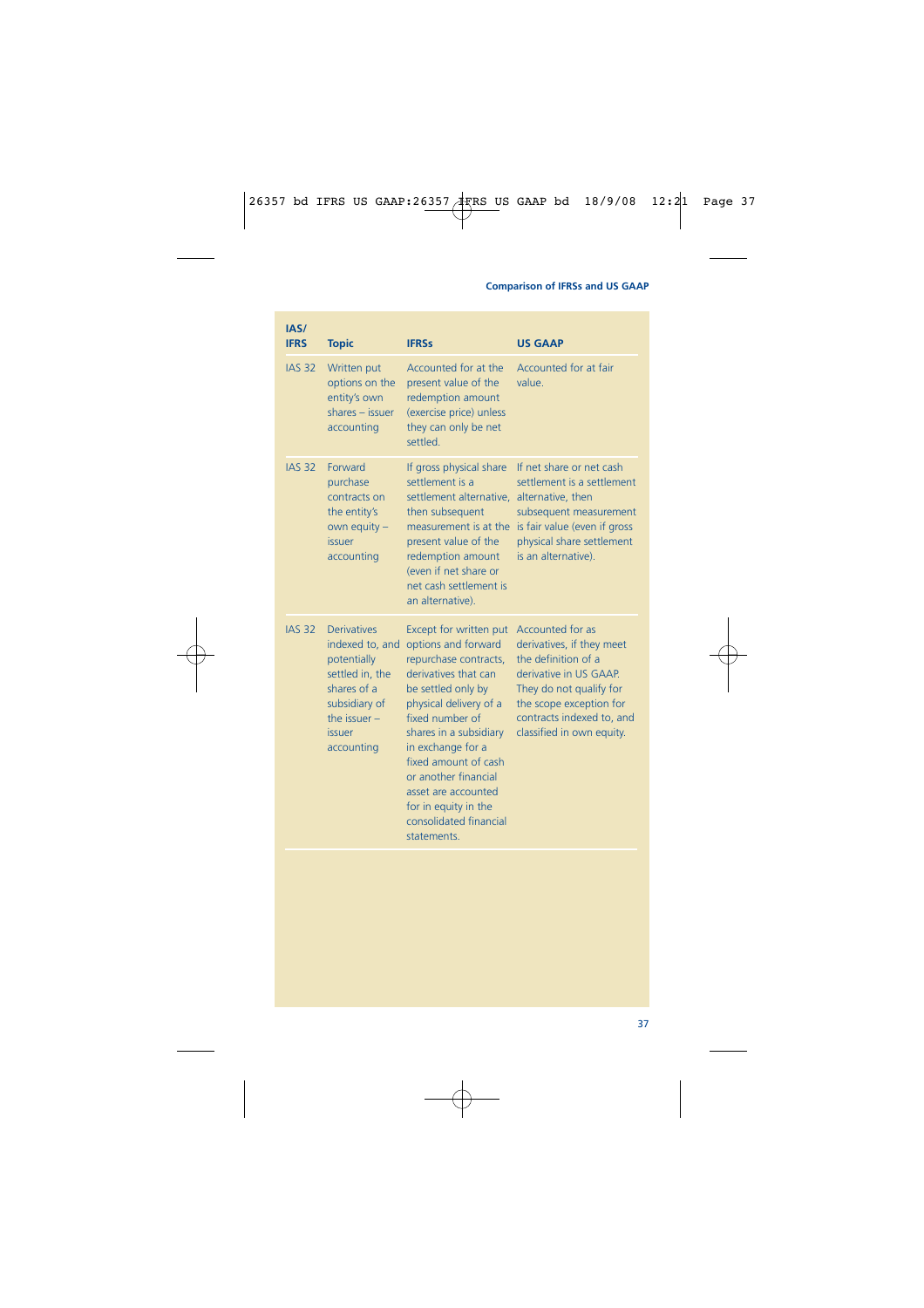| IAS/<br><b>IFRS</b> | <b>Topic</b>                                                                                                 | <b>IFRSs</b>                                                                                                                                                                                | <b>US GAAP</b>                                                                                                                                                                                                                                                                                                                                                         |
|---------------------|--------------------------------------------------------------------------------------------------------------|---------------------------------------------------------------------------------------------------------------------------------------------------------------------------------------------|------------------------------------------------------------------------------------------------------------------------------------------------------------------------------------------------------------------------------------------------------------------------------------------------------------------------------------------------------------------------|
| <b>IAS 33</b>       | Application of<br>the two-class<br>method to<br>participating<br>securities                                  | Method applies only<br>to participating<br>securities that are<br>equity instruments.<br>Not required for<br>participating debt<br>instruments (e.g.<br>participating<br>convertible debt). | Method applies to<br>participating securities<br>irrespective of whether<br>they are debt or equity<br>instruments.                                                                                                                                                                                                                                                    |
| <b>IAS 33</b>       | Calculation of<br>year-to-date<br>(YTD) diluted<br>EPS <sup>16</sup>                                         | Apply the treasury<br>stock method on a<br>YTD basis (i.e. do not<br>average the individual<br>interim period<br>calculations).                                                             | Average the individual<br>interim period<br>incremental shares.                                                                                                                                                                                                                                                                                                        |
| <b>IAS 33</b>       | Contracts that<br>may be settled<br>in ordinary<br>shares or in<br>cash, at issuer's<br>option <sup>16</sup> | Assume always that<br>the contracts will be<br>settled in shares.                                                                                                                           | Include based on a<br>rebuttable presumption<br>that the contracts will be<br>settled in shares (if more<br>dilutive). The presumption<br>that the contract will be<br>settled in shares may be<br>overcome if past<br>experience or a stated<br>policy provides a<br>reasonable basis to<br>believe that the contract<br>will be paid partially or<br>wholly in cash. |
| <b>IAS 33</b>       | Disclosures for<br>earnings per<br>share                                                                     | <b>Basic and diluted</b><br>income from<br>continuing operations<br>per share and net<br>profit or loss per<br>share.                                                                       | Basic and diluted income<br>from continuing<br>operations, discontinued<br>operations, extraordinary<br>items, cumulative effect<br>of a change in accounting<br>policy, and net profit or<br>loss per share.                                                                                                                                                          |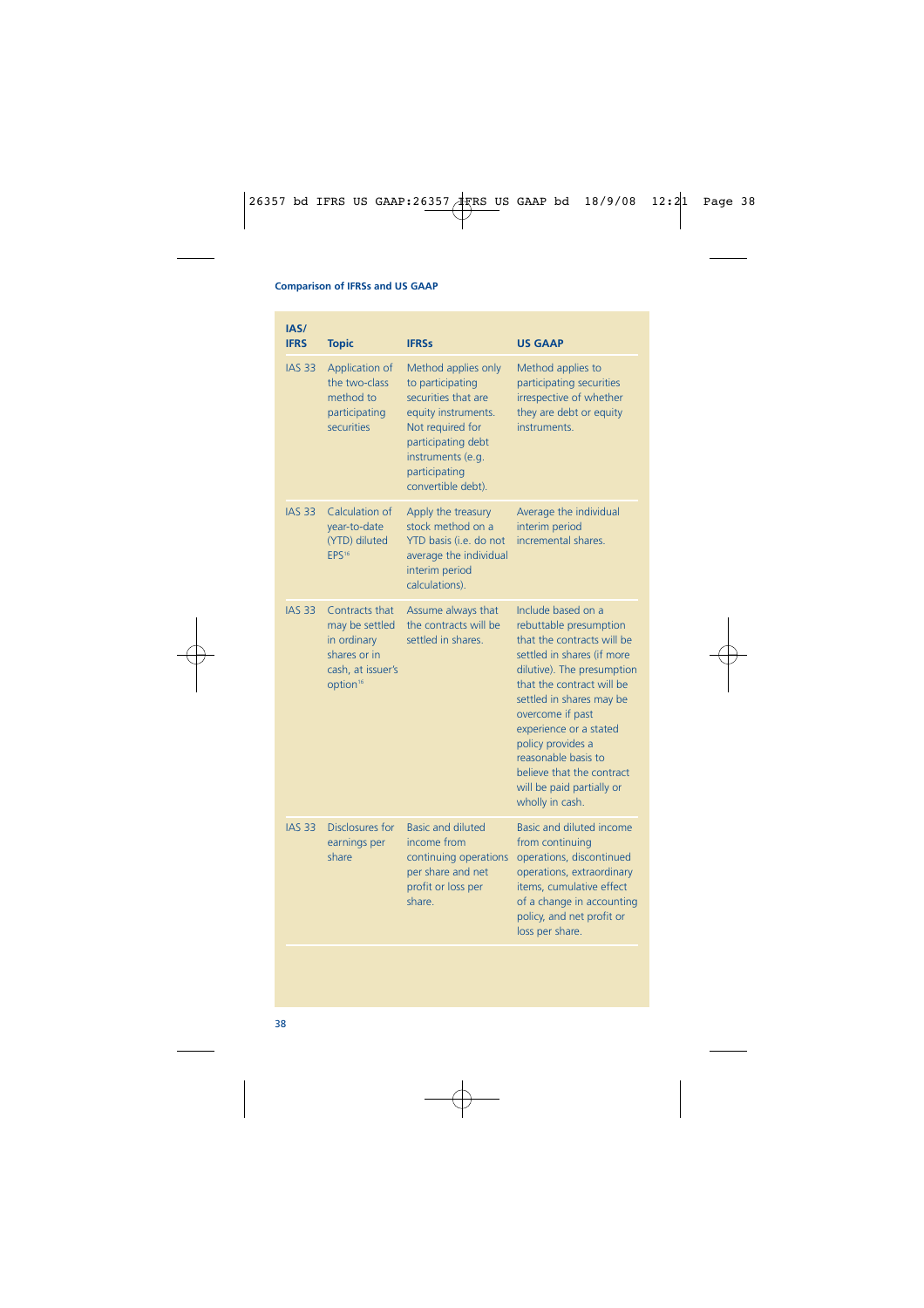| IAS/<br><b>IFRS</b> | <b>Topic</b>                                                            | <b>IFRSs</b>                                                                                                                                                                                                                                                | <b>US GAAP</b>                                                                                                                                                                                                                                                                       |
|---------------------|-------------------------------------------------------------------------|-------------------------------------------------------------------------------------------------------------------------------------------------------------------------------------------------------------------------------------------------------------|--------------------------------------------------------------------------------------------------------------------------------------------------------------------------------------------------------------------------------------------------------------------------------------|
| <b>IAS 34</b>       | Interim<br>$reporting -$<br>revenue and<br>expense<br>recognition       | Interim period is a<br>discrete reporting<br>period (with certain<br>exceptions).                                                                                                                                                                           | Interim period is an<br>integral part of the full<br>year (with certain<br>exceptions).                                                                                                                                                                                              |
| <b>IAS 34</b>       | Interim-period<br>disclosures for<br>changes in<br>accounting<br>policy | Disclose the<br>differences between<br>accounting policies in<br>the current interim<br>period compared with<br>the most recent<br>annual financial<br>statements. Require,<br>at a minimum, a<br>description of the<br>nature and effect of<br>the change. | Disclose any changes in<br>accounting policies in the<br>current interim period<br>compared with (1) the<br>comparable interim<br>period of the prior annual<br>period, (2) the preceding<br>interim periods in the<br>current annual period,<br>and (3) the prior annual<br>report. |
| <b>IAS 36</b>       | Level at which<br>impairment<br>analysis is<br>performed                | Cash-generating unit<br>(CGU).                                                                                                                                                                                                                              | Asset group.                                                                                                                                                                                                                                                                         |
| <b>IAS 36</b>       | Level of<br>impairment<br>testing for<br>goodwill                       | $CGU - the lowest$<br>level at which<br>goodwill is monitored<br>for internal<br>management<br>purposes. This level<br>cannot be larger than<br>an operating<br>segment.                                                                                    | Reporting unit - either an<br>operating segment or one<br>level below.                                                                                                                                                                                                               |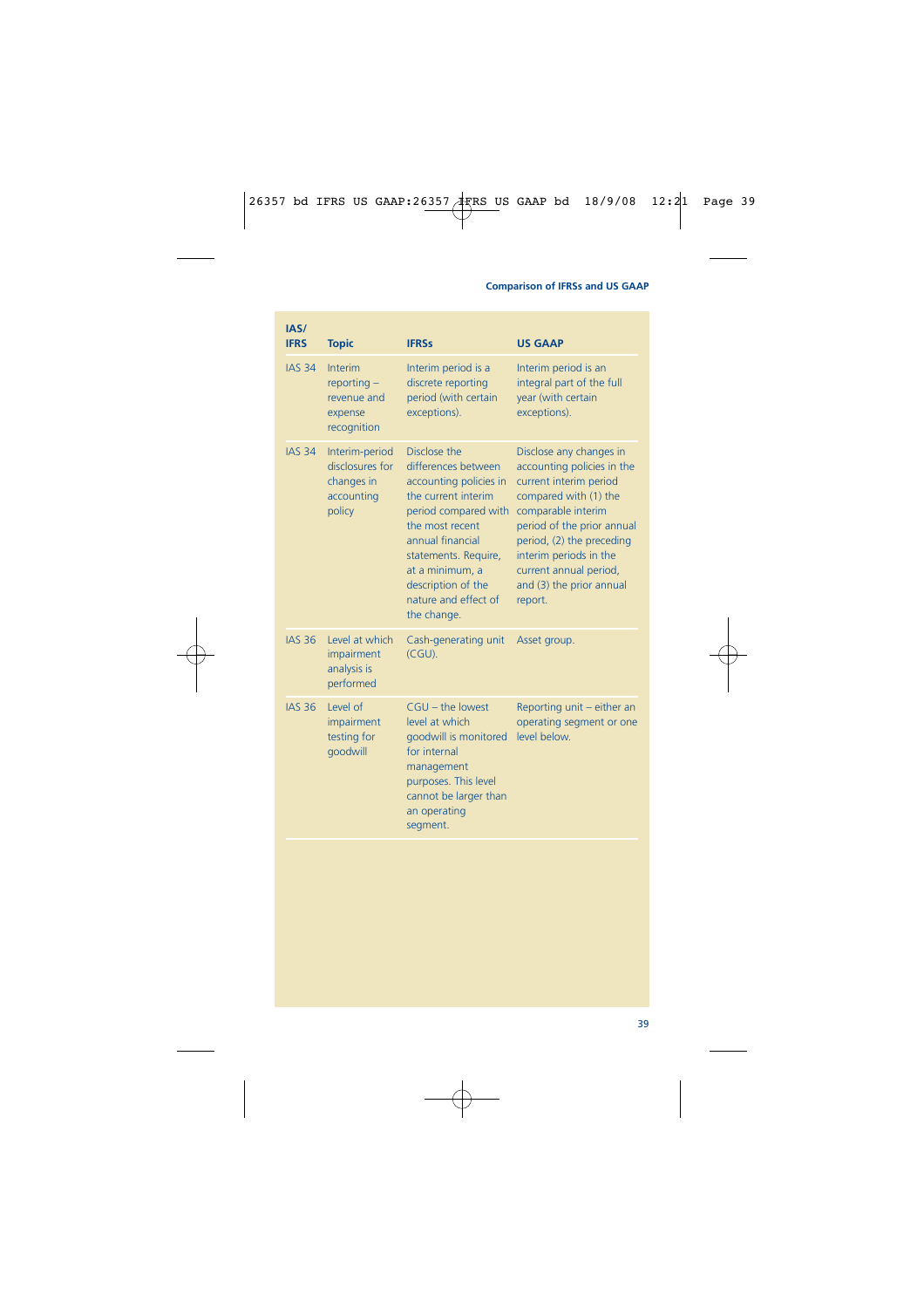| IAS/<br><b>IFRS</b> | <b>Topic</b>                                                            | <b>IFRSs</b>                                                                                                                                                    | <b>US GAAP</b>                                                                                                                                                                                                                                                                                                                                                                                                                               |
|---------------------|-------------------------------------------------------------------------|-----------------------------------------------------------------------------------------------------------------------------------------------------------------|----------------------------------------------------------------------------------------------------------------------------------------------------------------------------------------------------------------------------------------------------------------------------------------------------------------------------------------------------------------------------------------------------------------------------------------------|
| <b>IAS 36</b>       | Calculating<br>impairment of<br>qoodwill                                | One-step approach:<br>compare recoverable<br>amount of a CGU<br>(higher of (a) fair<br>value less costs to sell<br>and (b) value-in-use)<br>to carrying amount. | Two-step approach:<br>1. Compare fair value of<br>the reporting unit with<br>its carrying amount<br>including goodwill.<br>If fair value is greater<br>than carrying amount,<br>no impairment (skip<br>step 2).<br>2. Compare 'implied fair<br>value' of goodwill<br>(which is determined<br>based on a<br>hypothetical purchase<br>price allocation) with<br>its carrying amount,<br>recording an<br>impairment loss for<br>the difference. |
| <b>IAS 36</b>       | Calculating<br>impairment of<br>indefinite-life<br>intangible<br>assets | Calculated by<br>comparing<br>recoverable amount<br>(higher of (a) fair<br>value less costs to sell<br>and (b) value-in-use)<br>to carrying amount.             | Calculated by comparing<br>fair value to carrying<br>amount.                                                                                                                                                                                                                                                                                                                                                                                 |
| <b>IAS 36</b>       | Recording the<br>impairment                                             | Impairment charges<br>are accumulated in a<br>contra-account to the<br>asset.                                                                                   | Impairment charges<br>should be recorded<br>directly against the asset,<br>which will create a new<br>cost basis for the asset.                                                                                                                                                                                                                                                                                                              |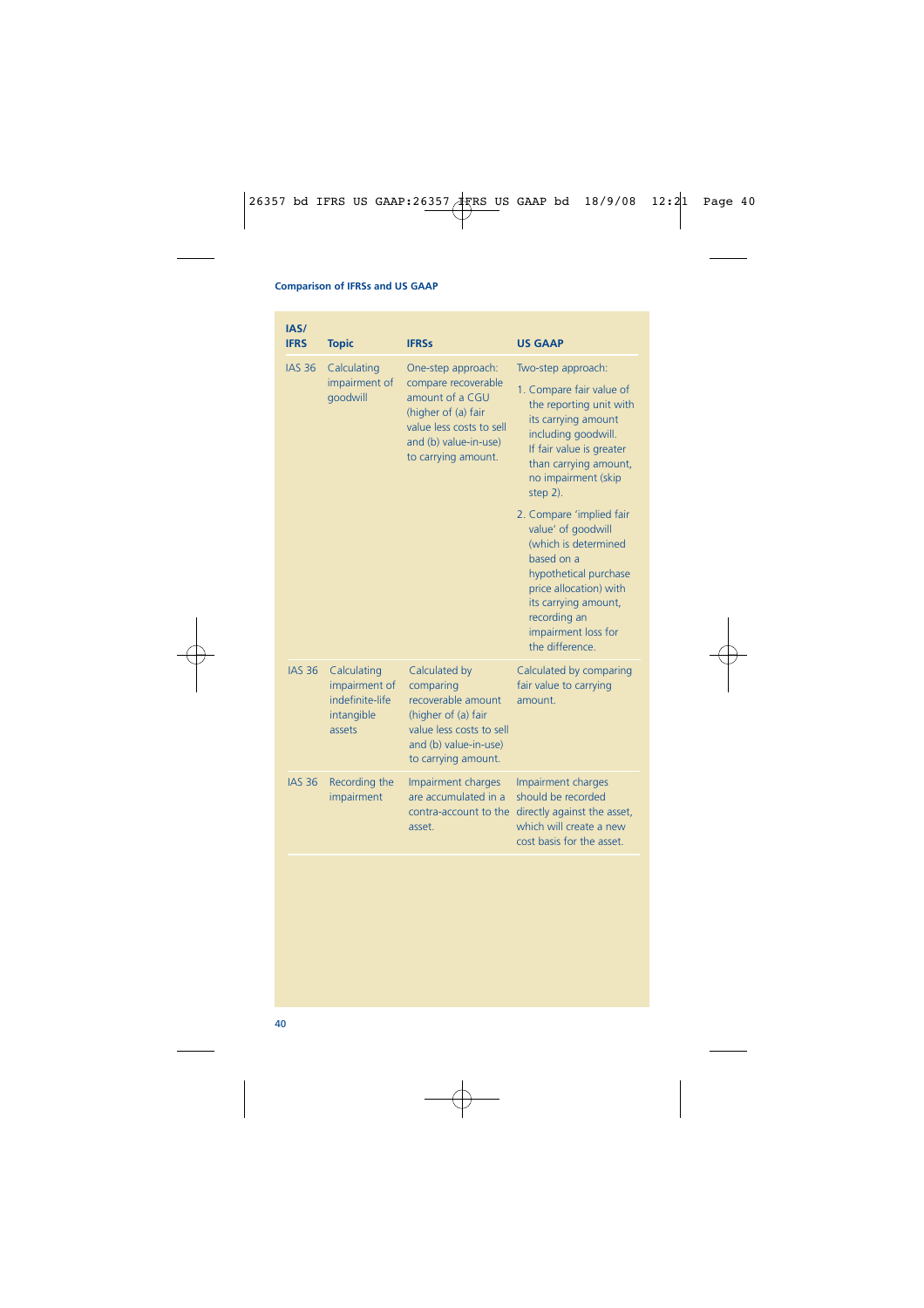| IAS/<br><b>IFRS</b> | <b>Topic</b>                                                                                    | <b>IFRSs</b>                                                                                                                                                                                              | <b>US GAAP</b>                                                                                                                                                                            |
|---------------------|-------------------------------------------------------------------------------------------------|-----------------------------------------------------------------------------------------------------------------------------------------------------------------------------------------------------------|-------------------------------------------------------------------------------------------------------------------------------------------------------------------------------------------|
| <b>IAS 36</b>       | Subsequent<br>reversal of<br>impairment<br>loss                                                 | Required for all<br>assets, other than<br>goodwill, if certain<br>criteria are met                                                                                                                        | Prohibited.                                                                                                                                                                               |
| <b>IAS 37</b>       | Recognition of<br>provisions                                                                    | Threshold for<br>recognition is<br>'possible' (defined as<br>'more likely than not')                                                                                                                      | Also uses a 'probable'<br>threshold $-$ but this is<br>interpreted as a higher<br>threshold than 'more<br>likely than not'.                                                               |
| <b>IAS 37</b>       | Measurement<br>of provisions -<br>range of<br>estimates                                         | Best estimate to settle<br>the obligation, which<br>generally involves the<br>expected value<br>method.                                                                                                   | Most probable outcome<br>to settle the obligation.<br>If no one item is more<br>likely than another, use<br>the low end of the range<br>of possible amounts.                              |
| <b>IAS 37</b>       | Measurement<br>of provisions -<br>discounting                                                   | Discounting is<br>required.                                                                                                                                                                               | Unless specifically<br>permitted by an<br>accounting standard,<br>discounting is only<br>allowed where the timing<br>and amount of the future<br>cash flows are fixed and<br>determinable |
| <b>IAS 37</b>       | Disclosures that<br>may prejudice<br>seriously the<br>position of the<br>entity in a<br>dispute | "In extremely rare<br>cases" amounts and<br>details need not be<br>disclosed, but<br>disclosure is required<br>of the general nature<br>of the dispute and<br>why the details have<br>not been disclosed. | Disclosure is required.                                                                                                                                                                   |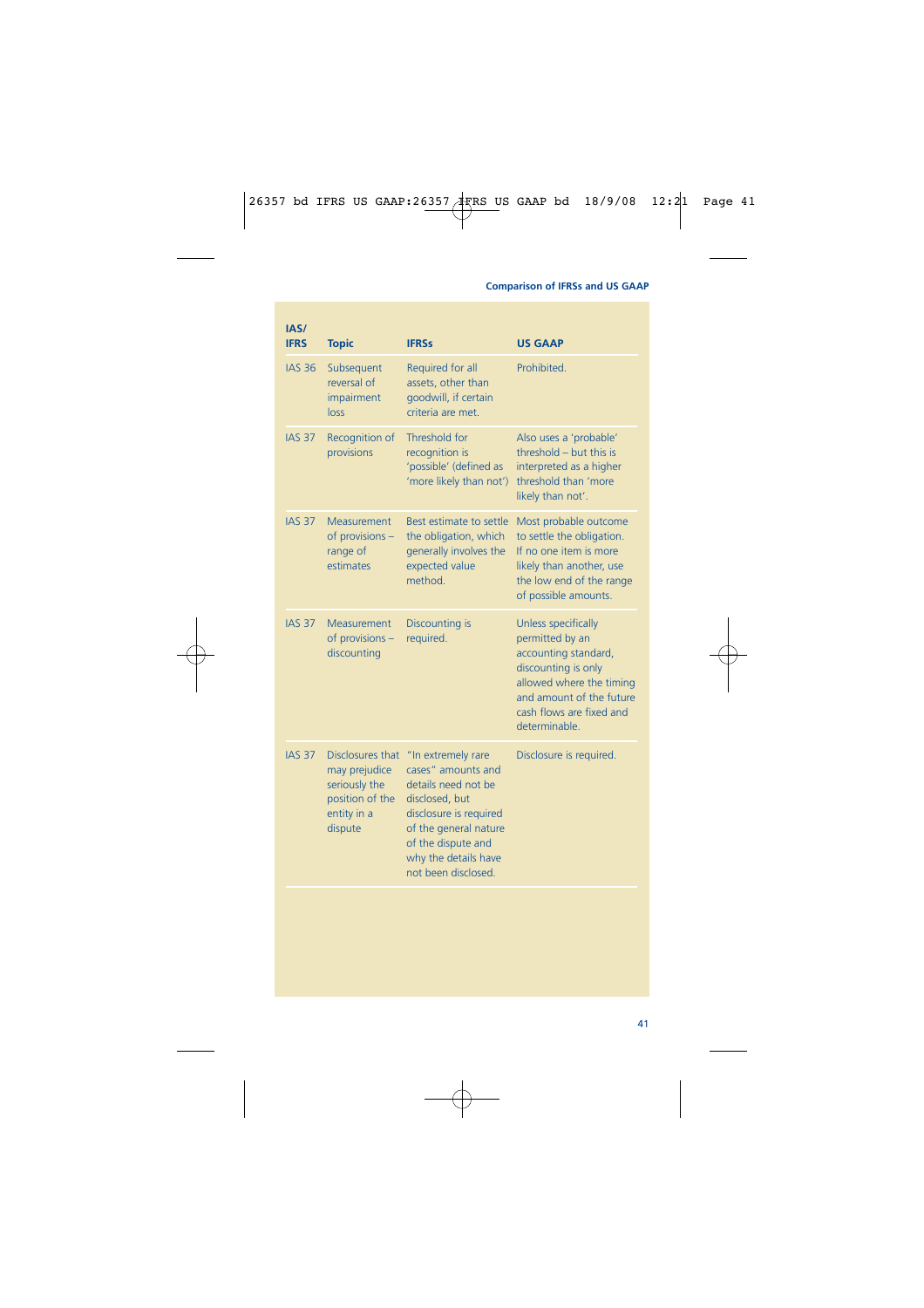| IAS/<br><b>IFRS</b> | <b>Topic</b>                                                           | <b>IFRSs</b>                                                                                                                                                                                                                               | <b>US GAAP</b>                                                                                                                                                                                                                                                                                                                              |
|---------------------|------------------------------------------------------------------------|--------------------------------------------------------------------------------------------------------------------------------------------------------------------------------------------------------------------------------------------|---------------------------------------------------------------------------------------------------------------------------------------------------------------------------------------------------------------------------------------------------------------------------------------------------------------------------------------------|
| <b>IAS 37</b>       | <b>Initial</b><br>measurement<br>of decom-<br>missioning<br>provisions | <b>Asset retirement</b><br>obligation (ARO)<br>liability measured as<br>the best estimate of<br>the expenditure to<br>settle the obligation<br>or to transfer the<br>obligation to a third<br>party at the end of<br>the reporting period. | ARO liability measured at<br>fair value in the period it<br>is incurred if a reasonable<br>estimate of fair value can<br>be made.                                                                                                                                                                                                           |
| <b>IAS 37</b>       | <b>Discounting</b><br>decom-<br>missioning<br>provisions               | Use the current, risk-<br>adjusted rate to<br>discount the provision<br>when initially<br>recognised. Adjust<br>the rate at each<br>reporting date.                                                                                        | Use the current, credit<br>adjusted risk-free rate to<br>discount the provision<br>when initially recognised.<br>Do not adjust the rate in<br>future periods.                                                                                                                                                                               |
| <b>IAS 37</b>       | Recognition of<br>restructuring<br>provisions                          | Recognise if a<br>detailed formal plan is<br>announced or<br>implementation of<br>such a plan has<br>started                                                                                                                               | Recognise when a<br>transaction or event<br>occurs that leaves an<br>entity little or no<br>discretion to avoid the<br>future transfer or use of<br>assets to settle the<br>liability. An exit or<br>disposal plan, by itself,<br>does not create a present<br>obligation to others for<br>costs expected to be<br>incurred under the plan. |
| <b>IAS 38</b>       | Development<br>costs                                                   | Capitalise if specified<br>criteria are met.                                                                                                                                                                                               | Expense as incurred<br>(except for certain<br>website development<br>costs and certain costs<br>associated with<br>developing internal use<br>software).                                                                                                                                                                                    |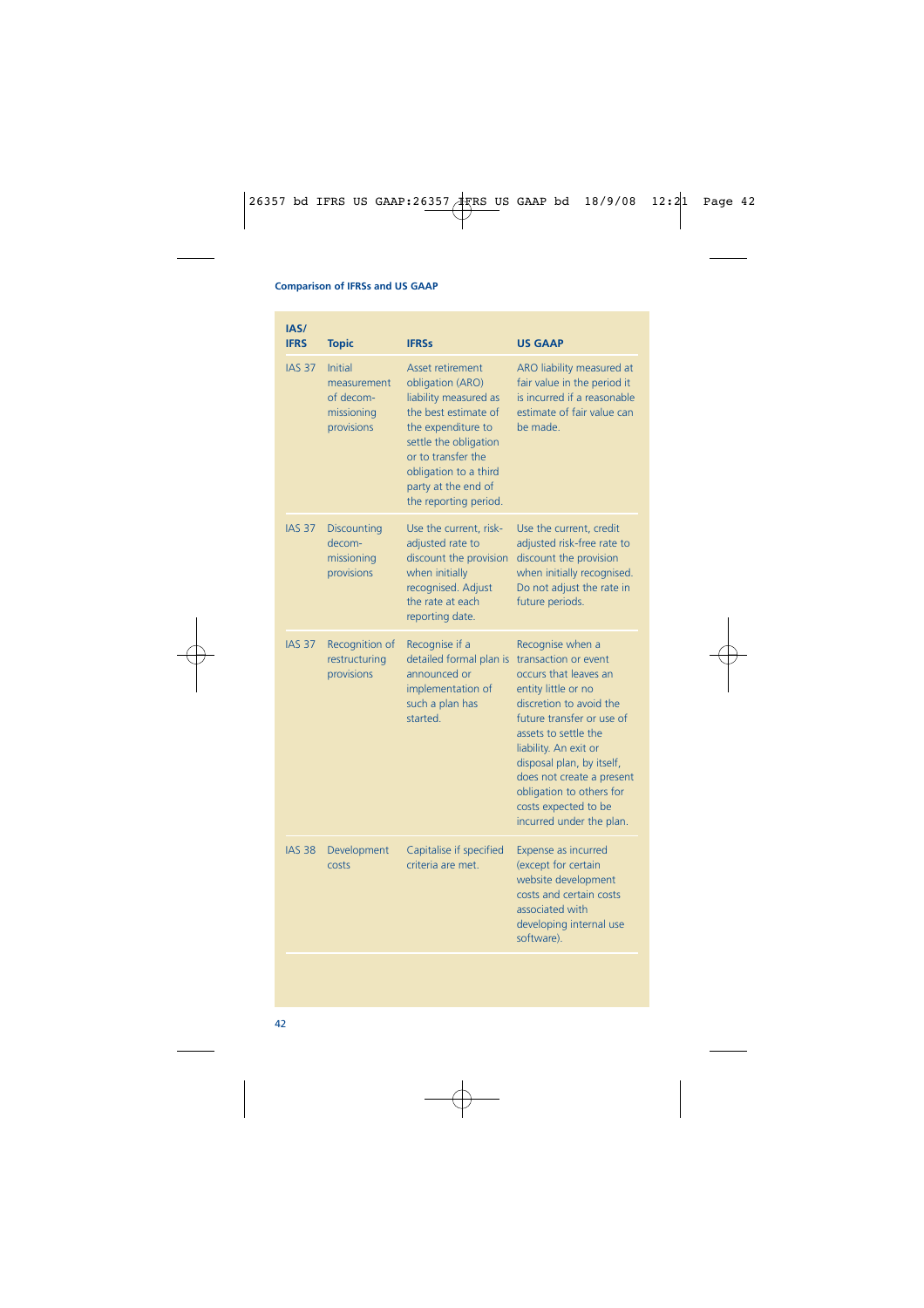| IAS/<br><b>IFRS</b> | <b>Topic</b>                                                                                                   | <b>IFRSs</b>                                                                                                                                                                                                                                                                                                                                                                                                                                                                              | <b>US GAAP</b>                                                                                                                                                                                                                                                                                   |
|---------------------|----------------------------------------------------------------------------------------------------------------|-------------------------------------------------------------------------------------------------------------------------------------------------------------------------------------------------------------------------------------------------------------------------------------------------------------------------------------------------------------------------------------------------------------------------------------------------------------------------------------------|--------------------------------------------------------------------------------------------------------------------------------------------------------------------------------------------------------------------------------------------------------------------------------------------------|
| <b>IAS 38</b>       | Revaluation of<br>intangible<br>assets                                                                         | Permitted only if the<br>intangible asset is<br>traded in an active<br>market.                                                                                                                                                                                                                                                                                                                                                                                                            | Prohibited.                                                                                                                                                                                                                                                                                      |
| <b>IAS 39</b>       | Definition of<br>derivative:<br>notional<br>amount or<br>payment<br>provision<br>characteristic                | No requirement to<br>have a notional<br>amount or payment<br>provision, but in<br>practice one of these<br>characteristics usually<br>exists.                                                                                                                                                                                                                                                                                                                                             | A financial instrument or<br>other contract must have<br>one or more notional<br>amounts, payment<br>provisions, or both to be<br>considered a derivative.                                                                                                                                       |
| <b>IAS 39</b>       | Definition of<br>derivative: net<br>settlement<br>versus<br>'settlement at a<br>future date'<br>characteristic | No net settlement<br>characteristic or<br>requirement;<br>however, contracts to<br>purchase, sell, or use<br>non-financial items<br>are only accounted<br>for as derivatives if<br>they can be settled<br>net in cash or with<br>another financial<br>instrument. Settling<br>contracts net is<br>broadly defined and is<br>not restricted to the<br>ability to net-settle in<br>cash.<br><b>IFRSs include a</b><br>'settlement at a future<br>date' characteristic in<br>the definition. | A financial instrument or<br>other contract must<br>require or permit net<br>settlement, be readily<br>settled net by a means<br>outside the contract, or<br>provide for delivery of an<br>asset that puts the<br>recipient in a position not<br>substantially different<br>from net settlement. |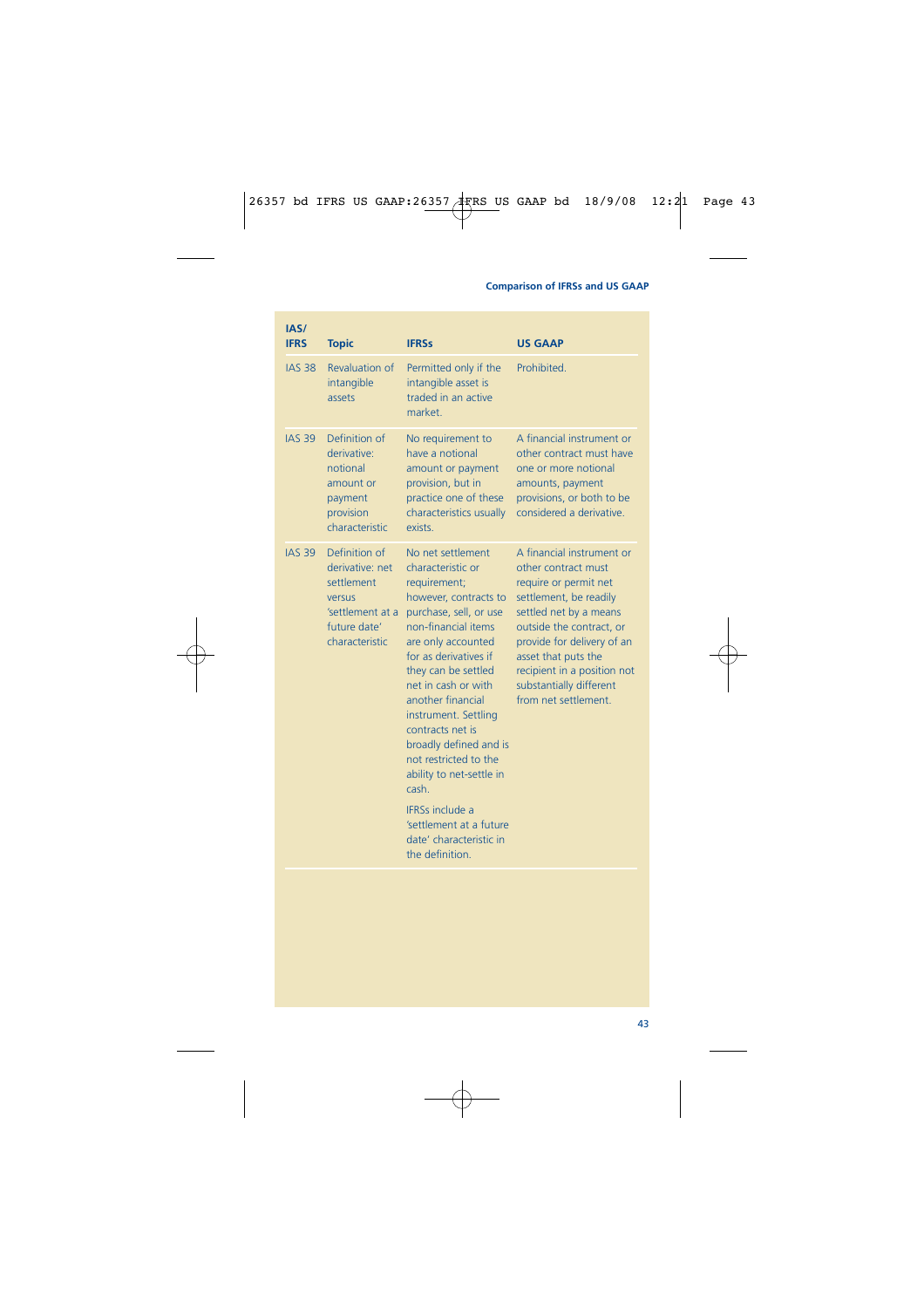| IAS/<br><b>IFRS</b> | <b>Topic</b>                                                                                                                                                                                                             | <b>IFRSs</b>                                                                                                                                                                                                                                                  | <b>US GAAP</b>                                                                                                                                                           |
|---------------------|--------------------------------------------------------------------------------------------------------------------------------------------------------------------------------------------------------------------------|---------------------------------------------------------------------------------------------------------------------------------------------------------------------------------------------------------------------------------------------------------------|--------------------------------------------------------------------------------------------------------------------------------------------------------------------------|
| <b>IAS 39</b>       | <b>Derivative</b>                                                                                                                                                                                                        | Required.                                                                                                                                                                                                                                                     | Elective.                                                                                                                                                                |
|                     | scope<br>exception:<br>normal                                                                                                                                                                                            | No documentation is<br>required.                                                                                                                                                                                                                              | Must have<br>documentation.                                                                                                                                              |
|                     | purchases and<br>normal sales<br>versus<br>own-use<br>contracts                                                                                                                                                          | Written options are<br>not eligible if the<br>non-financial item is<br>readily convertible to<br>cash.                                                                                                                                                        | Certain written options<br>are eligible.                                                                                                                                 |
|                     |                                                                                                                                                                                                                          | <b>Embedded derivatives</b><br>do not disqualify an<br>entity from applying<br>the own-use<br>exception.                                                                                                                                                      | <b>Embedded derivatives</b><br>that are not clearly- and<br>closely-related disqualify<br>an entity from applying<br>the normal purchases and<br>normal sales exception. |
| <b>IAS 39</b>       | <b>Derivative</b><br>scope<br>exception:<br>certain<br>contracts not<br>traded on an<br>$exchange -$<br>underlying is<br>based on a<br>climatic or<br>geological<br>variable or on<br>some other<br>physical<br>variable | When such contracts<br>do not meet the<br>definition of an<br>insurance contract<br>(i.e. they are not<br>within the scope of<br><b>IFRS 4 Insurance</b><br>Contracts), they are<br>within the scope of<br>IAS 39 and are<br>accounted for as<br>derivatives. | Outside scope.                                                                                                                                                           |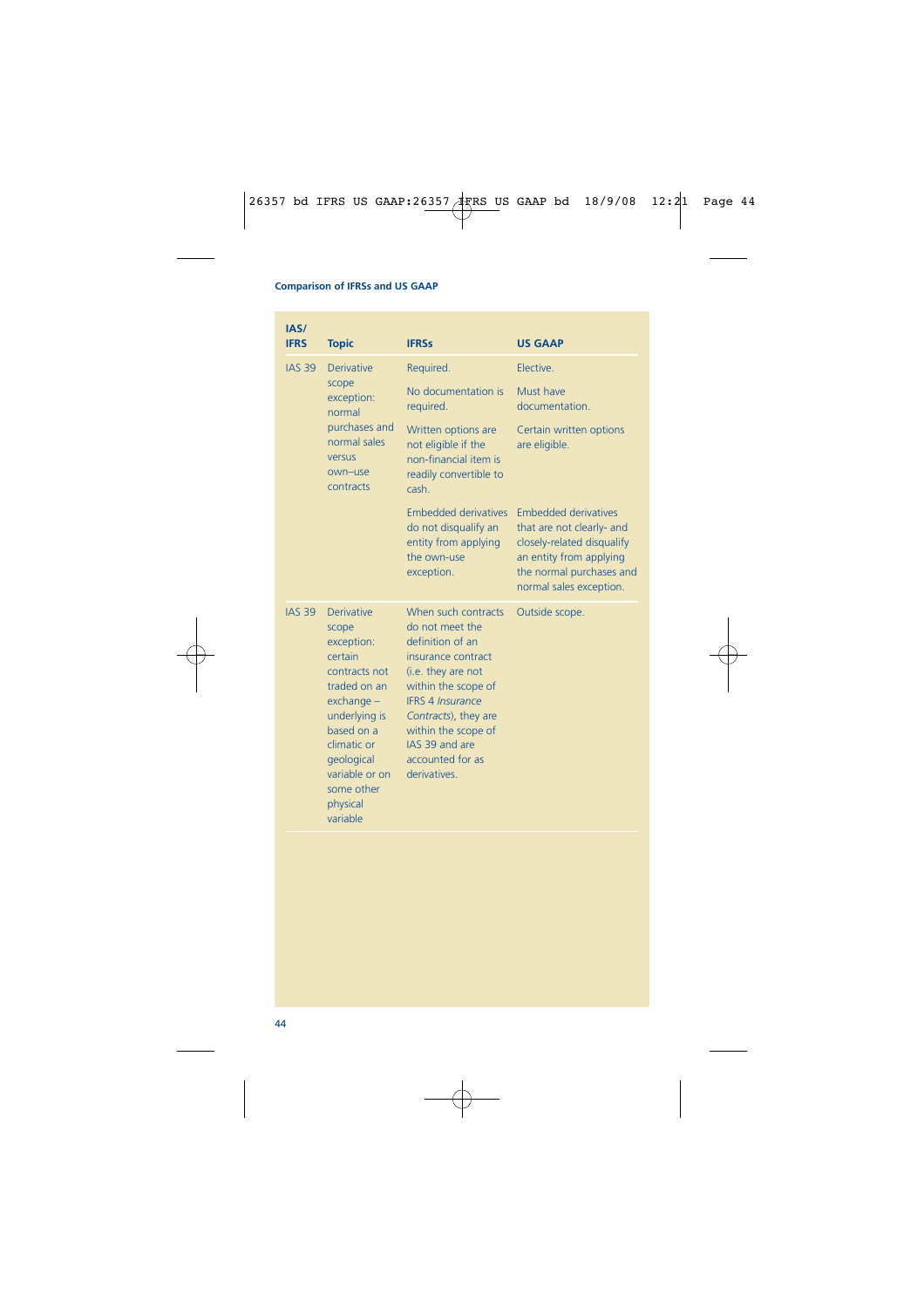| IAS/<br><b>IFRS</b> | <b>Topic</b>                                                                                                                                                                                 | <b>IFRSs</b>                                                                                                                                                                                                                                                                                                                                  | <b>US GAAP</b>                                                                                          |
|---------------------|----------------------------------------------------------------------------------------------------------------------------------------------------------------------------------------------|-----------------------------------------------------------------------------------------------------------------------------------------------------------------------------------------------------------------------------------------------------------------------------------------------------------------------------------------------|---------------------------------------------------------------------------------------------------------|
| <b>IAS 39</b>       | Derivative<br>scope<br>exception:<br>certain<br>contracts not<br>traded on an<br>$exchange -$<br>underlying is<br>based on<br>specified<br>volumes of<br>sales or service<br><b>revenues</b> | Contracts with an<br>underlying based on<br>specified volumes of<br>sales or service<br>revenues may meet<br>the definition of a<br>derivative; however,<br>royalty agreements<br>based on the volume<br>of sales or service<br>revenues are<br>accounted for under<br>IAS 18 Revenue and<br>would not be<br>accounted for as<br>derivatives. | Outside scope.                                                                                          |
| <b>IAS 39</b>       | <b>Derivative</b><br>scope<br>exception:<br>contracts<br>whose<br>non-marketable value.<br>equity security                                                                                   | These are accounted<br>for as derivatives<br>unless the entity<br>cannot reliably<br>measure the<br>underlying is a instrument's fair                                                                                                                                                                                                         | These usually do not<br>meet the net settlement<br>characteristic in the<br>definition of a derivative. |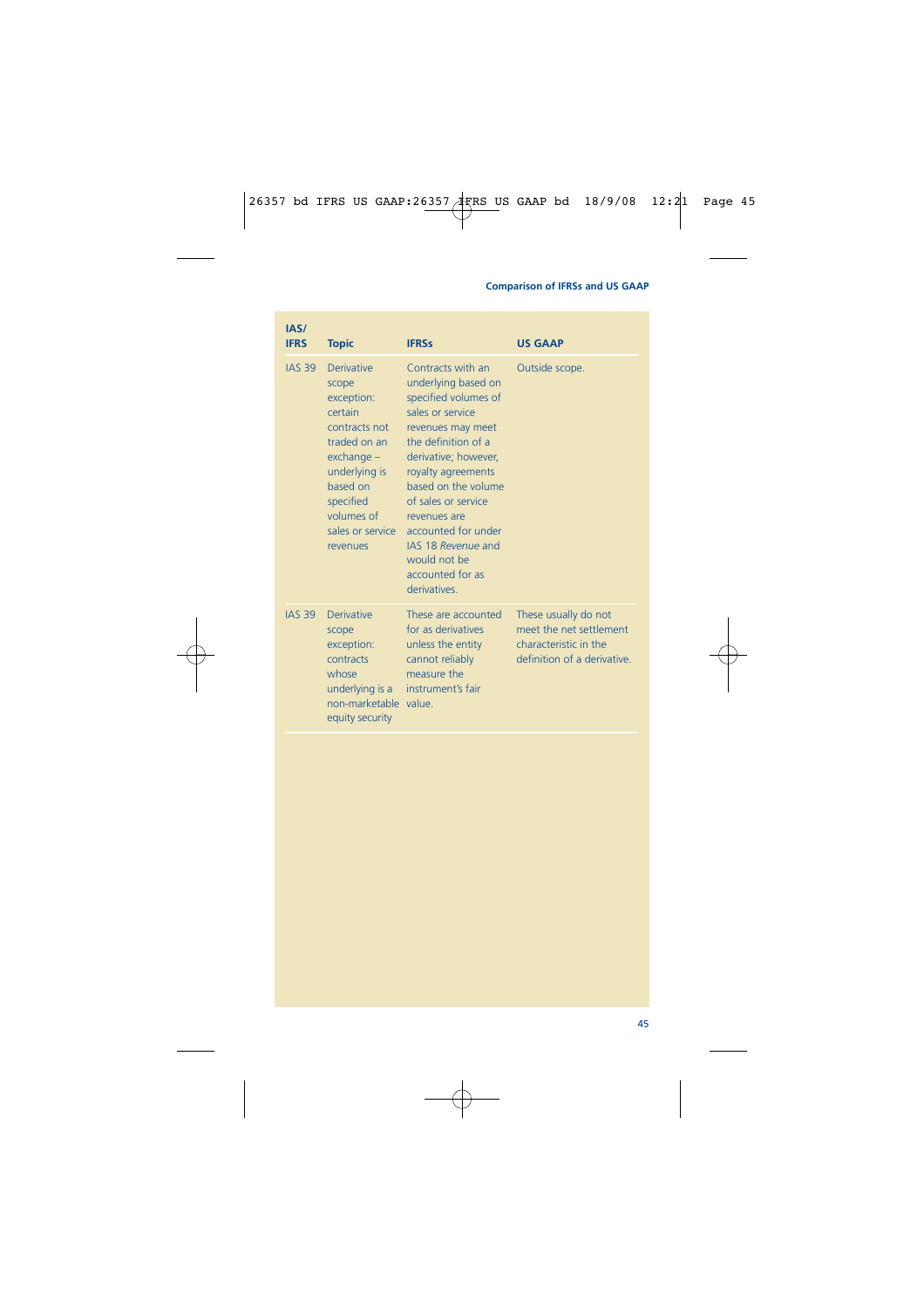| IAS/<br><b>IFRS</b> | <b>Topic</b>                                               | <b>IFRSs</b>                                                                                                                                                                                                                                                                                                                                                                                                                                                                                                                                       | <b>US GAAP</b>                                                                                                                                                                                  |
|---------------------|------------------------------------------------------------|----------------------------------------------------------------------------------------------------------------------------------------------------------------------------------------------------------------------------------------------------------------------------------------------------------------------------------------------------------------------------------------------------------------------------------------------------------------------------------------------------------------------------------------------------|-------------------------------------------------------------------------------------------------------------------------------------------------------------------------------------------------|
| <b>IAS 39</b>       | Embedded<br>derivative:<br>clearly- and<br>closely-related | Similar to US GAAP,<br>one of the conditions<br>for separating an<br>embedded derivative<br>is that its economic<br>characteristics and<br>risks are not closely-<br>related to those of<br>the host contract.<br>However, there are<br>detailed application<br>differences related to<br>items such as (1) puts,<br>calls and prepayment<br>options, (2)<br>embedded derivatives<br>in purchase, sale and<br>service contracts, (3)<br>insurance contracts,<br>(4) caps and floors on<br>interest rates, and (5)<br>foreign currency<br>features. | A third condition for<br>separating an embedded<br>derivative is that its<br>economic characteristics<br>and risks are not clearly-<br>and closely-related to<br>those of the host<br>contract. |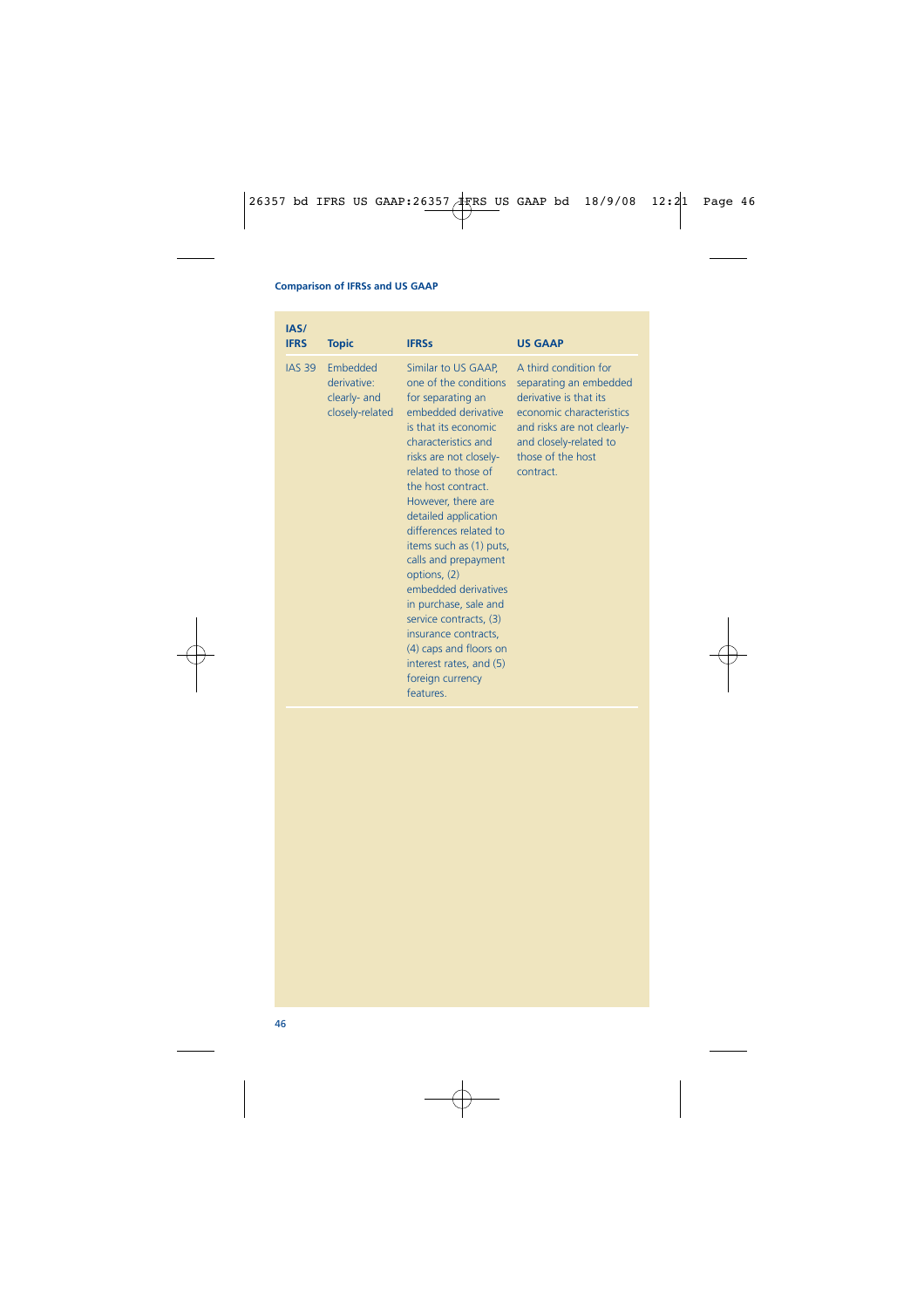| IAS/<br><b>IFRS</b> | <b>Topic</b>                                                                                                                               | <b>IFRSs</b>                                                                                                                                                                                                   | <b>US GAAP</b>                                                                                                                                                                                                                                                                                                                                                                                          |
|---------------------|--------------------------------------------------------------------------------------------------------------------------------------------|----------------------------------------------------------------------------------------------------------------------------------------------------------------------------------------------------------------|---------------------------------------------------------------------------------------------------------------------------------------------------------------------------------------------------------------------------------------------------------------------------------------------------------------------------------------------------------------------------------------------------------|
| <b>IAS 39</b>       | Reassessment<br>of embedded<br>derivative<br>status                                                                                        | Entities are not<br>permitted to reassess<br>whether an<br>embedded derivative<br>is required to be<br>separated unless<br>there is a change in<br>the terms that<br>significantly modifies<br>the cash flows. | Typically, entities reassess<br>whether an embedded<br>feature is required to be<br>separated at least at the<br>end of each reporting<br>period.                                                                                                                                                                                                                                                       |
| <b>IAS 39</b>       | Presentation of<br>embedded<br>derivatives<br>(combined with<br>the host or<br>separate)                                                   | IAS 39 explicitly states<br>that it does not<br>address whether an<br>embedded derivative<br>should be presented<br>separately in the<br>financial statements.                                                 | US GAAP does not<br>explicitly address<br>presentation of<br>embedded derivatives.<br>However, SEC staff<br>quidance indicates<br>"although bifurcated for<br>measurement purposes,<br>embedded derivatives<br>should be presented on a<br>combined basis with the<br>host contract, except in<br>circumstances where the<br>embedded derivative is a<br>liability and the host<br>contract is equity". |
| <b>IAS 39</b>       | Option to<br>designate any<br>financial asset<br>or financial<br>liability to be<br>measured at<br>fair value<br>through profit<br>or loss | Option is allowed if<br>one of three criteria<br>is met.                                                                                                                                                       | Option allowed at initial<br>recognition. Criteria in<br>IFRSs do not apply.                                                                                                                                                                                                                                                                                                                            |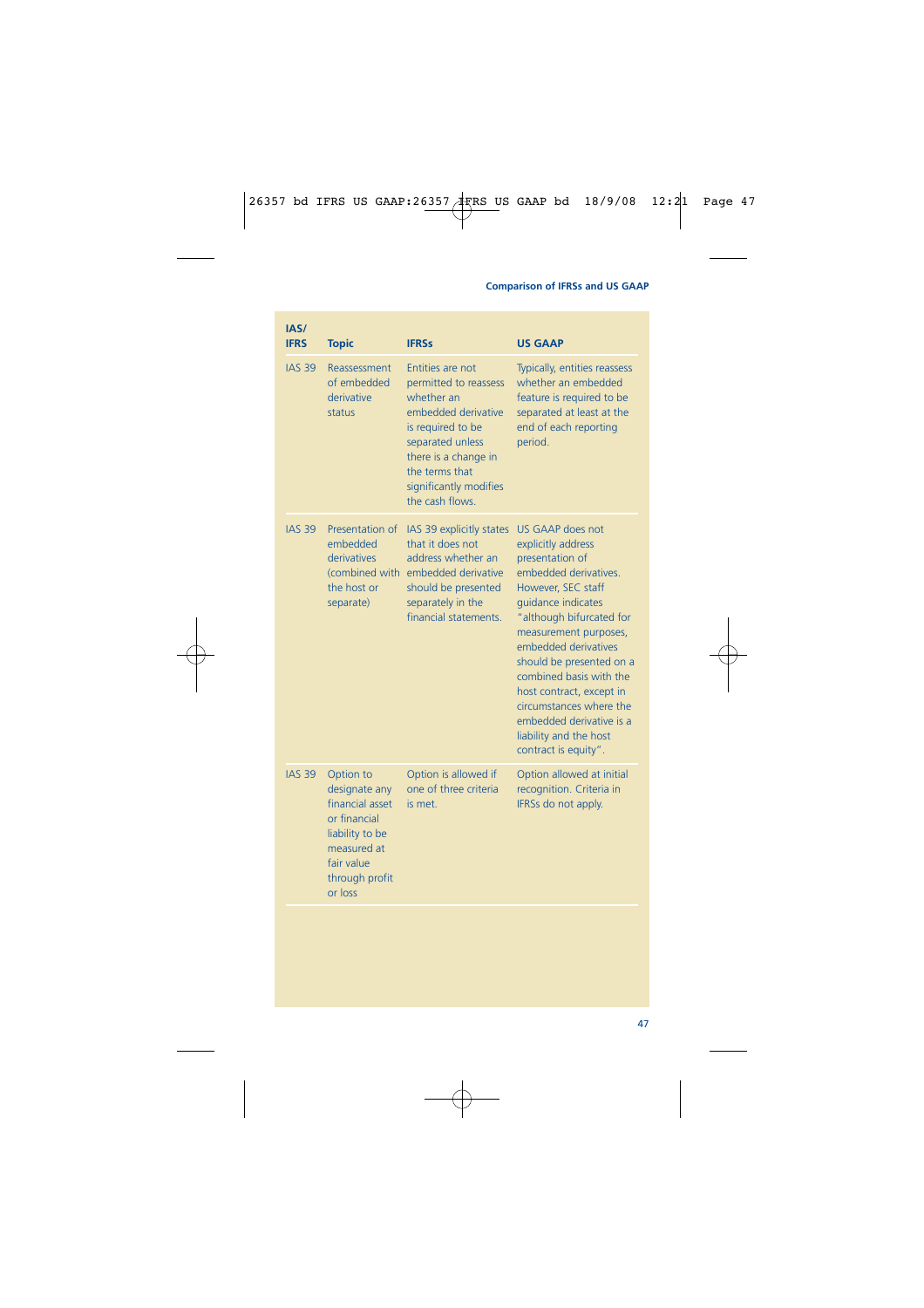| IAS/<br><b>IFRS</b> | <b>Topic</b>                                                                                                                                                                                                       | <b>IFRSs</b>                                                                                                                                                                                                                                                                                                                                                                                                                                                                                 | <b>US GAAP</b>                                                                                                                                                                                                                                                           |
|---------------------|--------------------------------------------------------------------------------------------------------------------------------------------------------------------------------------------------------------------|----------------------------------------------------------------------------------------------------------------------------------------------------------------------------------------------------------------------------------------------------------------------------------------------------------------------------------------------------------------------------------------------------------------------------------------------------------------------------------------------|--------------------------------------------------------------------------------------------------------------------------------------------------------------------------------------------------------------------------------------------------------------------------|
| <b>IAS 39</b>       | Scope of items<br>eligible for<br>option to<br>designate any<br>financial asset<br>or financial<br>liability to be<br>measured at<br>fair value<br>through profit<br>or loss (the fair<br>value option $-$<br>FVO) | Prohibits election of<br>the FVO for certain<br>contracts, such as<br>insurance contracts<br>and warranties that<br>are not financial<br>instruments:<br>precludes application<br>to an investment in<br>an equity instrument<br>that does not have a<br>quoted market price<br>in an active market<br>and whose fair value<br>cannot be reliably<br>measured; and, with<br>limited exceptions,<br>excludes investments<br>in equity-method<br>investments (referred<br>to as 'associates'). | Except for the existence<br>of qualifying criteria<br>above and the prohibited<br>items noted, the scope of<br>items to which the FVO<br>can be applied is similar.                                                                                                      |
| <b>IAS 39</b>       | Date of<br>election to<br>designate any<br>financial asset<br>or financial<br>liability to be<br>measured at<br>fair value<br>through profit<br>or loss                                                            | Election only at initial<br>recognition.                                                                                                                                                                                                                                                                                                                                                                                                                                                     | <b>Election at initial</b><br>recognition as well as<br>certain subsequent dates.                                                                                                                                                                                        |
| <b>IAS 39</b>       | Definition of<br>fair value:<br>principal (or<br>most<br>advantageous)<br>market                                                                                                                                   | Does not define fair<br>value in terms of the<br>principal market. For<br>financial instruments<br>traded in active<br>markets, the most<br>advantageous active<br>market to which the<br>entity has access is<br>used. No principal<br>market concept.                                                                                                                                                                                                                                      | <b>Explicitly requires reporting</b><br>entity to measure fair<br>value assuming the<br>transaction occurs in the<br>principal market (or most<br>advantageous market if<br>no principal market) for<br>the asset or liability.<br>Detailed guidance on this<br>concept. |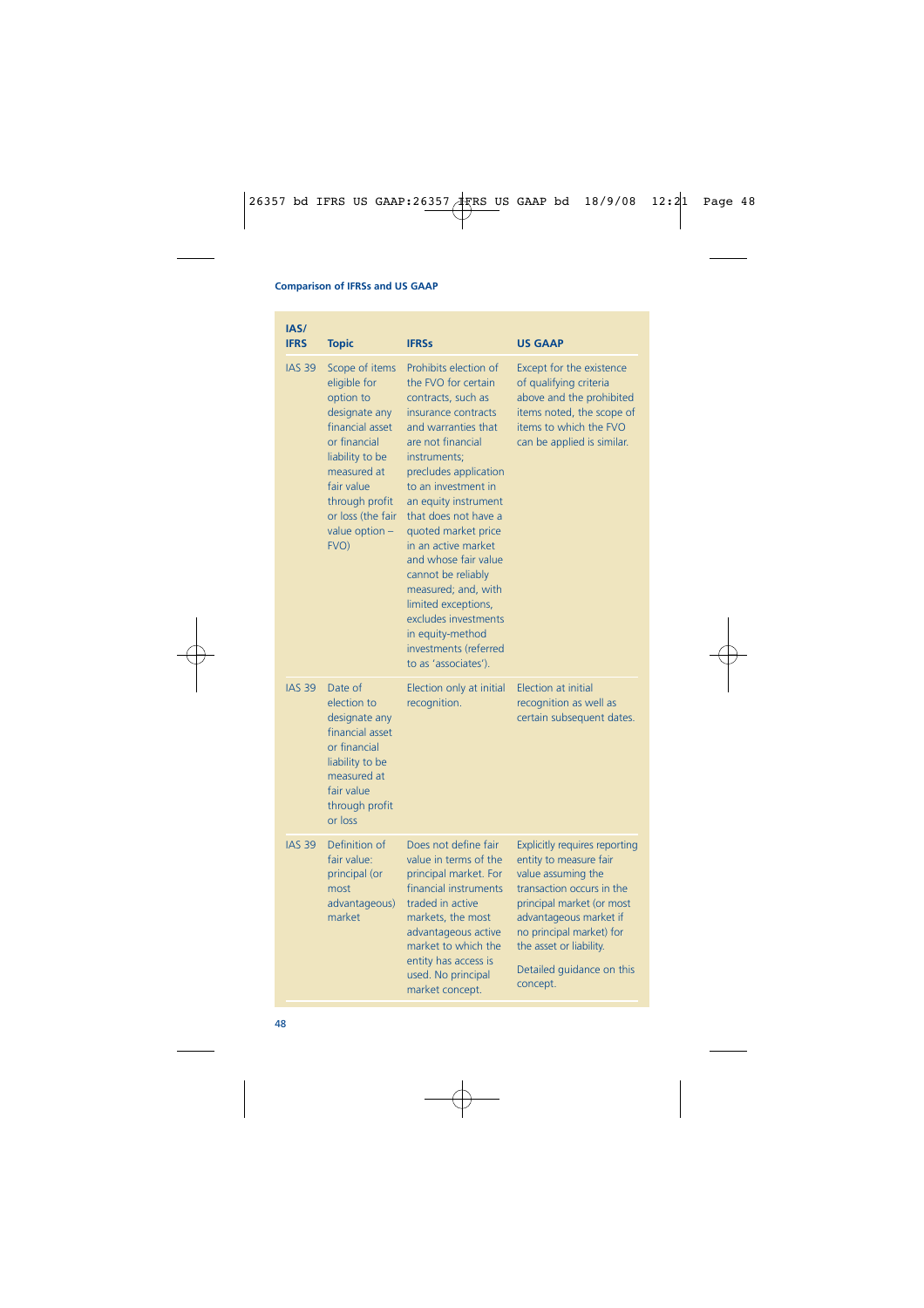| IAS/<br><b>IFRS</b> | <b>Topic</b>                                                  | <b>IFRSs</b>                                                                                                                                                                                                                                                                                                           | <b>US GAAP</b>                                                                                                                                                                                                                                      |
|---------------------|---------------------------------------------------------------|------------------------------------------------------------------------------------------------------------------------------------------------------------------------------------------------------------------------------------------------------------------------------------------------------------------------|-----------------------------------------------------------------------------------------------------------------------------------------------------------------------------------------------------------------------------------------------------|
| <b>IAS 39</b>       | Definition of<br>fair value:<br>application to<br>liabilities | <b>Assumes liability is</b><br>settled with the<br>counterparty.<br>Fair value of a<br>financial liability with<br>a demand feature is<br>not less than the<br>amount payable on<br>demand (discounted).                                                                                                               | Assumes liability is<br>transferred to another<br>market participant.<br>No specific guidance on<br>determining the fair value<br>of a financial liability with<br>a demand feature.                                                                |
| <b>IAS 39</b>       | Fair value at<br>initial<br>recognition<br>(inception)        | Entry price is<br>presumptively fair<br>value, unless fair<br>value is evidenced by<br>other observable<br>market transactions<br>or a valuation<br>technique that only<br>includes observable<br>inputs.                                                                                                              | Exit price, but provides<br>examples when<br>transaction price might<br>not represent fair value.                                                                                                                                                   |
| <b>IAS 39</b>       | Valuation<br>techniques                                       | Detailed guidance on<br>inputs to valuation<br>techniques.<br>Permits carryforward<br>of measurement<br>assumptions<br>(information) to<br>subsequent<br>measurements.<br>Does not permit mid-<br>market pricing, unless<br>offsetting positions.<br>Assumes bid price for<br>assets and ask price<br>for liabilities. | Detailed guidance on<br>three acceptable<br>valuation approaches.<br>Does not permit<br>carryforward of<br>measurement<br>assumptions (information)<br>to subsequent<br>measurements.<br>Permits mid-market<br>pricing as a practical<br>expedient. |
| <b>IAS 39</b>       | <b>Fair value</b><br>hierarchy                                | Categorises fair value<br>measurements into<br>two broad categories.                                                                                                                                                                                                                                                   | Categorises fair value<br>measurements into three<br>broad levels.                                                                                                                                                                                  |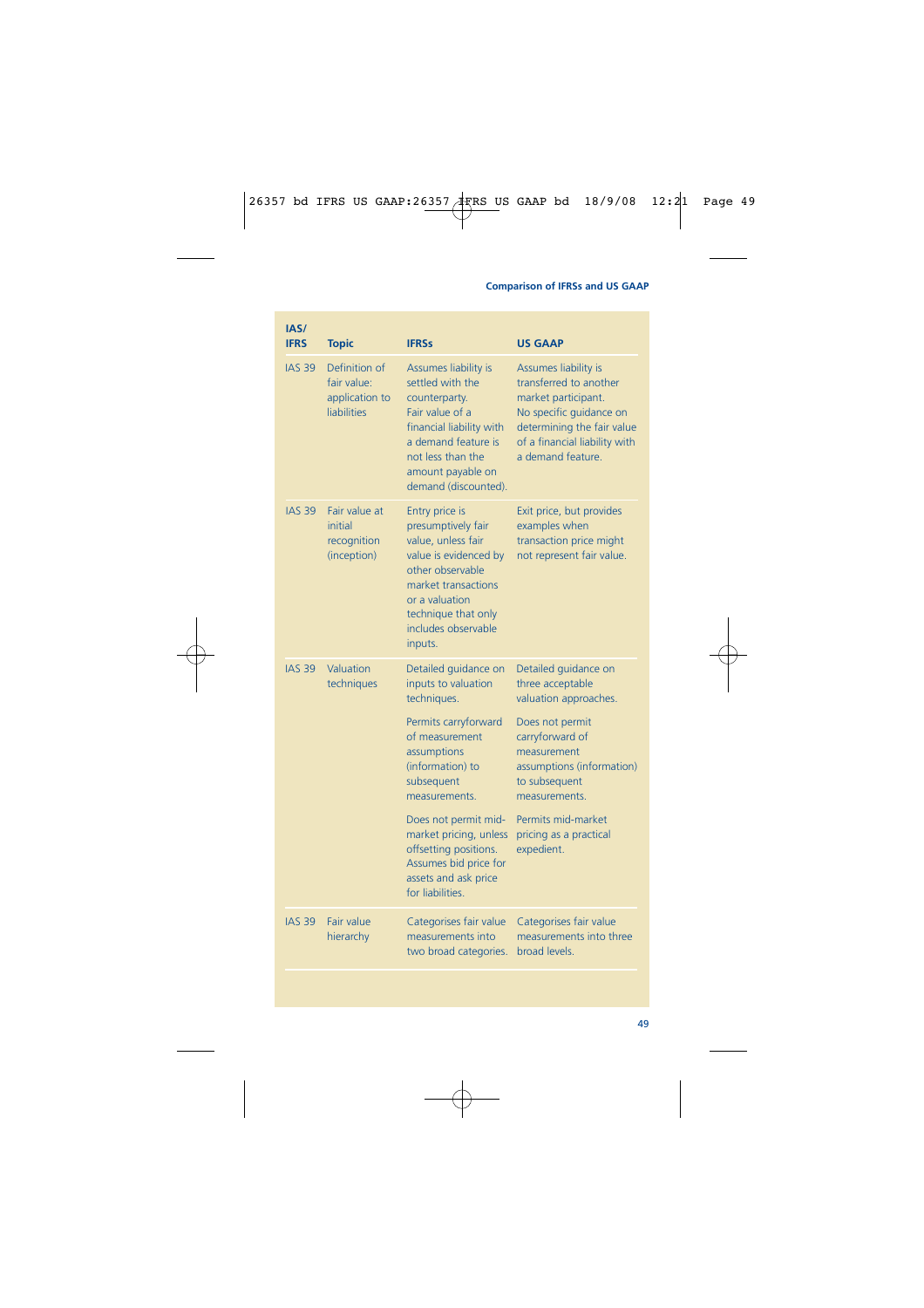| IAS/<br><b>IFRS</b> | <b>Topic</b>                                                                      | <b>IFRSs</b>                                                                                                                                                                                                                                                                      | <b>US GAAP</b>                                                                                                                                                    |
|---------------------|-----------------------------------------------------------------------------------|-----------------------------------------------------------------------------------------------------------------------------------------------------------------------------------------------------------------------------------------------------------------------------------|-------------------------------------------------------------------------------------------------------------------------------------------------------------------|
| <b>IAS 39</b>       | Fair value<br>disclosures                                                         | No fair value<br>hierarchy disclosures.                                                                                                                                                                                                                                           | Fair value hierarchy<br>disclosures.                                                                                                                              |
|                     |                                                                                   | No separate<br>disclosure of recurring<br>and non-recurring fair<br>value measurements.                                                                                                                                                                                           | Separate disclosure of<br>recurring and non-<br>recurring fair value<br>measurements.                                                                             |
|                     |                                                                                   | <b>Required disclosures</b><br>about sensitivity to<br>unobservable<br>assumptions and<br>inception gains and<br>losses.                                                                                                                                                          | No required disclosures<br>about sensitivity to<br>unobservable<br>assumptions or inception<br>gains and losses.                                                  |
| <b>IAS 39</b>       | Derecognition<br>of financial<br>assets                                           | Combination of risks<br>and rewards and<br>control approach.<br>No 'isolation in<br>bankruptcy' test.<br>Partial derecognition<br>allowed only if<br>specific criteria are<br>complied with.                                                                                      | Derecognise assets when<br>transferor has<br>surrendered control over<br>the assets. One of the<br>conditions is legal<br>isolation. No partial<br>derecognition. |
| <b>IAS 39</b>       | <b>Transfers of</b><br>financial assets:<br>order of<br>derecognition<br>analysis | IAS 39 requires all<br>subsidiaries to be<br>consolidated under<br>IAS 27 and SIC 12<br>prior to consideration<br>of whether a transfer<br>of financial assets is<br>considered a sale. In<br>this case,<br>derecognition under<br>IAS 39 is assessed at a<br>consolidated level. | Requires derecognition<br>of a financial asset to be<br>determined prior to an<br>assessment of whether<br>consolidation of the<br>transferee is required.        |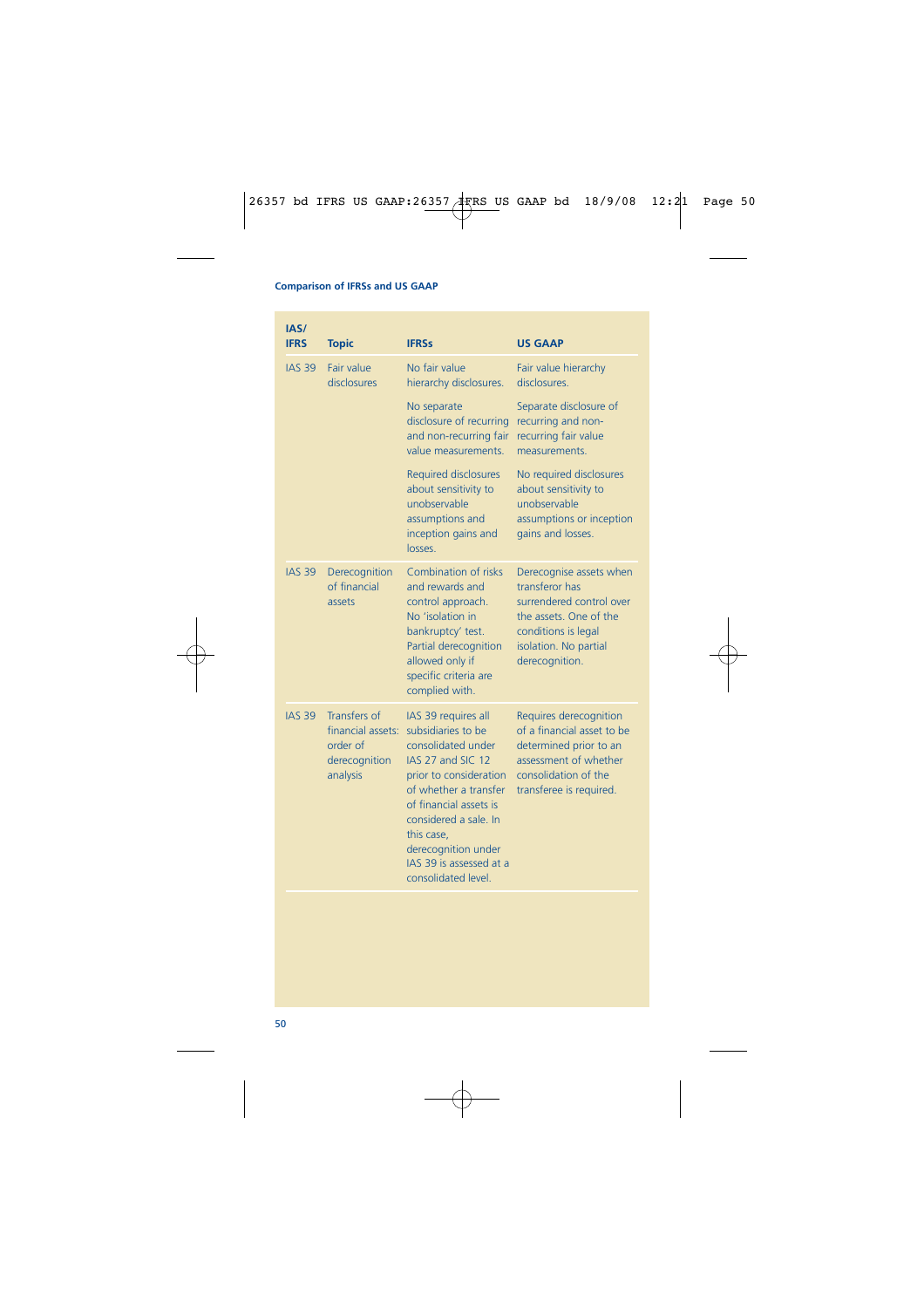| IAS/<br><b>IFRS</b> | <b>Topic</b>                                                                                                                    | <b>IFRSs</b>                                                                                                                                                                                                                                                                                                                                                                                    | <b>US GAAP</b>                                                                                                                                                                                                                                                                                                                                                                       |
|---------------------|---------------------------------------------------------------------------------------------------------------------------------|-------------------------------------------------------------------------------------------------------------------------------------------------------------------------------------------------------------------------------------------------------------------------------------------------------------------------------------------------------------------------------------------------|--------------------------------------------------------------------------------------------------------------------------------------------------------------------------------------------------------------------------------------------------------------------------------------------------------------------------------------------------------------------------------------|
| <b>IAS 39</b>       | Transfers of<br>financial assets:<br>definition of<br>control                                                                   | Under IAS 39, control<br>of a financial asset is<br>surrendered if the<br>transferee has the<br>unilateral ability to sell<br>that transferred asset.<br>Note, however, that<br>control is not the sole<br>determinative factor<br>in assessing<br>derecognition.                                                                                                                               | Control of a financial<br>asset is surrendered only<br>if (1) the transferred<br>financial asset is legally<br>isolated from the<br>transferor, (2) the<br>transferee has the ability<br>to freely pledge or<br>exchange the transferred<br>financial asset, and (3)<br>the transferor does not<br>maintain effective control<br>over the transferred asset<br>through other rights. |
| <b>IAS 39</b>       | Transfers of<br>financial assets:<br>rights to<br>contractual<br>cash flows are<br>retained and<br>pass-through<br>arrangements | IAS 39 provides that<br>an entity can<br>derecognise a<br>financial asset<br>regardless of whether<br>it retains the right to<br>the contractual cash<br>flows of that asset if<br>three restrictive<br>conditions for<br>'pass-through<br>arrangements' are<br>met.                                                                                                                            | Does not allow for<br>derecognition of a<br>financial asset if the<br>contractual rights to the<br>cash flows of that<br>financial asset are<br>retained.                                                                                                                                                                                                                            |
| <b>IAS 39</b>       | <b>Accounting for</b><br>servicing rights:<br>initial<br>recognition of<br>a servicing<br>asset                                 | IAS 39 considers a<br>servicing asset<br>retained as part of a<br>transfer of financial<br>assets as a retained<br>interest in those<br>transferred assets.<br>Therefore, the<br>servicing asset is<br>initially recognised at<br>its allocated previous<br>carrying amount<br>based on relative fair<br>value at the transfer<br>date in accordance<br>with paragraphs 24<br>and 27 of IAS 39. | Requires a servicing asset<br>to be initially recognised<br>at fair value.                                                                                                                                                                                                                                                                                                           |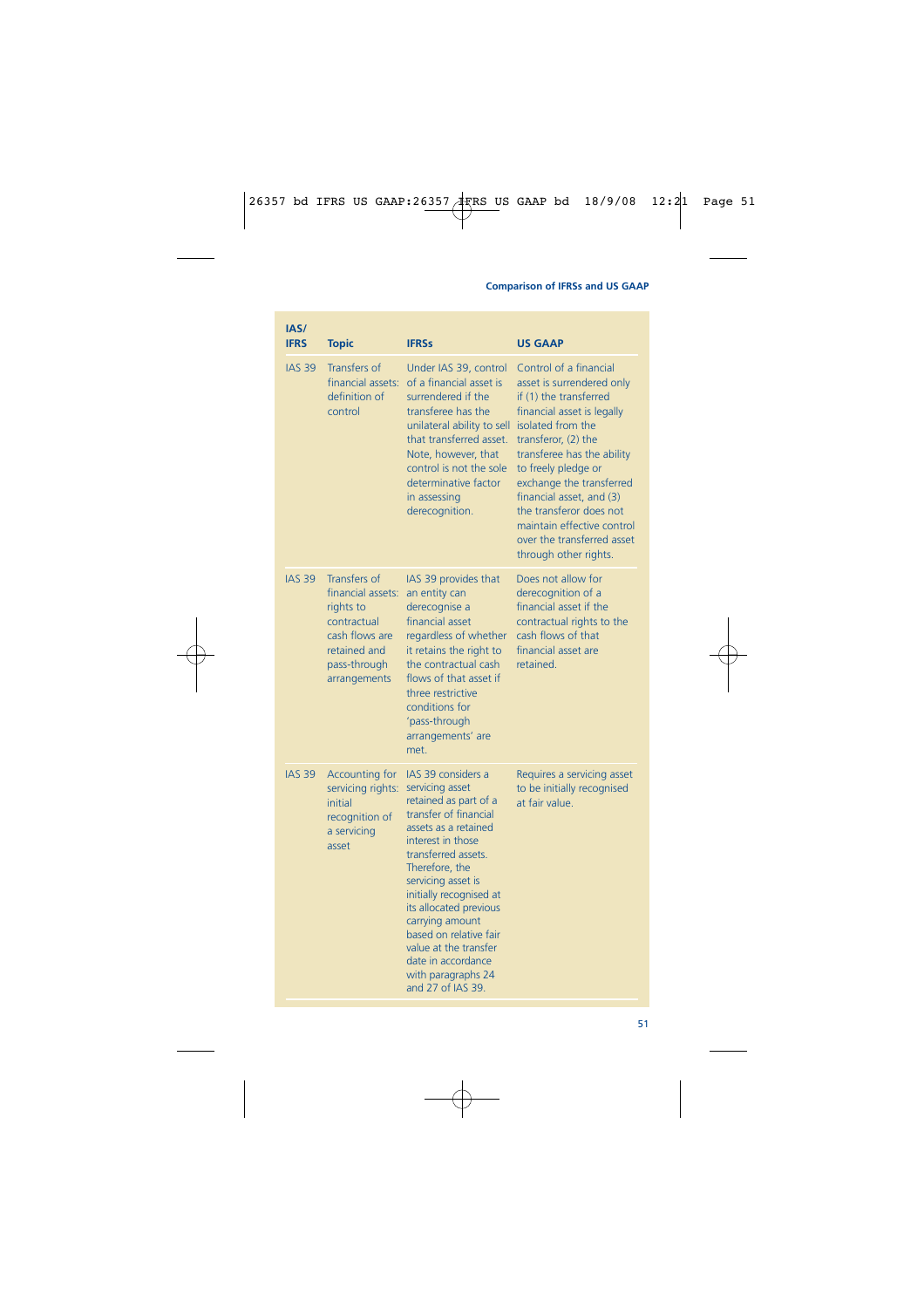| IAS/<br><b>IFRS</b> | <b>Topic</b>                                                                                             | <b>IFRSs</b>                                                                                                                                                                                                                                                          | <b>US GAAP</b>                                                                                                                                                                                                                                                                                                                                                                                                              |
|---------------------|----------------------------------------------------------------------------------------------------------|-----------------------------------------------------------------------------------------------------------------------------------------------------------------------------------------------------------------------------------------------------------------------|-----------------------------------------------------------------------------------------------------------------------------------------------------------------------------------------------------------------------------------------------------------------------------------------------------------------------------------------------------------------------------------------------------------------------------|
| <b>IAS 39</b>       | Accounting for<br>servicing rights:<br>subsequent<br>measurement<br>of a servicing<br>asset or liability | IAS 39 does not<br>provide quidance on<br>the subsequent<br>measurement of a<br>servicing right<br>because it is not<br>considered a financial<br>instrument.                                                                                                         | Provides an entity the<br>option to subsequently<br>measure a servicing asset<br>or liability either at fair<br>value or amortised cost.                                                                                                                                                                                                                                                                                    |
| <b>IAS 39</b>       | Investments in<br>instruments                                                                            | Measured at fair value<br>if reliably measurable;<br>otherwise at cost.                                                                                                                                                                                               | Measured at cost less<br>'other than temporary'<br>impairments, if any.                                                                                                                                                                                                                                                                                                                                                     |
| <b>IAS 39</b>       | <b>Initial</b><br>recognition:<br>transaction<br>costs incurred<br>to acquire a<br>security              | Transaction costs that<br>are directly<br>attributable to the<br>acquisition of any<br>financial asset (other<br>than an asset<br>classified as at fair<br>value through profit<br>or loss) are included<br>in the initial<br>measurement of that<br>financial asset. | No specific guidance on<br>the accounting for<br>transaction costs incurred<br>in acquiring a debt or<br>equity security. For<br>investments in debt<br>securities classified as<br>held-to-maturity (HTM) or<br>available-for- sale (AFS),<br>costs paid directly to the<br>seller of the debt security<br>plus any fees paid less<br>fees received should be<br>included in the debt<br>security's initial<br>investment. |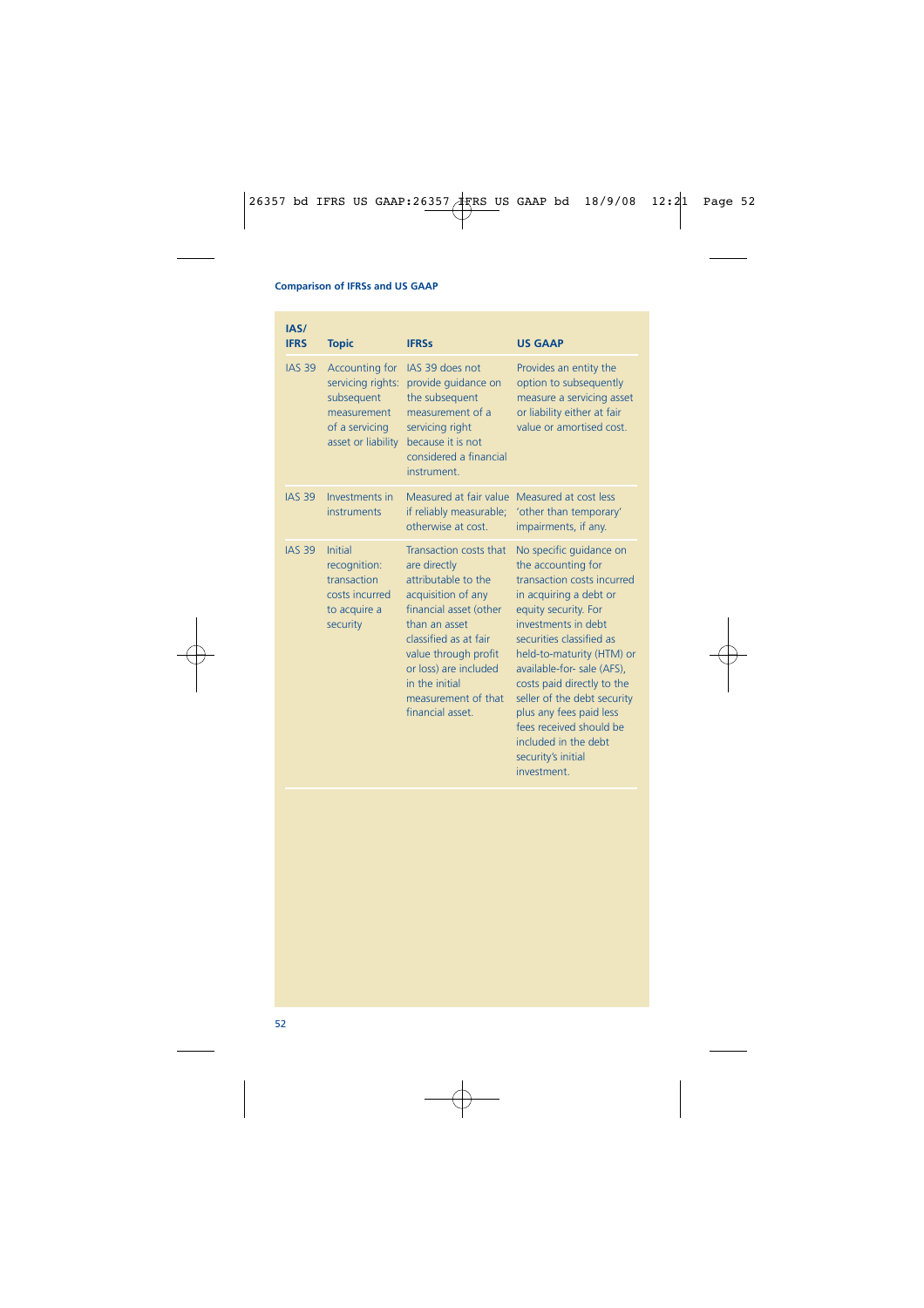| IAS/<br><b>IFRS</b> | <b>Topic</b>                                                                          | <b>IFRSs</b>                                                                                                                                                                                                                                                                                                                                                                                                                                                | <b>US GAAP</b>                                                                                                                                                                                                                                                                                                                                  |
|---------------------|---------------------------------------------------------------------------------------|-------------------------------------------------------------------------------------------------------------------------------------------------------------------------------------------------------------------------------------------------------------------------------------------------------------------------------------------------------------------------------------------------------------------------------------------------------------|-------------------------------------------------------------------------------------------------------------------------------------------------------------------------------------------------------------------------------------------------------------------------------------------------------------------------------------------------|
| <b>IAS 39</b>       | <b>Initial</b><br>recognition:<br>trade-date vs.<br>settlement-<br>date<br>accounting | IAS 39 provides that<br>an entity may elect as<br>an accounting policy<br>to apply trade-date or<br>settlement-date<br>accounting for each<br>category of financial<br>assets that is defined<br>in IAS 39 (i.e. AFS,<br>HTM, loans and<br>receivables, and fair<br>value through profit<br>or loss). However,<br>trade-date or<br>settlement-date<br>accounting must be<br>applied consistently to<br>all financial assets<br>within the same<br>category. | Does not specify whether<br>a debt or equity security<br>should be initially<br>recognised on a trade- or<br>settlement-date basis.<br>Whether an entity<br>recognises the acquisition<br>of a debt or equity<br>security on a trade-date<br>or settlement-date basis is<br>often dependent on the<br>industry in which the<br>entity operates. |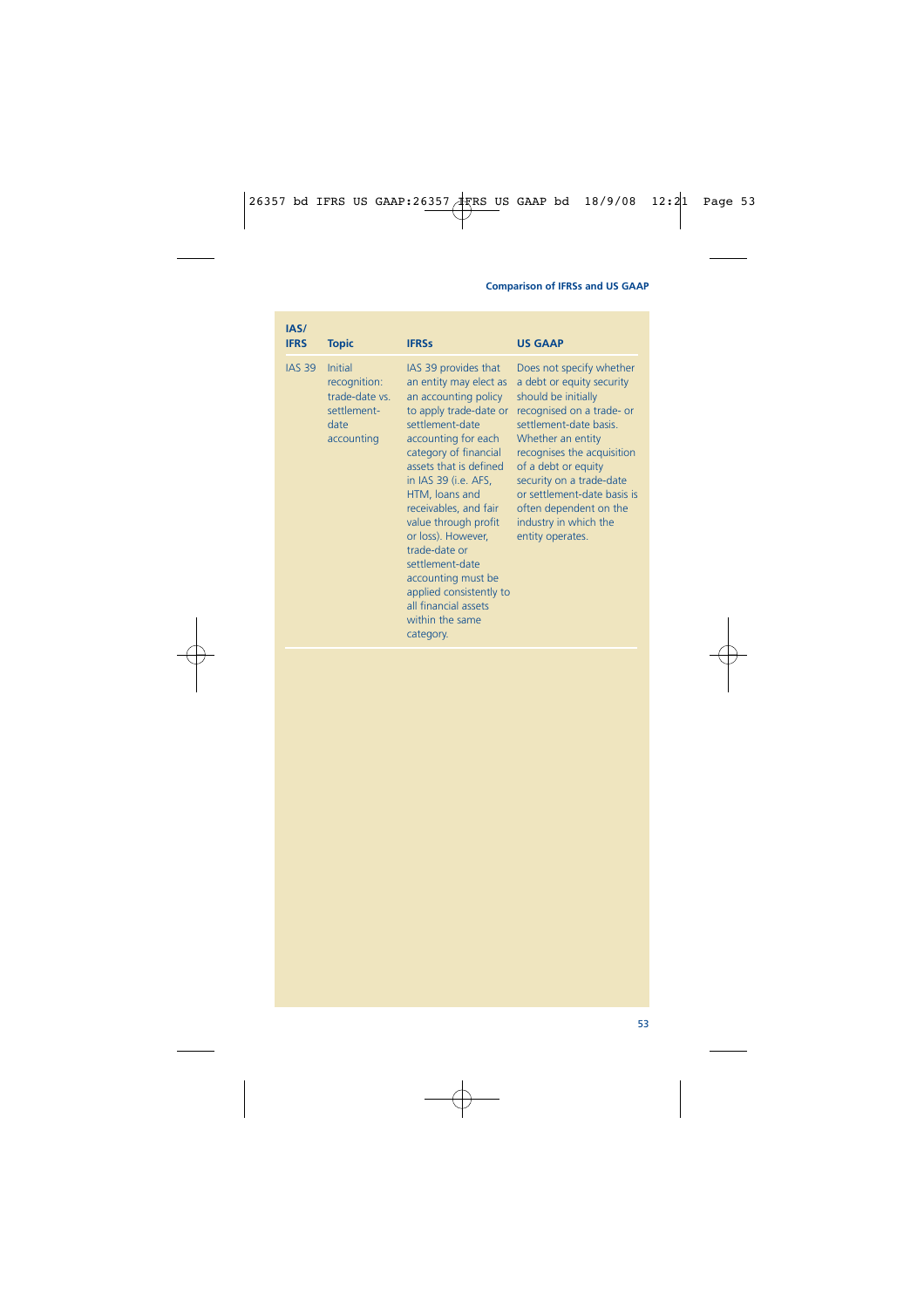| IAS/<br><b>IFRS</b> | <b>Topic</b>                                                                 | <b>IFRSs</b>                                                                                                                                                                                                                                                                                                                                                                                                                                          | <b>US GAAP</b>                                                                                                                                                                                                                                                                                                                                                                                                                                   |
|---------------------|------------------------------------------------------------------------------|-------------------------------------------------------------------------------------------------------------------------------------------------------------------------------------------------------------------------------------------------------------------------------------------------------------------------------------------------------------------------------------------------------------------------------------------------------|--------------------------------------------------------------------------------------------------------------------------------------------------------------------------------------------------------------------------------------------------------------------------------------------------------------------------------------------------------------------------------------------------------------------------------------------------|
| <b>IAS 39</b>       | Classification<br>categories:<br>definition of<br>held-to-<br>maturity (HTM) | The HTM classification<br>in IAS 39 may apply<br>to any non-derivative<br>debt instrument. The<br>instrument does not<br>need to be structured<br>as a 'security' as is<br>required under US<br><b>GAAP. However, IAS</b><br>39 prohibits<br>classification of an<br>investment as HTM if<br>that investment is not<br>quoted in an active<br>market. Such an<br>investment may<br>instead be classified in<br>the loans and<br>receivables category. | The HTM classification in<br>US GAAP is limited to<br>investments that that<br>meet the definition of a<br>debt security. An<br>investment in a debt<br>security that is not traded<br>in an active market could<br>be classified as HTM if it<br>meets the conditions for<br>that classification.                                                                                                                                               |
| <b>IAS 39</b>       | Classification<br>of financial<br>assets as held-<br>to-maturity             | Puttable debt<br>instruments cannot<br>be classified as HTM.                                                                                                                                                                                                                                                                                                                                                                                          | No such prohibition<br>exists. May be classified<br>as HTM if the holder has<br>the positive intent and<br>ability to hold that<br>security. However,<br>because the purchase<br>price of the puttable<br>security includes a<br>premium for the put<br>feature, careful<br>consideration of the put<br>feature is necessary to<br>determine whether it calls<br>into question the intent<br>and ability to hold to the<br>security to maturity. |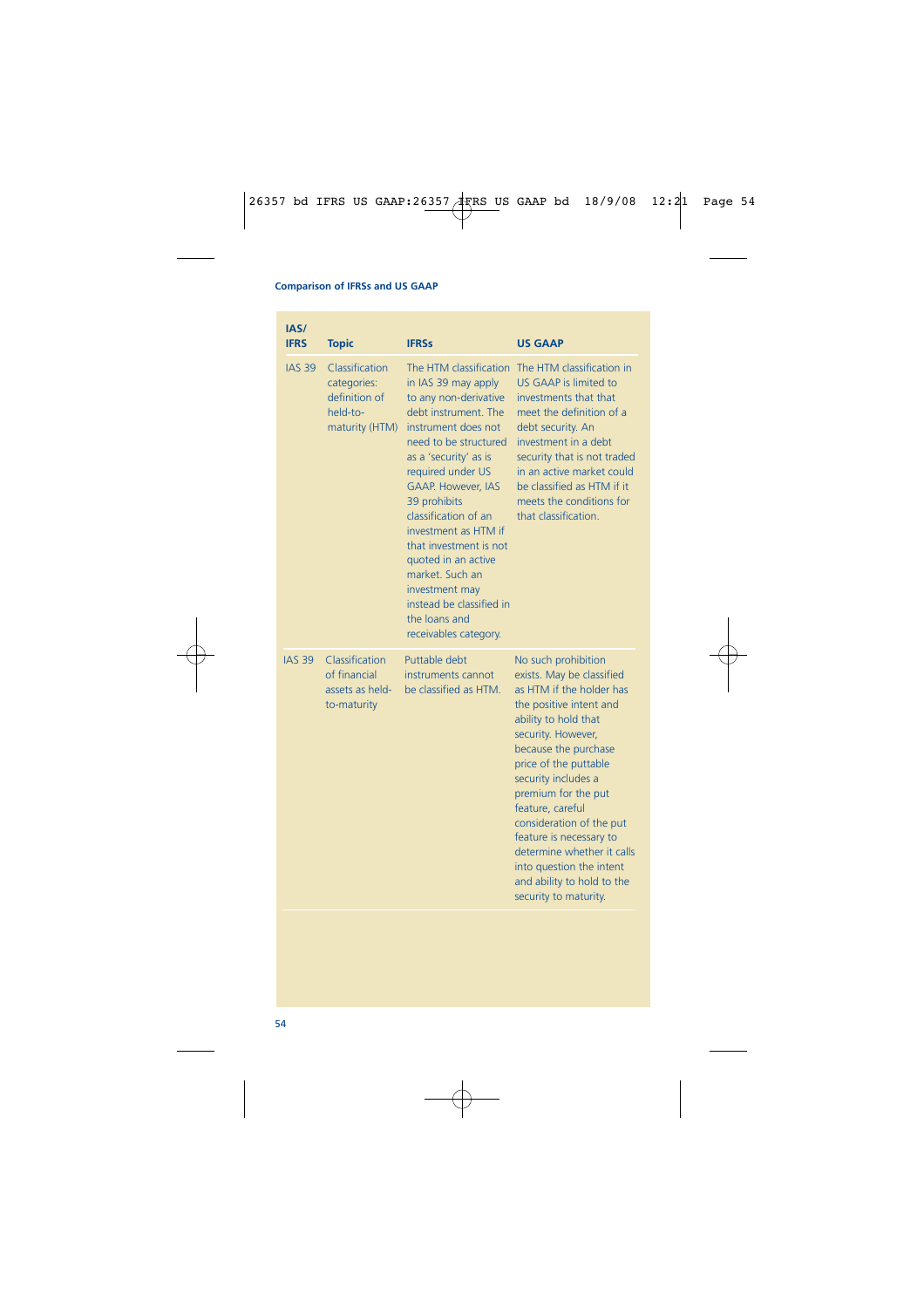| IAS/<br><b>IFRS</b> | <b>Topic</b>                                                                              | <b>IFRSs</b>                                                                                                                                                                                                                                                                                                                                                                                                                                                                                                                                                                                                                                                                                                                                                                                               | <b>US GAAP</b>                                                                                                                                                                                                                                                                                                                                                                                       |
|---------------------|-------------------------------------------------------------------------------------------|------------------------------------------------------------------------------------------------------------------------------------------------------------------------------------------------------------------------------------------------------------------------------------------------------------------------------------------------------------------------------------------------------------------------------------------------------------------------------------------------------------------------------------------------------------------------------------------------------------------------------------------------------------------------------------------------------------------------------------------------------------------------------------------------------------|------------------------------------------------------------------------------------------------------------------------------------------------------------------------------------------------------------------------------------------------------------------------------------------------------------------------------------------------------------------------------------------------------|
| <b>IAS 39</b>       | Classification<br>categories:<br>definition of<br>trading                                 | Under IAS 39, a<br>financial asset must<br>be classified at fair<br>value through profit<br>or loss (the IFRS<br>equivalent to the US<br><b>GAAP</b> trading<br>category) if the<br>investment (1) is<br>acquired principally<br>for the purpose of<br>selling in the near<br>term, $(2)$ is part of a<br>portfolio of identified<br>financial instruments<br>that are managed<br>together and for<br>which there is<br>evidence of a recent<br>actual pattern of<br>short-term profit-<br>taking or $(3)$ is a<br>derivative instrument.<br>Under the IAS 39<br>definition of trading,<br>an investment may<br>not be classified as<br>trading if an entity<br>does not intend to sell<br>the investment in the<br>near term. However.<br>such an investment<br>may qualify for<br>designation as at fair | Defines a trading security<br>as a security that is<br>bought and held<br>principally for the<br>purpose of selling in the<br>near term with an<br>objective of generating<br>profits on short-term<br>pricing differences.<br>However, classification of<br>a security as trading is not<br>precluded simply because<br>the enterprise does not<br>intend to sell the security<br>in the near term. |
|                     |                                                                                           | value through profit<br>or loss if certain<br>conditions are met.                                                                                                                                                                                                                                                                                                                                                                                                                                                                                                                                                                                                                                                                                                                                          |                                                                                                                                                                                                                                                                                                                                                                                                      |
| <b>IAS 39</b>       | Reclassification<br>of financial<br>instruments into<br>or out of the<br>trading category | Prohibited.                                                                                                                                                                                                                                                                                                                                                                                                                                                                                                                                                                                                                                                                                                                                                                                                | Permitted but expected to<br>be rare.                                                                                                                                                                                                                                                                                                                                                                |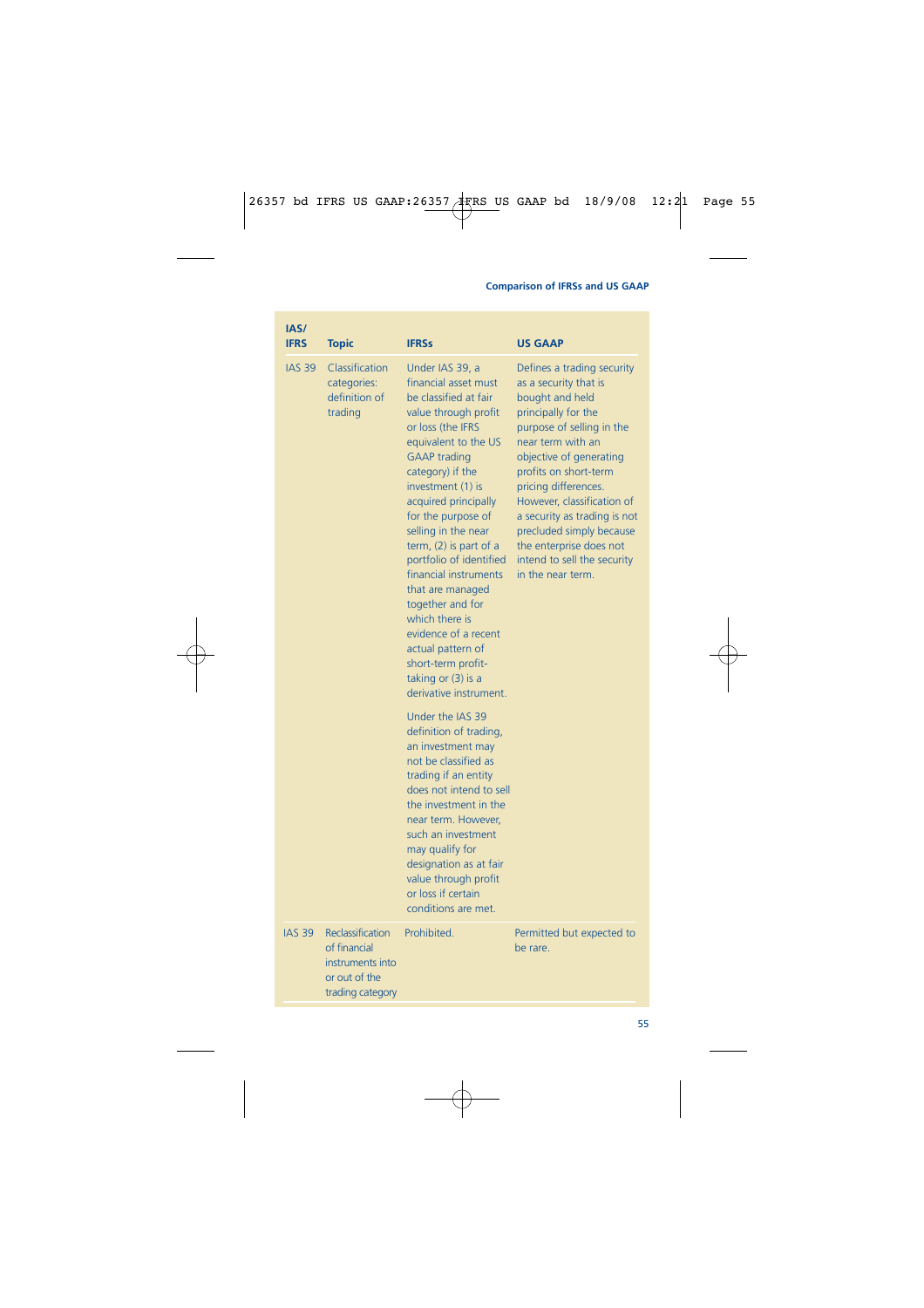| IAS/<br><b>IFRS</b> | <b>Topic</b>                                                                                    | <b>IFRSs</b>                                                                                                                                                                                                                                                                                                                                                                                                                                                                     | <b>US GAAP</b>                                                                                                                                                                                                                                                                                                                                                                                                                                                   |
|---------------------|-------------------------------------------------------------------------------------------------|----------------------------------------------------------------------------------------------------------------------------------------------------------------------------------------------------------------------------------------------------------------------------------------------------------------------------------------------------------------------------------------------------------------------------------------------------------------------------------|------------------------------------------------------------------------------------------------------------------------------------------------------------------------------------------------------------------------------------------------------------------------------------------------------------------------------------------------------------------------------------------------------------------------------------------------------------------|
| <b>IAS 39</b>       | Subsequent<br>measurement:<br>interest income<br>recognition                                    | Under IAS 39, interest<br>income on<br>investments in debt<br>instruments is<br>recognised using the<br>effective interest<br>method based on the<br>estimated cash flows<br>over the expected life<br>of the instrument.                                                                                                                                                                                                                                                        | Interest income is<br>recognised on the basis<br>of contractual cash flows,<br>with certain exceptions<br>dependent on the specific<br>characteristics of a debt<br>instrument such as<br>whether it (a) is part of a<br>group of prepayable debt<br>securities, (b) is a<br>beneficial interest in<br>securitised financial<br>assets, or (c) has been<br>other-than-temporarily<br>impaired, or (d) was<br>purchased with evidence<br>of credit deterioration. |
| <b>IAS 39</b>       | Subsequent<br>measurement:<br>recognition of<br>a change in<br>expected<br>future cash<br>flows | If a change in the<br>expected future cash<br>flows of an<br>investment in a debt<br>instrument occurs,<br>the carrying amount<br>of the investment is<br>recalculated based on<br>the present value of<br>the revised estimated<br>future cash flows of<br>the debt investment<br>discounted at the<br>original effective<br>interest rate. The<br>cumulative catch-up<br>adjustment to the<br>carrying amount of<br>the debt investment is<br>recognised in profit or<br>loss. | Whether and how a<br>change in expected<br>future cash flows of an<br>investment in a debt<br>instrument is recognised<br>is dependent on the<br>characteristics of the debt<br>instrument and what<br>effective interest method<br>is being applied.                                                                                                                                                                                                            |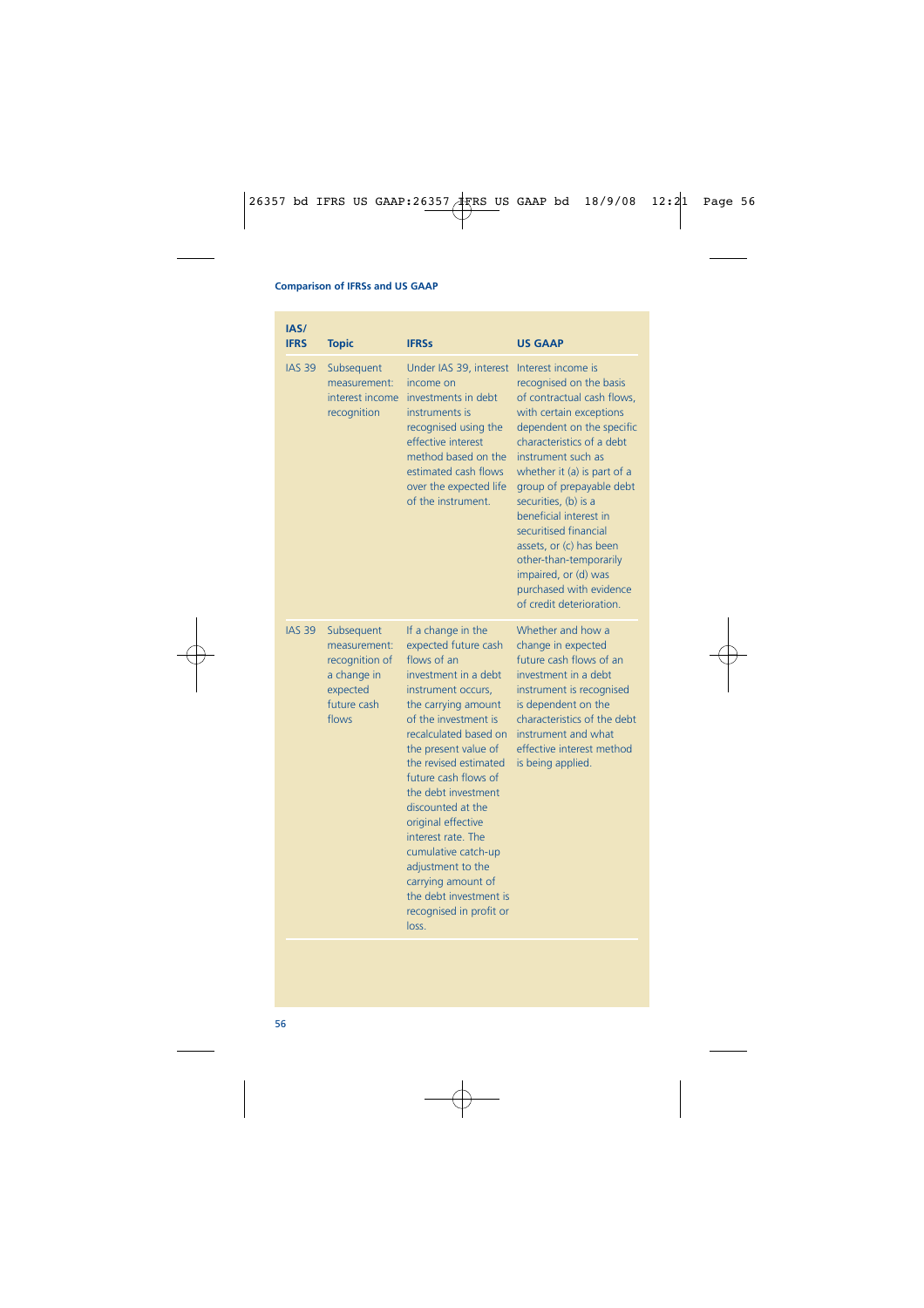| IAS/<br><b>IFRS</b> | <b>Topic</b>                                                                              | <b>IFRSs</b>                                                                                                                                  | <b>US GAAP</b>                                                                                                                                                                                                                                                  |
|---------------------|-------------------------------------------------------------------------------------------|-----------------------------------------------------------------------------------------------------------------------------------------------|-----------------------------------------------------------------------------------------------------------------------------------------------------------------------------------------------------------------------------------------------------------------|
| <b>IAS 39</b>       | Foreign<br>exchange<br>differences on<br>available-for-<br>sale (AFS) debt<br>instruments | Changes in value<br>attributable to<br>changes in foreign<br>exchange rates are<br>reflected in profit or<br>loss as exchange<br>differences. | Changes in value<br>attributable to changes in<br>foreign exchange rates is<br>included in accumulated<br>other comprehensive<br>income (equity) and<br>reclassified to the income<br>statement when the<br>instrument is sold.                                 |
| <b>IAS 39</b>       | Impairment of<br>debt and<br>equity<br>securities                                         | Focus is on 'loss<br>events' that provide<br>objective evidence of<br>impairment.                                                             | Impairment is only<br>recognised only when the<br>decline in fair value is<br>considered other-than-<br>temporary. Several<br>different sources of<br>literature provide<br>quidance on when a<br>security is considered<br>other-than-temporarily<br>impaired. |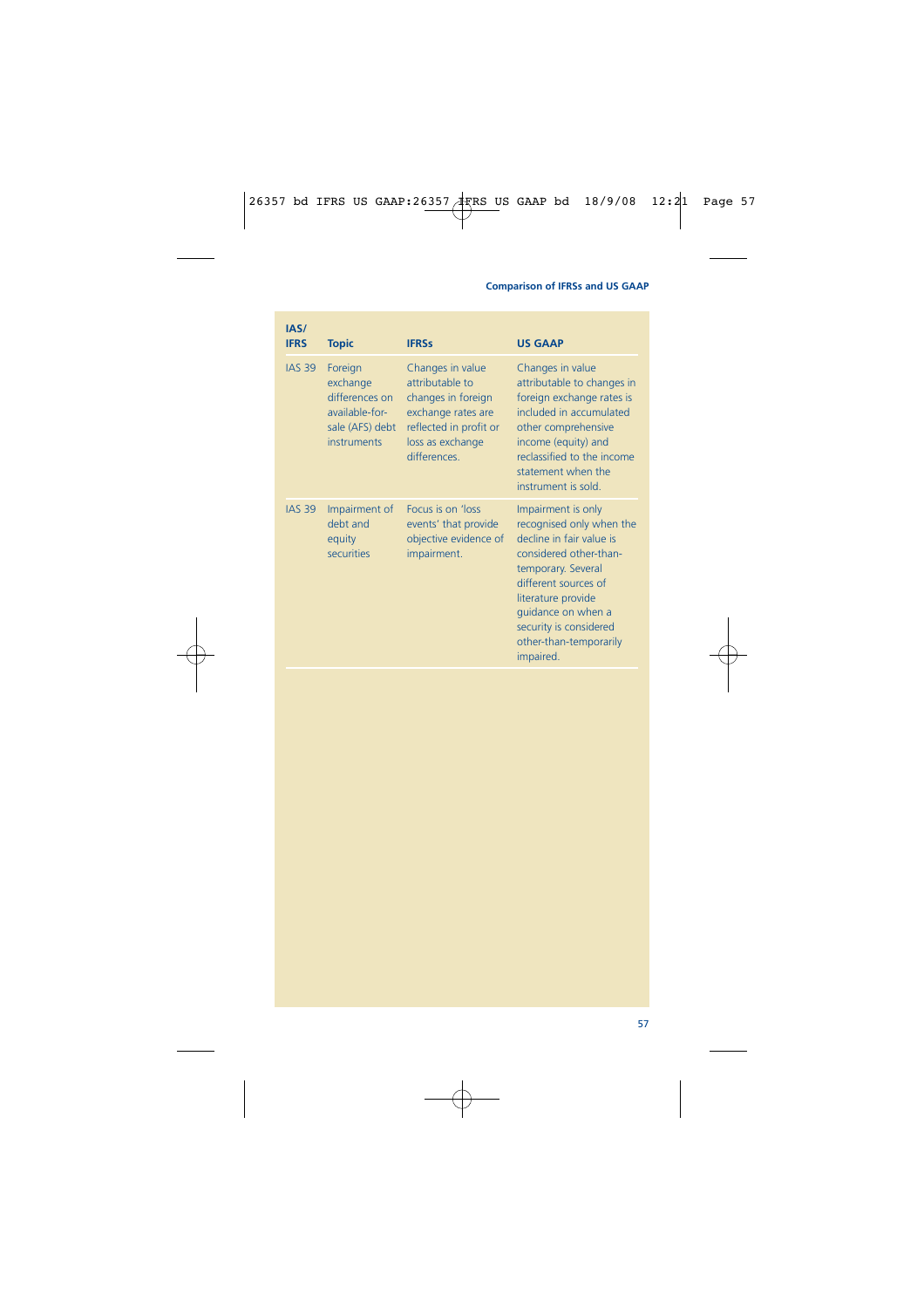| IAS/<br><b>IFRS</b> | <b>Topic</b>                                                                       | <b>IFRSs</b>                                                                                                                                                                                                                                                                                                                                                                                                                                                                                                                                                                                                                                               | <b>US GAAP</b>                                                                                                                                                                                                                                                                                                                        |
|---------------------|------------------------------------------------------------------------------------|------------------------------------------------------------------------------------------------------------------------------------------------------------------------------------------------------------------------------------------------------------------------------------------------------------------------------------------------------------------------------------------------------------------------------------------------------------------------------------------------------------------------------------------------------------------------------------------------------------------------------------------------------------|---------------------------------------------------------------------------------------------------------------------------------------------------------------------------------------------------------------------------------------------------------------------------------------------------------------------------------------|
| <b>IAS 39</b>       | Impairment:<br>determination<br>of impairment<br>loss                              | Under IAS 39, the<br>impairment loss to be<br>recognised if a 'loss<br>event' occurs is<br>dependent on the<br>classification of the<br>investment. If an<br>investment classified<br>as HTM is impaired,<br>the amount of<br>impairment is<br>calculated by<br>comparing the<br>present value of the<br>estimated future cash<br>flows of the<br>investment<br>discounted at the<br>investment's original<br>effective interest rate<br>to the carrying<br>amount of the<br>investment on the<br>impairment date. If an<br>investment classified<br>as AFS is impaired,<br>the amount of<br>impairment is<br>calculated in the same<br>manner as US GAAP. | If an investment in a debt<br>or equity security is<br>determined to be other-<br>than-temporarily<br>impaired, the impairment<br>loss to be recognised in<br>earnings is calculated as<br>the difference between<br>the security's carrying<br>amount and the current<br>fair value of the security<br>on the date of<br>impairment. |
| <b>IAS 39</b>       | Subsequent<br>reversal of an<br>impairment<br>loss recognised<br>in profit or loss | receivables, HTM and<br>AFS debt instruments,<br>if specified criteria are<br>met.                                                                                                                                                                                                                                                                                                                                                                                                                                                                                                                                                                         | Required for loans and Prohibited for HTM and<br>AFS securities, Reversals<br>of valuation allowances<br>on loans are recognised in<br>the income statement.                                                                                                                                                                          |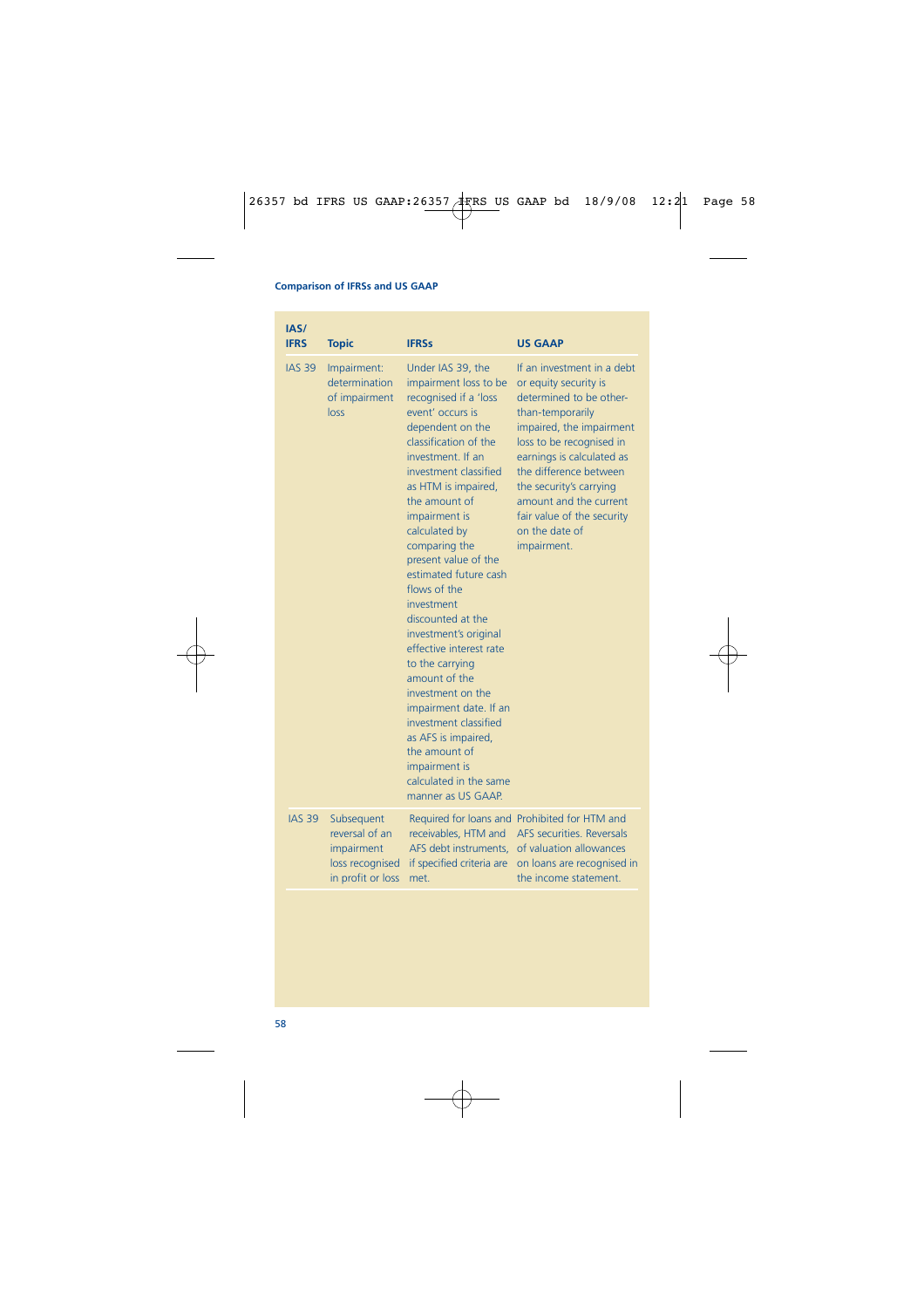| IAS/<br><b>IFRS</b> | <b>Topic</b>                                                                                                                                                        | <b>IFRSs</b>                                                                                                                                                                                                                                                                                                                                                                                                                                                                                                                | <b>US GAAP</b>                                                                                                                                                                                                                                         |
|---------------------|---------------------------------------------------------------------------------------------------------------------------------------------------------------------|-----------------------------------------------------------------------------------------------------------------------------------------------------------------------------------------------------------------------------------------------------------------------------------------------------------------------------------------------------------------------------------------------------------------------------------------------------------------------------------------------------------------------------|--------------------------------------------------------------------------------------------------------------------------------------------------------------------------------------------------------------------------------------------------------|
| <b>IAS 39</b>       | Loans<br>receivable:<br>classification of<br>investments in<br>loans that are<br>in the form of<br>debt securities<br>that are not<br>quoted in an<br>active market | Investments in loans<br>that are in the form<br>of debt securities and<br>for which no quoted<br>prices in an active<br>market exist are<br>accounted for as<br>loans and receivables,<br>AFS financial assets.<br>or financial assets at<br>fair value through<br>profit or loss.                                                                                                                                                                                                                                          | Investments in loans that<br>are in the form of debt<br>securities are classified as<br>trading, AFS or HTM<br>securities.                                                                                                                             |
| <b>IAS 39</b>       | Loans<br>receivable:<br>held-for-sale or<br>trading<br>classification                                                                                               | An entity classifies<br>loans receivable as<br>held for trading if it<br>intends to sell those<br>loans immediately or<br>in the near term.<br>Additionally, if certain<br>eligibility criteria are<br>met, loans receivable<br>may be designated as<br>at fair value through<br>profit or loss under<br>the fair value option.<br>Loans classified as<br>held for trading or as<br>at fair value through<br>profit or loss are<br>measured at fair value<br>with changes in fair<br>value recognised in<br>profit or loss. | Loans receivable held for<br>sale are reported at the<br>lower of cost or fair value<br>unless an entity elects to<br>carry a loan receivable at<br>fair value with changes in<br>fair value recognised in<br>earnings under the fair<br>value option. |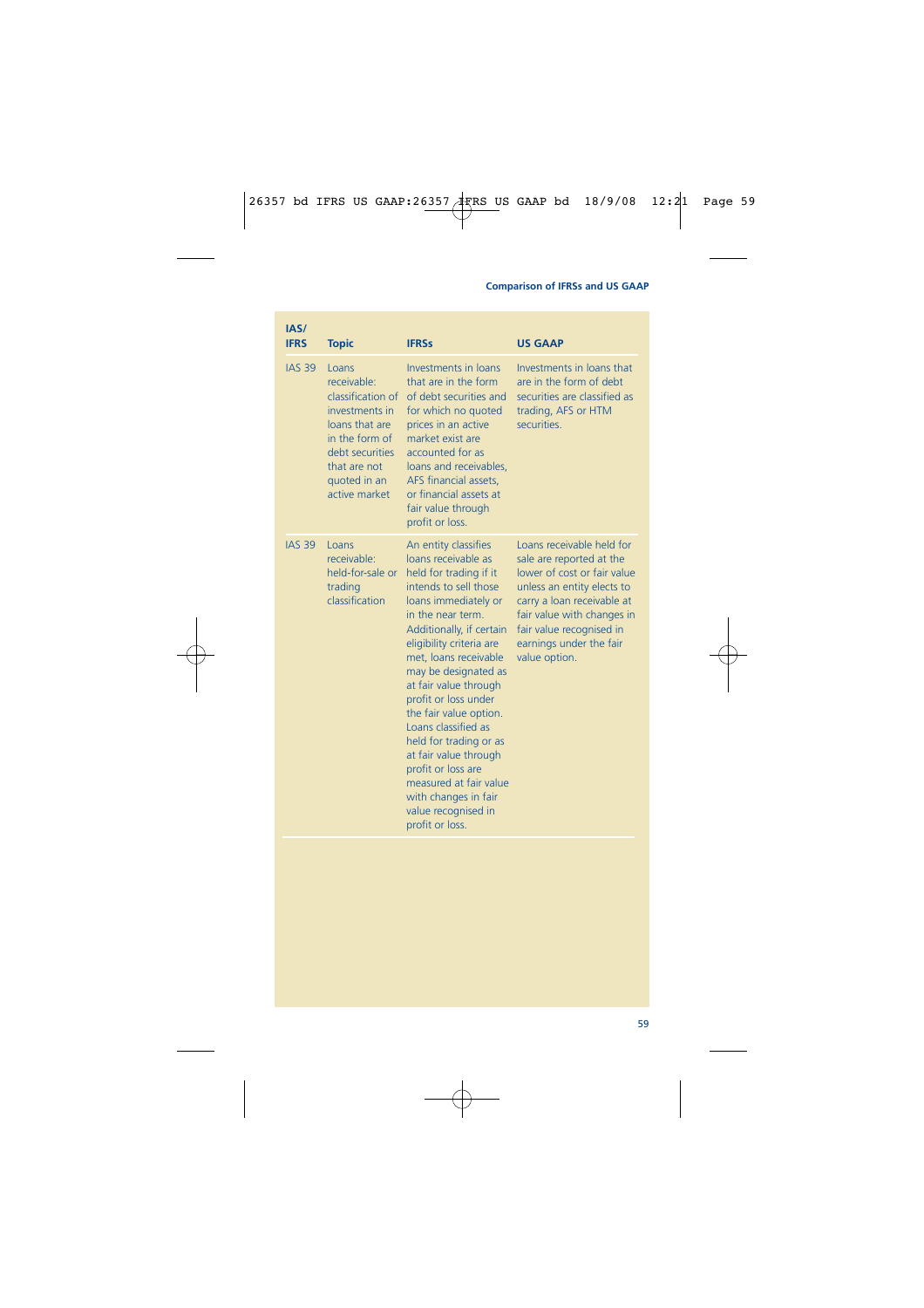| IAS/<br><b>IFRS</b> | <b>Topic</b>                                                                | <b>IFRSs</b>                                                                                                                                                                                  | <b>US GAAP</b>                                                                                                                         |
|---------------------|-----------------------------------------------------------------------------|-----------------------------------------------------------------------------------------------------------------------------------------------------------------------------------------------|----------------------------------------------------------------------------------------------------------------------------------------|
| <b>IAS 39</b>       | Loans<br>receivable:<br>available-for-<br>sale<br>classification            | Entities are permitted<br>to classify loans<br>receivable as AFS<br>financial assets and<br>measure them at fair<br>value with changes in<br>fair value recognised<br>outside profit or loss. | Loans receivable that are<br>not in the form of a debt<br>security cannot be<br>classified as AFS.                                     |
| <b>IAS 39</b>       | Loans<br>receivable:<br>recognition of<br>loan<br>impairment                | A loan is impaired if<br>there is objective<br>evidence that<br>impairment exists as a<br>result of a loss event.                                                                             | A loan is impaired if it is<br>probable that a creditor<br>will be unable to collect<br>all amounts due.                               |
| <b>IAS 39</b>       | Loans<br>receivable:<br><b>interest</b><br>recognition on<br>impaired loans | Interest income is<br>recognised using the<br>rate of interest used<br>to discount the future<br>cash flows in the<br>measurement of the<br>impairment loss.                                  | No specific quidance on<br>the recognition,<br>measurement, or<br>presentation of interest<br>income on an impaired<br>$\mathsf{Ioan}$ |
| <b>IAS 39</b>       | Debt:<br>presentation<br>(debt issue<br>costs)                              | Debt issue costs are<br>never capitalised as<br>an asset.                                                                                                                                     | For liabilities carried at<br>amortised cost, debt issue<br>costs may be capitalised<br>as an asset.                                   |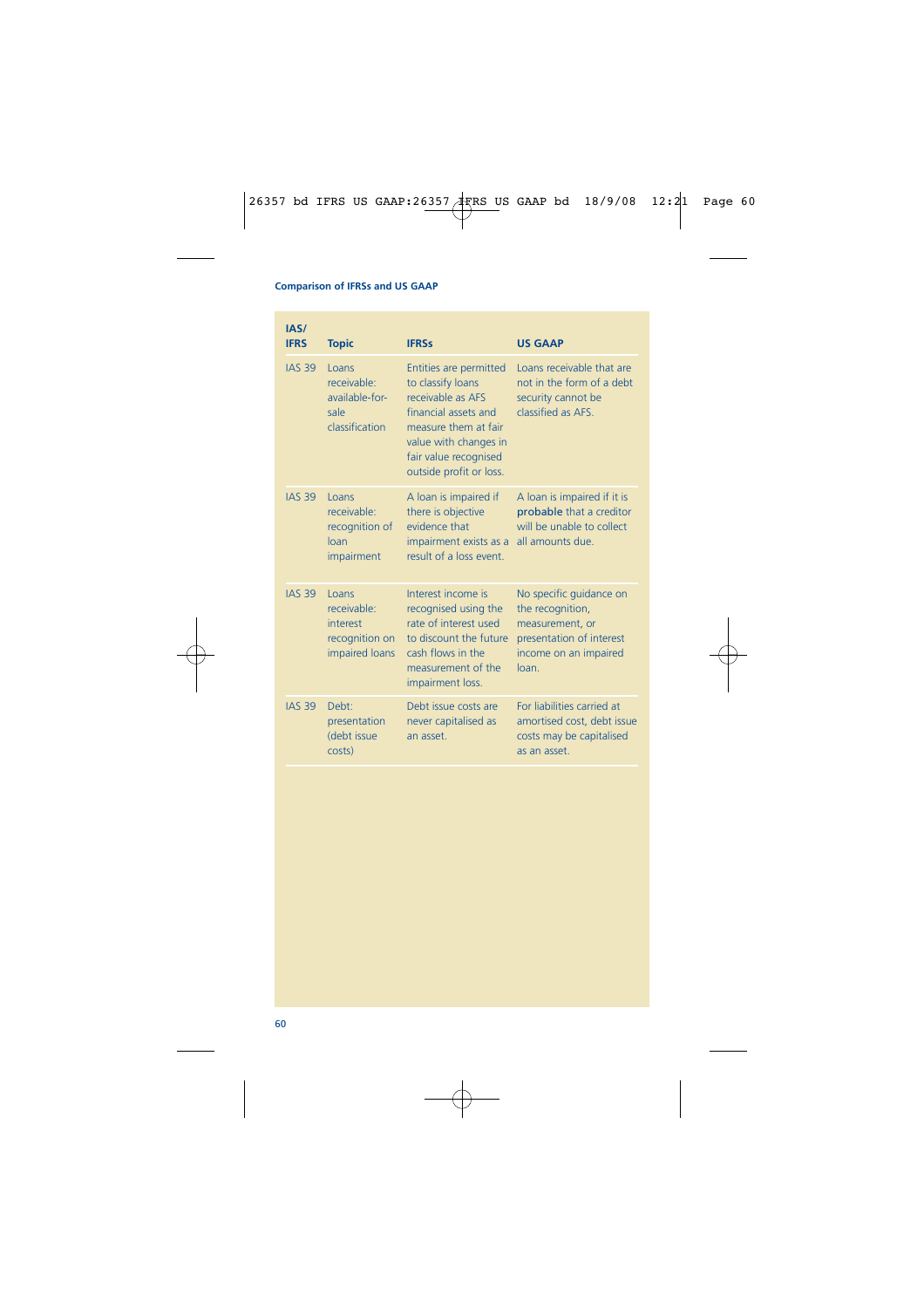| IAS/<br><b>IFRS</b> | <b>Topic</b>                                                 | <b>IFRSs</b>                                                                                                                                                                                                              | <b>US GAAP</b>                                                                                                                                                                                                                         |
|---------------------|--------------------------------------------------------------|---------------------------------------------------------------------------------------------------------------------------------------------------------------------------------------------------------------------------|----------------------------------------------------------------------------------------------------------------------------------------------------------------------------------------------------------------------------------------|
| <b>IAS 39</b>       | Modification or<br>exchange of<br>debt<br><b>instruments</b> | Principle - 10% cash<br>flow test with no<br>specific quidance for<br>determining the<br>present value of cash<br>flows.                                                                                                  | Principle - 10% cash<br>flow test with specific<br>quidance for determining<br>the present value of cash<br>flows.                                                                                                                     |
|                     |                                                              | 3rd party costs (e.g.<br>legal fees) - if an<br>extinguishment<br>occurs, then such<br>costs are expensed.<br>If no extinguishment<br>occurs, then such<br>costs are amortised<br>using the effective<br>interest method. | 3rd party costs (e.g.<br>$\text{legal fees)} - \text{if an}$<br>extinguishment occurs,<br>then such costs are<br>amortised using the<br>effective interest method.<br>If no extinguishment<br>occurs, then such costs<br>are expensed. |
|                     |                                                              | Convertibles – no<br>specific guidance for<br>evaluating a<br>modification that<br>impacts the<br>embedded conversion<br>option.                                                                                          | Convertibles - specific<br>guidance for evaluating a<br>modification that impacts<br>the embedded conversion<br>option.                                                                                                                |
|                     |                                                              | Troubled debt<br>restructurings - no<br>specific quidance for<br>troubled debt<br>restructurings. Entities<br>apply the 10% cash<br>flow test.                                                                            | Troubled debt<br>restructurings - specific<br>quidance for troubled<br>debt restructurings that<br>precludes gains unless the<br>new principle amount is<br>less than the carrying<br>amount.                                          |
| <b>IAS 39</b>       | Frequency for<br>assessing hedge<br>effectiveness            | Required every time<br>annual or interim<br>financial statements<br>are prepared.                                                                                                                                         | Required every time<br>financial statements or<br>earnings are reported,<br>and at least every three<br>months.                                                                                                                        |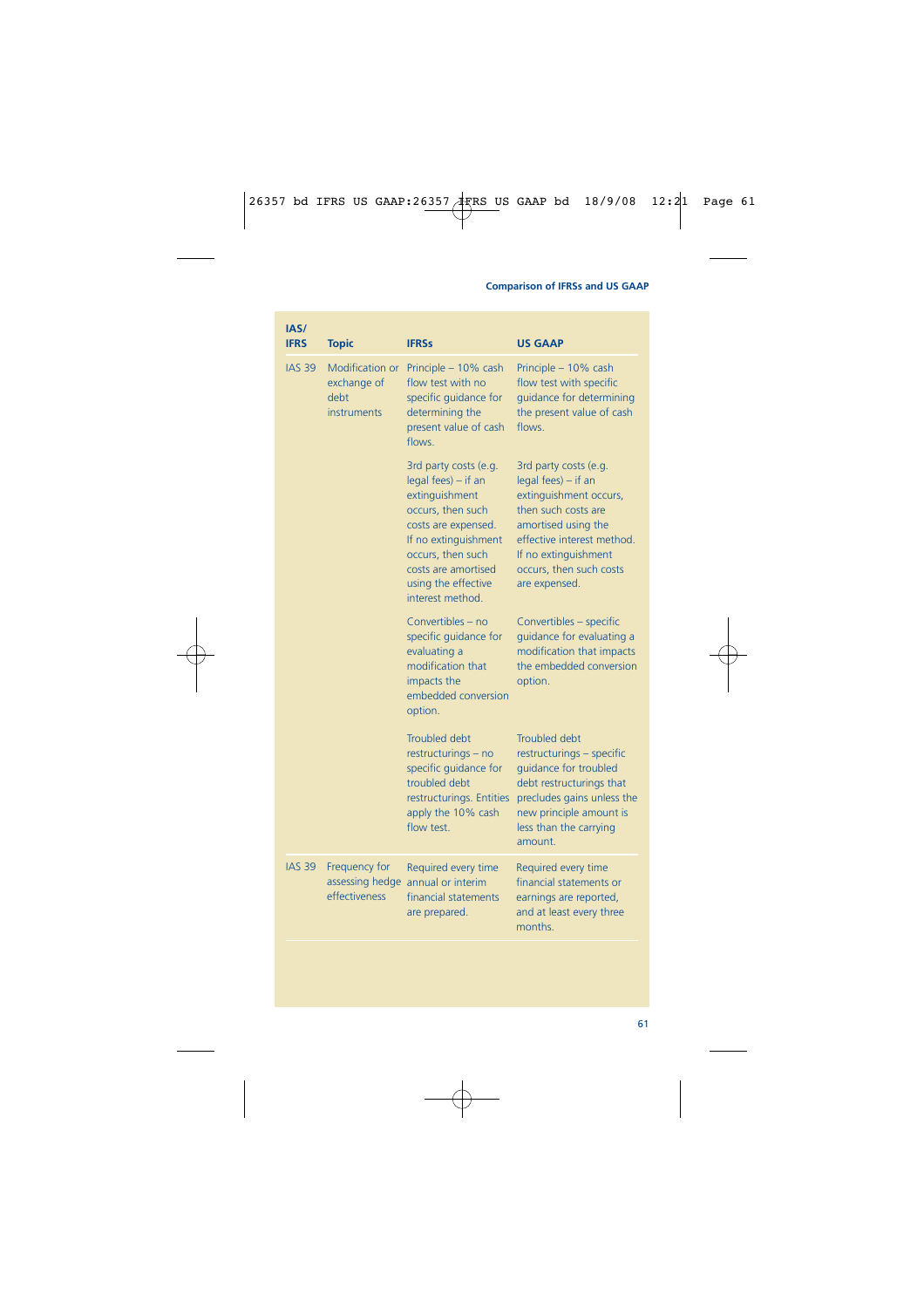| IAS/<br><b>IFRS</b> | <b>Topic</b>                                                                                                                                                                                                            | <b>IFRSs</b>                                                                                                                                                                                | <b>US GAAP</b>                                                                                                                                                                                     |
|---------------------|-------------------------------------------------------------------------------------------------------------------------------------------------------------------------------------------------------------------------|---------------------------------------------------------------------------------------------------------------------------------------------------------------------------------------------|----------------------------------------------------------------------------------------------------------------------------------------------------------------------------------------------------|
| <b>IAS 39</b>       | <b>Assessing</b><br>effectiveness of<br>hedging<br>relationships<br>that use an<br>option as a<br>hedging<br>instrument                                                                                                 | An entity cannot<br>exclude componets of<br>time value from an<br>effectiveness<br>assessment. An entity<br>may designate the<br>change in intrinsic<br>value as the hedging<br>instrument. | An entity may exclude<br>components of time value<br>from an effectiveness<br>assessment.                                                                                                          |
| <b>IAS 39</b>       | Designation of<br>hedging<br>instrument                                                                                                                                                                                 | Single instruments<br>can hedge more than<br>one type of risk if<br>specific conditions<br>are met.                                                                                         | An entity is prohibited<br>from separating a<br>compound derivative into<br>different risk components<br>that are designated as<br>hedging instruments.                                            |
| <b>IAS 39</b>       | Hedgeable risks<br>for hedges of<br>financial<br><b>instruments</b><br>(including, in<br>US GAAP, a<br>recognised<br>loan servicing<br>right or a non-<br>financial firm<br>commitment<br>with financial<br>components) | An entity may hedge<br>risks associated with<br>only a portion of cash<br>flows or fair value if<br>identifiable and<br>measurable.                                                         | Must be one or a<br>combination of the<br>following:<br>interest rate risk;<br>credit risk; and<br>٠<br>foreign exchange risk.<br>Overall changes in fair<br>value or cash flows.                  |
| <b>IAS 39</b>       | Hedgeable risks<br>for hedges of<br>non-financial<br>items (except,<br>in US GAAP,<br>those noted<br>above)                                                                                                             | An entity may hedge<br>overall changes in fair<br>value or cash flows,<br>or foreign currency<br>risks.                                                                                     | An entity may hedge<br>overall changes in fair<br>value or cash flows for an<br>entire item. For cash flow<br>hedges, the foreign<br>exchange risk also can be<br>designated as the hedged<br>risk |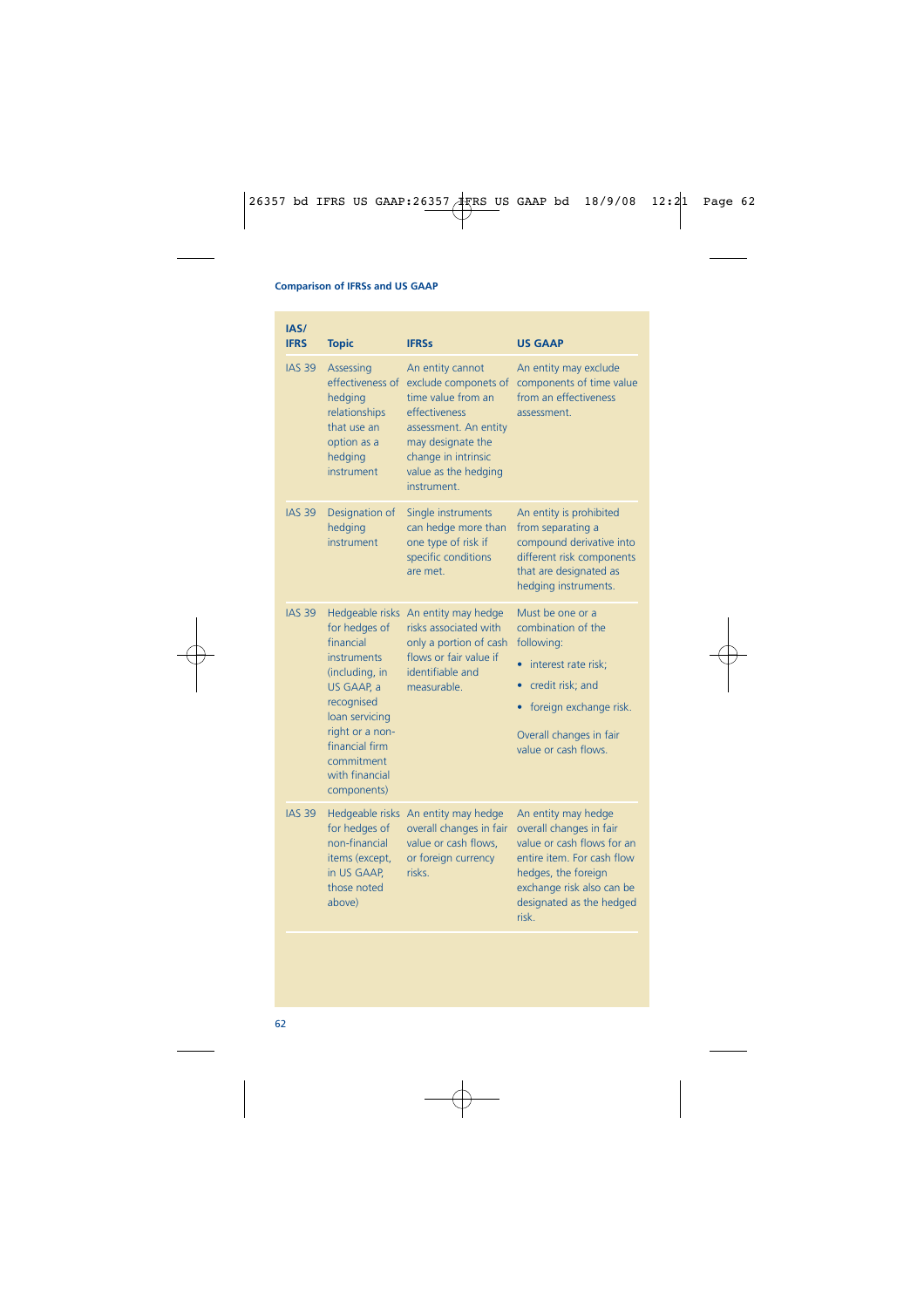| IAS/<br><b>IFRS</b> | <b>Topic</b>                                                                                                                                           | <b>IFRSs</b>                                                                                                                                                                 | <b>US GAAP</b>                                                                                                                                                                                             |
|---------------------|--------------------------------------------------------------------------------------------------------------------------------------------------------|------------------------------------------------------------------------------------------------------------------------------------------------------------------------------|------------------------------------------------------------------------------------------------------------------------------------------------------------------------------------------------------------|
| <b>IAS 39</b>       | Shortcut<br>method                                                                                                                                     | Not permitted under<br><b>IFRSS</b>                                                                                                                                          | Allowed for hedging<br>relationships involving an<br>interest rate swap and an<br>interest-bearing financial<br>instrument that meet<br>specific requirements.                                             |
| <b>IAS 39</b>       | Written options<br>as hedged<br><b>items</b>                                                                                                           | Permitted only if the<br>written option is<br>designated as an<br>offset to a purchased<br>option.                                                                           | Permitted if the<br>combination of the<br>hedged item and the<br>written option provides at<br>least as much potential<br>for gains as exposure to<br>losses.                                              |
| <b>IAS 39</b>       | Foreign<br>currency<br>hedging                                                                                                                         | Do not require that<br>the unit exposed to<br>the hedged risk be a<br>party to the hedging<br>instrument.                                                                    | Either the operating unit<br>must have foreign<br>currency exposure or<br>another unit with the<br>same functional currency<br>as the operating unit<br>must be a party to the<br>hedging instrument.      |
| <b>IAS 39</b>       | Partial-term<br>hedging (when<br>hedging<br>instrument has<br>longer term)                                                                             | Not permitted when<br>hedging instrument<br>remains outstanding<br>longer than the<br>designated hedging<br>relationship.                                                    | Not prohibited, but<br>effectiveness must still be<br>demonstrated.                                                                                                                                        |
| <b>IAS 39</b>       | <b>Fair value</b><br>hedges: fair<br>value hedges<br>of servicing<br>rights and non-<br>financial firm<br>commitments<br>with financial<br>commitments | The only permissible<br>hedgeable risks are<br>foreign currency risk<br>and overall changes in<br>fair value or cash<br>flows (same as all<br>other non-financial<br>items). | Permits recognised loan<br>servicing rights and non-<br>financial firm<br>commitments with<br>financial components to<br>be hedged for the same<br>risks as financial assets<br>and financial liabilities. |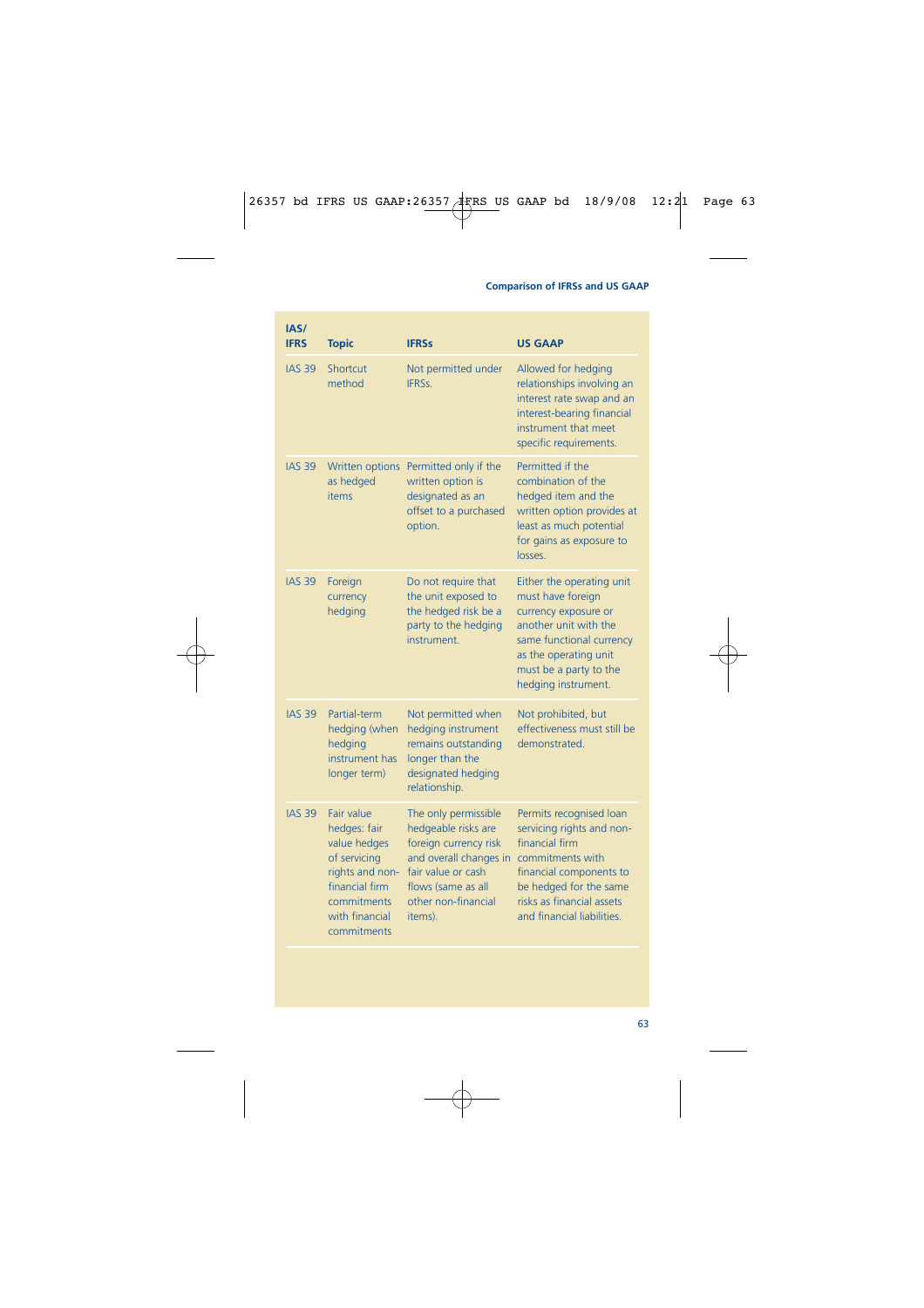| IAS/<br><b>IFRS</b> | <b>Topic</b>                                                                                                                                                             | <b>IFRSs</b>                                                                                                                                                                                                                                          | <b>US GAAP</b>                                                                                                                                                                                     |
|---------------------|--------------------------------------------------------------------------------------------------------------------------------------------------------------------------|-------------------------------------------------------------------------------------------------------------------------------------------------------------------------------------------------------------------------------------------------------|----------------------------------------------------------------------------------------------------------------------------------------------------------------------------------------------------|
| <b>IAS 39</b>       | Fair value<br>hedges: held-<br>to-maturity<br>securities as a<br>hedged item                                                                                             | Prepayment risk or<br>interest rate risk<br>cannot be designated<br>as the hedged risk.                                                                                                                                                               | Changes in total fair<br>value of a prepayment<br>option embedded in a<br>HTM security can be<br>designated as a hedged<br>risk. Interest rate risk<br>cannot be designated as<br>the hedged risk. |
| <b>IAS 39</b>       | Fair value<br>hedges: partial-<br>term hedging<br>(when hedged<br>item has longer<br>term)                                                                               | Permissible to<br>designate a hedging<br>relationship for only a<br>portion of the period<br>for which a hedged<br>item is outstanding.<br>It is more likely that<br>the hedging<br>relationship will be<br>considered highly<br>effective            | Not explicitly prohibited;<br>however, hedging<br>relationships generally<br>will not be highly<br>effective.                                                                                      |
| <b>IAS 39</b>       | <b>Fair value</b><br>hedges:<br>measurement<br>of fair value<br>changes in<br>hedged item<br>that are<br>attributable to<br>changes in the<br>henchmark<br>interest rate | Hedged item can be<br>defined as a portion<br>of the interest rate<br>cash flows of a<br>financial asset or<br>financial liability (e.g.<br>a benchmark rate<br>component). Hedged<br>item is not limited to<br>all of the contractual<br>cash flows. | For a fair value hedge, all<br>contractual cash flows<br>must be included when<br>changes in fair value<br>attributable to changes in<br>the benchmark interest<br>rate are calculated.            |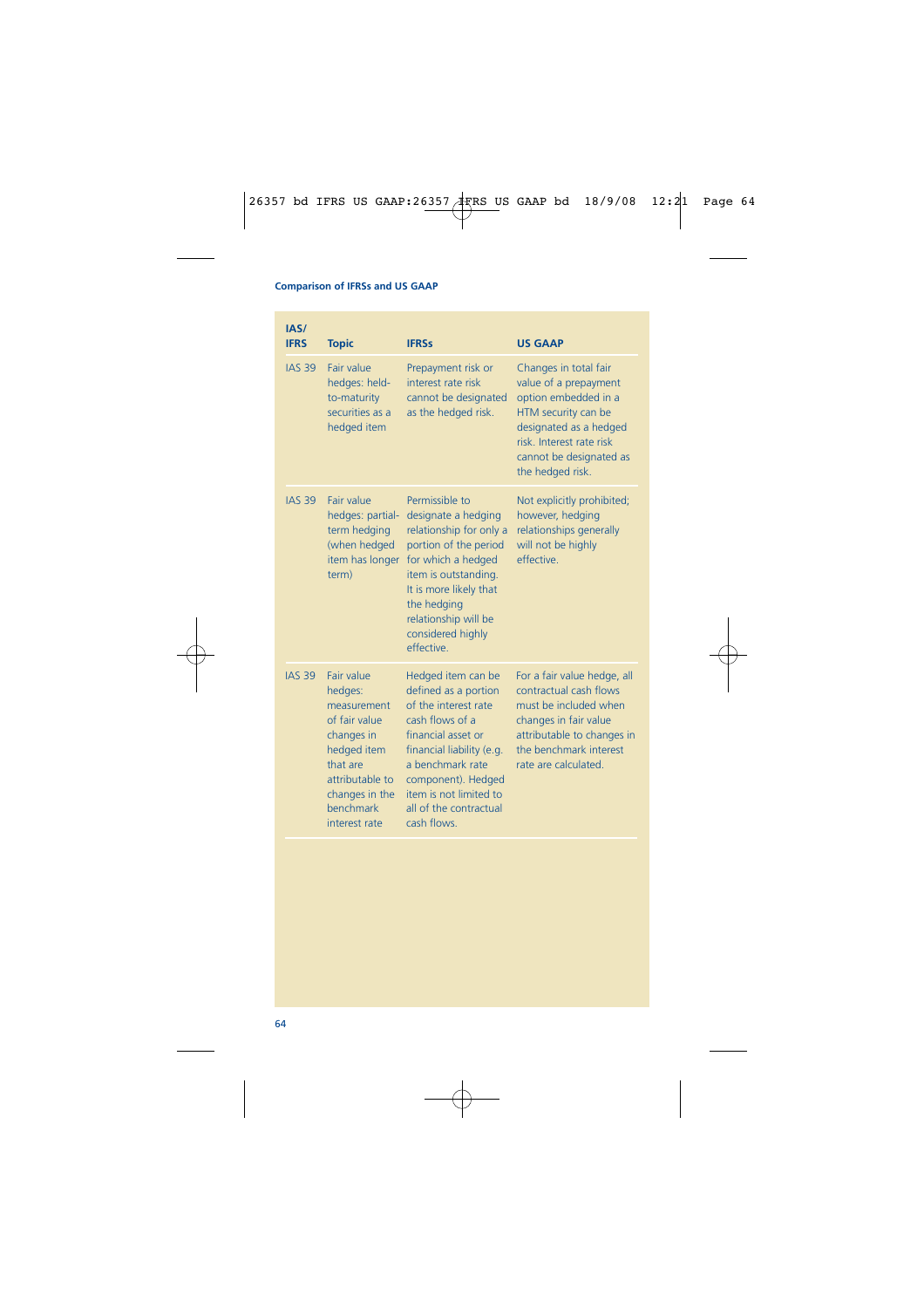| IAS/<br><b>IFRS</b> | <b>Topic</b>                                                                                                             | <b>IFRSs</b>                                                                                                                                                                                                                                                                            | <b>US GAAP</b>                                                                                                                                                                                                                                        |
|---------------------|--------------------------------------------------------------------------------------------------------------------------|-----------------------------------------------------------------------------------------------------------------------------------------------------------------------------------------------------------------------------------------------------------------------------------------|-------------------------------------------------------------------------------------------------------------------------------------------------------------------------------------------------------------------------------------------------------|
| <b>IAS 39</b>       | Fair value<br>hedaes: firm<br>commitment to<br>acquire a<br>business in a<br>business<br>combination as<br>a hedged item | Permitted as a<br>hedged item for<br>foreign exchange risk.                                                                                                                                                                                                                             | Cannot be designated as<br>a hedged item.                                                                                                                                                                                                             |
| <b>IAS 39</b>       | Fair value<br>hedges: non-<br>derivative<br>financial<br>instruments as<br>hedging<br>instruments                        | any hedge of foreign<br>exchange risk.                                                                                                                                                                                                                                                  | Can be designated for Can only be designated<br>as hedging changes in<br>fair value of an<br>unrecognised firm<br>commitment (or a portion<br>thereof) attributable to<br>foreign exchange risk.                                                      |
| <b>IAS 39</b>       | Fair value<br>hedges:<br>portfolio hedge<br>of interest rate<br>risk ('macro<br>hedging')                                | A special hedge<br>accounting method is<br>provided for a<br>portfolio fair value<br>hedge of interest rate<br>risk (a currency<br>amount, instead of<br>individual assets or<br>liabilities, can be<br>designated as the<br>hedged item) if<br>certain specific<br>conditions are met. | The hedge accounting<br>treatment provided by<br>IFRSs (i.e. currency<br>amount designated as a<br>hedged item) is<br>prohibited. However,<br>similar results may be<br>achieved by designating<br>specific assets or liabilities<br>as hedged items. |
| <b>IAS 39</b>       | Cash flow<br>hedges: non-<br>derivative<br>financial<br>instruments as<br>hedging<br>instruments                         | Can be designated as<br>hedging instruments<br>in a foreign currency<br>cash flow hedge.                                                                                                                                                                                                | Cannot be designated as<br>hedging instruments in a<br>cash flow hedge.                                                                                                                                                                               |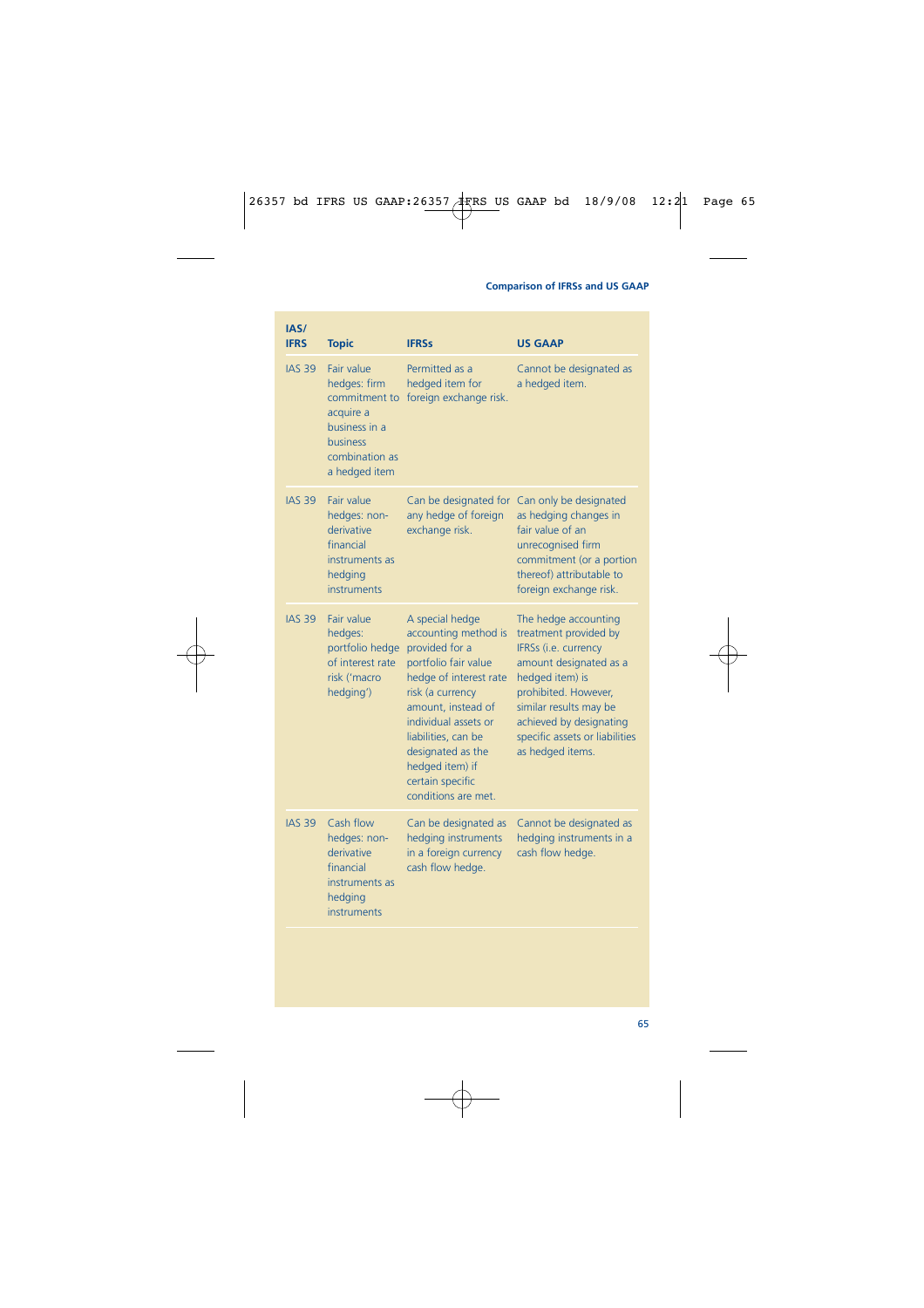| IAS/<br><b>IFRS</b> | <b>Topic</b>                                                                                                                                            | <b>IFRSs</b>                                                                                                                                                                                                                                                                                                                                    | <b>US GAAP</b>                                                                                                                                                                                                       |
|---------------------|---------------------------------------------------------------------------------------------------------------------------------------------------------|-------------------------------------------------------------------------------------------------------------------------------------------------------------------------------------------------------------------------------------------------------------------------------------------------------------------------------------------------|----------------------------------------------------------------------------------------------------------------------------------------------------------------------------------------------------------------------|
| <b>IAS 39</b>       | <b>Basis</b><br>adjustments<br>when<br>discontinuing a<br>cash flow<br>hedge<br>involving a<br>non-financial<br>asset or non-<br>financial<br>liability | May choose to: (1)<br>reclassify cumulative<br>amounts recognised<br>in equity in the same<br>period(s) in which the<br>acquired asset or<br>liability affects<br>earnings, or (2)<br>include those<br>amounts in the initial<br>cost basis or other<br>carrying amount of<br>the acquired asset or<br>liability (i.e. 'basis<br>adjustments'). | Amounts in equity<br>(accumulated other<br>comprehensive income)<br>must be reclassified into<br>earnings in the same<br>period(s) during which<br>the hedged forecasted<br>transaction affects<br>earnings.         |
| <b>IAS 39</b>       | Cash flow<br>hedges: foreign<br>currency cash<br>flow hedge<br>with an<br>internal<br>derivative                                                        | Not permitted in<br>consolidated financial<br>statements - hedging<br>instrument must<br>involve external party.                                                                                                                                                                                                                                | Permitted in consolidated<br>financial statements if<br>specific conditions are<br>met.                                                                                                                              |
| <b>IAS 39</b>       | Cash flow<br>hedaes:<br>consideration<br>of option's<br>terminal value<br>when assessing<br>and measuring<br>hedge<br>effectiveness                     | An entity may include<br>or exclude time value<br>in effectiveness<br>assessments, but<br>cannot focus solely on<br>terminal value in<br>measuring<br>effectiveness.                                                                                                                                                                            | An entity may use a<br>purchased option's<br>terminal value when<br>assessing effectiveness if<br>certain criteria are met.<br>Also, an entity may<br>assume no ineffectiveness<br>if additional criteria are<br>met |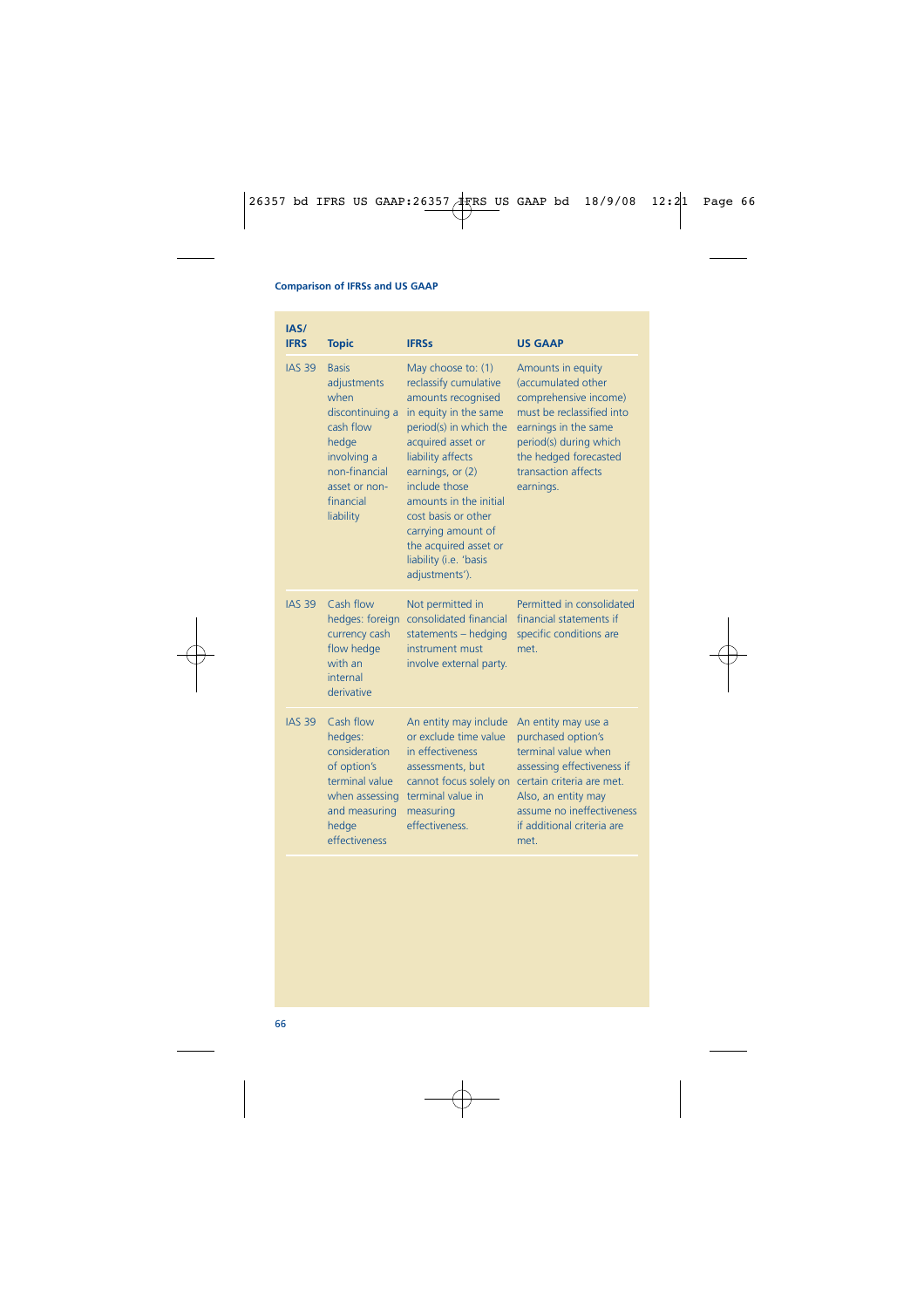| IAS/<br><b>IFRS</b> | <b>Topic</b>                                                                                           | <b>IFRSs</b>                                                                                                                                                                                                                      | <b>US GAAP</b>                                                                                                                                                                                                                                                                                            |
|---------------------|--------------------------------------------------------------------------------------------------------|-----------------------------------------------------------------------------------------------------------------------------------------------------------------------------------------------------------------------------------|-----------------------------------------------------------------------------------------------------------------------------------------------------------------------------------------------------------------------------------------------------------------------------------------------------------|
| <b>IAS 39</b>       | Cash flow<br>hedges:<br>forecasted<br>transaction<br>whose<br>occurrence is<br>no longer<br>probable   | If transaction is no<br>longer expected to<br>occur, amounts<br>previously<br>accumulated in equity<br>should be reclassified<br>to profit or loss.                                                                               | The cumulative gain or<br>loss on a derivative<br>should remain in<br>accumulated other<br>comprehensive income<br>unless it becomes<br>probable that the<br>forecasted transaction<br>will not occur by the end<br>of the originally specified<br>period or within an<br>additional two-month<br>period. |
| <b>IAS 39</b>       | Cash flow<br>hedges:<br>change in<br>variable cash<br>flows method<br>for measuring<br>ineffectiveness | Not permitted under<br><b>IFRSS</b>                                                                                                                                                                                               | Permitted as long as fair<br>value of the hedging<br>swap is 'at or somewhat<br>near zero' at hedge<br>inception.                                                                                                                                                                                         |
| <b>IAS 40</b>       | Measurement<br>basis for<br>investment<br>property                                                     | cost model<br>(depreciation,<br>impairment) or (b) fair<br>value model with<br>value changes<br>through profit or loss.                                                                                                           | Option of (a) historical Generally required to use<br>historical cost model<br>(depreciation,<br>impairment).                                                                                                                                                                                             |
| <b>IAS 40</b>       | Property<br>interests held<br>under an<br>operating lease                                              | <b>Accounted for as</b><br>investment property<br>under IAS 40 if held<br>for investment and if<br>measured at fair value<br>with value changes in<br>profit or loss.<br>Otherwise upfront<br>payments treated as<br>prepayments. | Always treated as a<br>prepayment.                                                                                                                                                                                                                                                                        |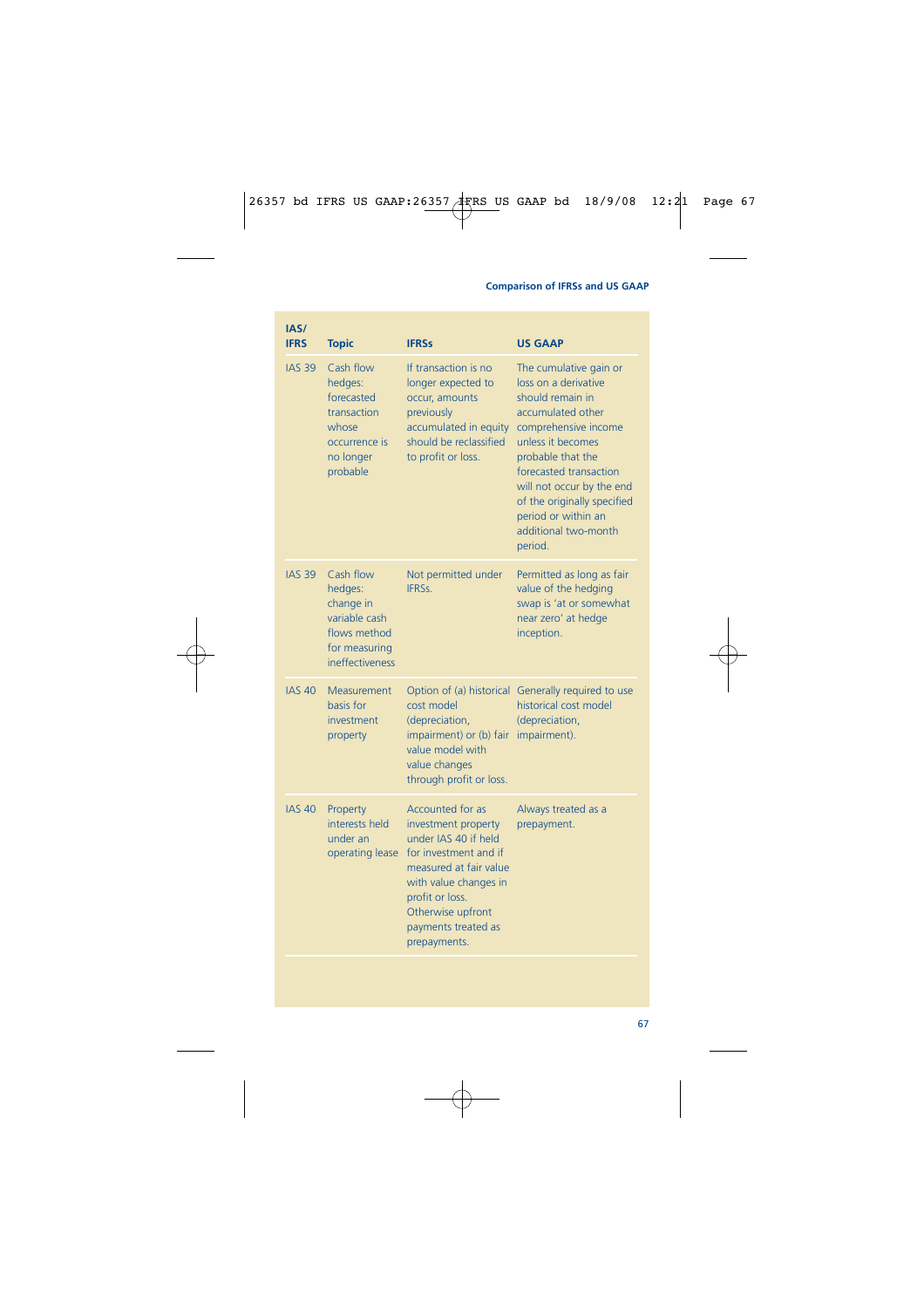| IAS/<br><b>IFRS</b> | <b>Topic</b>                                                                            | <b>IFRSs</b>                                                      | <b>US GAAP</b>                                                                                                                                 |
|---------------------|-----------------------------------------------------------------------------------------|-------------------------------------------------------------------|------------------------------------------------------------------------------------------------------------------------------------------------|
| <b>IAS 41</b>       | Measurement<br>basis of<br>agricultural<br>crops,<br>livestock,<br>orchards,<br>forests | Fair value with value<br>changes recognised<br>in profit or loss. | Historical cost is generally<br>used. However, fair value<br>less costs to sell is used<br>for harvested crops and<br>livestock held for sale. |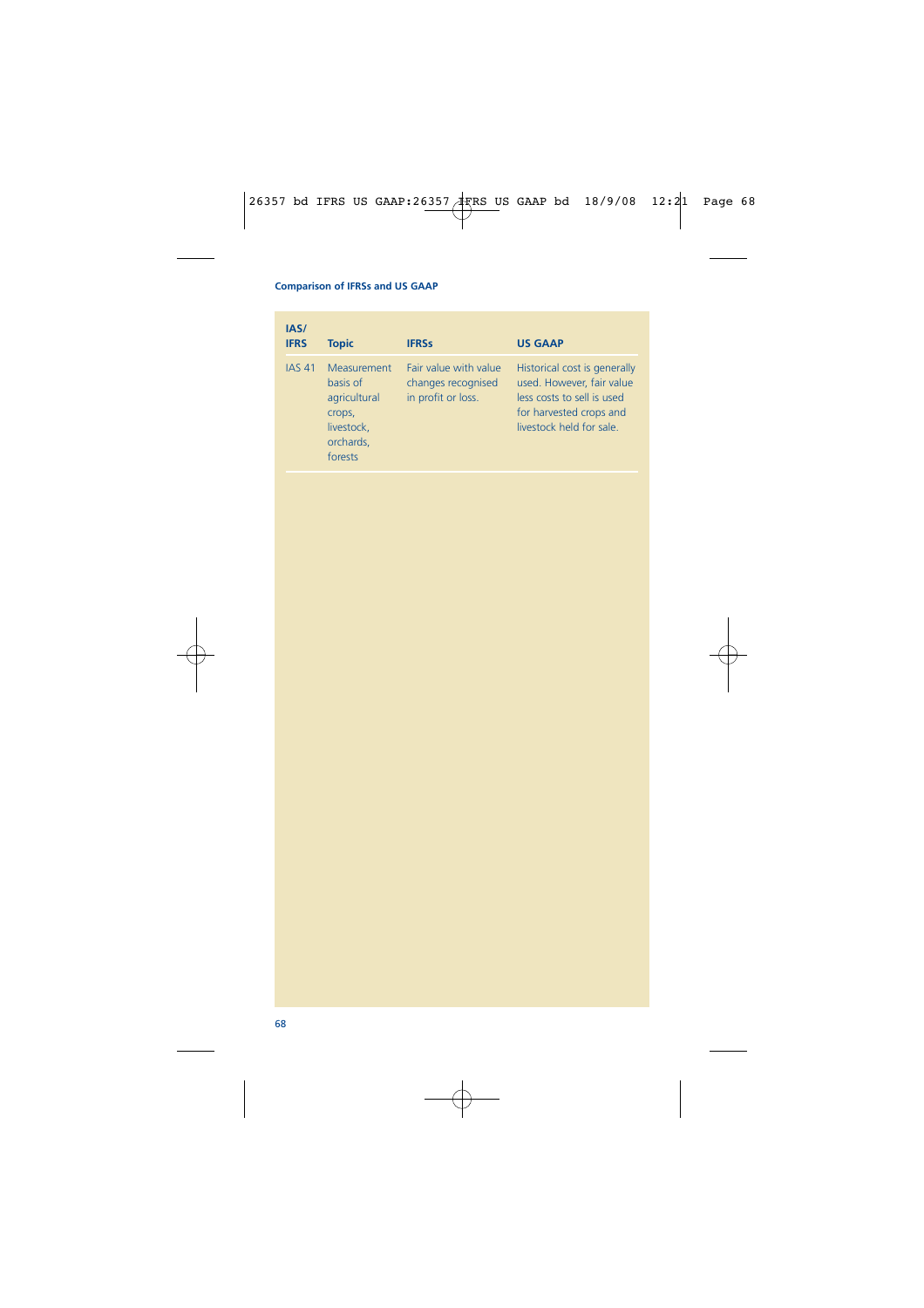## **Endnotes:**

- 1 The IASB is developing a comprehensive Standard on accounting for rights and obligations under insurance contracts that is consistent with the IASB Framework definitions of assets and liabilities.
- 2 The IASB and the FASB are working on a joint project on discontinued operations. The Boards intend to converge the definition of 'discontinued operations' and the disclosures for components of an entity that have been disposed of. Exposure drafts from both Boards are expected in the third quarter of 2008.
- 3 IFRS 8 *Operating Segments* was issued in November 2006 and (subject to the differences noted in the main table) has resulted in convergence with US statement FAS 131. IFRS 8 is effective for periods beginning on or after 1 January 2009, with earlier application permitted. In advance of application of IFRS 8, IAS 14 *Segment Reporting* is the relevant Standard (see earlier editions of this guide).
- 4 This issue is being addressed in the joint IASB/FASB project on Financial Statements Presentation.
- 5 IAS 1(2007) (effective 1 January 2009) requires a statement of financial position at the begining of the earliest comparative period whenever the entity retrospectively applies an accounting policy or makes a retrospective restatement of items in its financial statements or when it reclassifies items in its financial statements.
- 6 The IASB and the FASB are addressing some IAS 12/FAS 109 differences in their short-term convergence projects. Exposure drafts are expected in the fourth quarter of 2008.
- 7 Based on decisions made to date, in the revised IAS 12, the IASB will retain 'substantively enacted' but clarify that it means 'virtually certain'.
- 8 The IASB and the FASB are working on a joint project on leases.
- 9 The difference is applicable to sales of goods or products, rendering of services, software arrangements, multiple-element arrangements, and real estate sales. A joint IASB/FASB project on revenue recognition concepts is underway.
- 10 This difference relates to guidance provided in IFRIC 13 *Customer Loyalty Programmes*, which was issued in June 2007. IFRIC 13 is effective for annual periods beginning on or after 1 July 2008. Earlier application is permitted.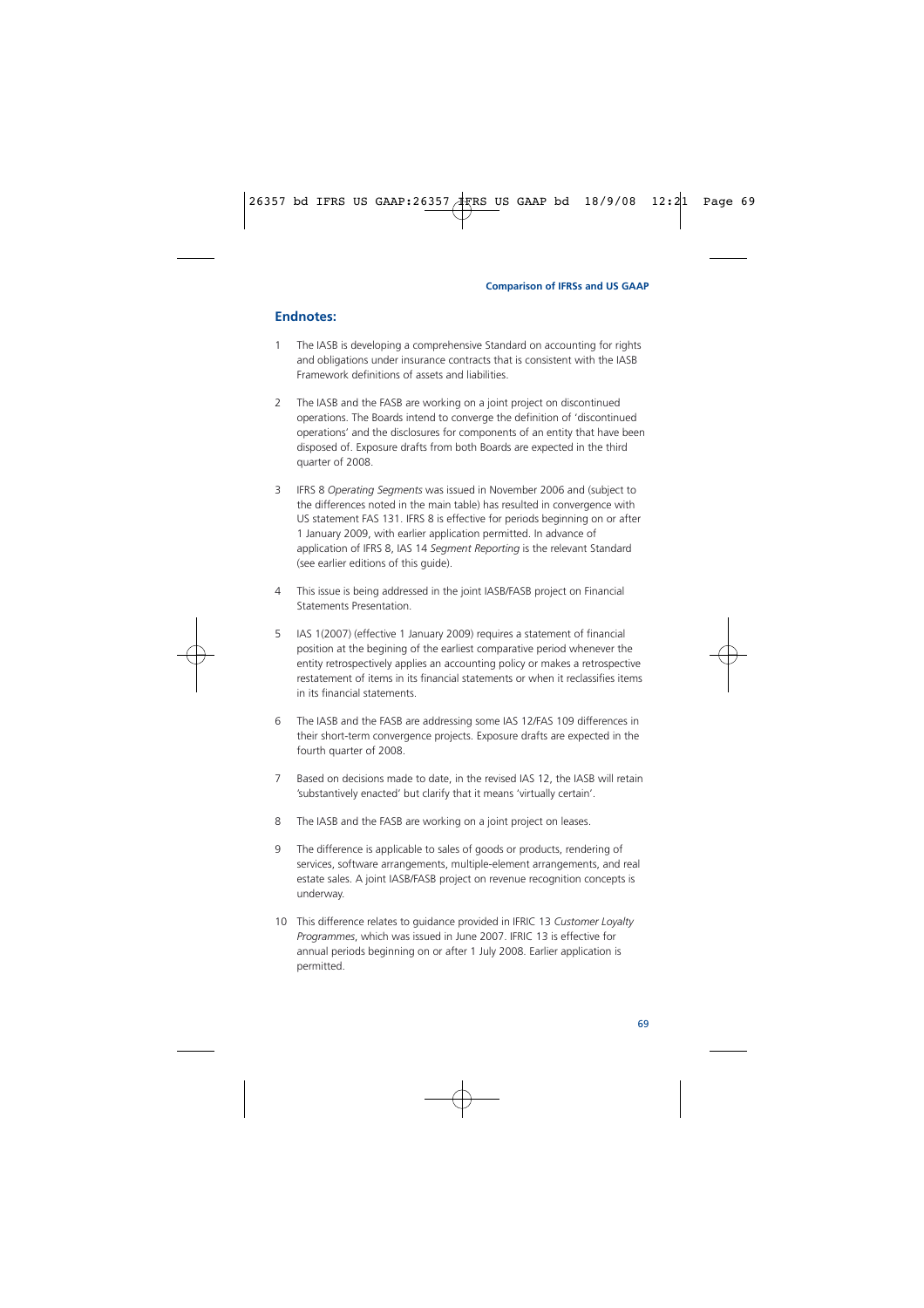- 11 The IASB has a project on post-employment benefits on its active agenda (Discussion Paper issued in March 2008).
- 12 The IASB has on its agenda a convergence project on consolidation to address control, including SPEs.
- 13 The IASB issued an Exposure Draft on joint ventures in September 2007. The project addresses two topics: (1) the form of the arrangement is the primary determinant of the accounting, and (2) that an entity has a choice of accounting treatment for interests in jointly controlled entities. A final Standard is expected in 2009.
- 14 The FASB recently issued FASB Staff Position (FSP) No. APB 14-1 *Accounting for Convertible Debt Instruments That May Be Settled in Cash upon Conversion (Including Partial Cash Settlement).* The FSP requires the liability and equity components of convertible debt instruments that may be settled by the issuer in cash upon conversion (including partial cash settlement) to be separately accounted for in a manner that reflects the issuer's nonconvertible debt borrowing rate. This FSP is effective for fiscal years beginning after 15 December 2008 and interim periods within those fiscal years.
- 15 In February 2008, the IASB amended IAS 32 to require equity classification in limited circumstances for some puttable financial instruments. The amendments are effective for annual periods beginning on or after 1 January 2009. Early application is permitted.
- 16 The IASB and the FASB have a joint convergence project on earnings per share. Exposure drafts proposing amendments to the relevant standards were issued in August 2008.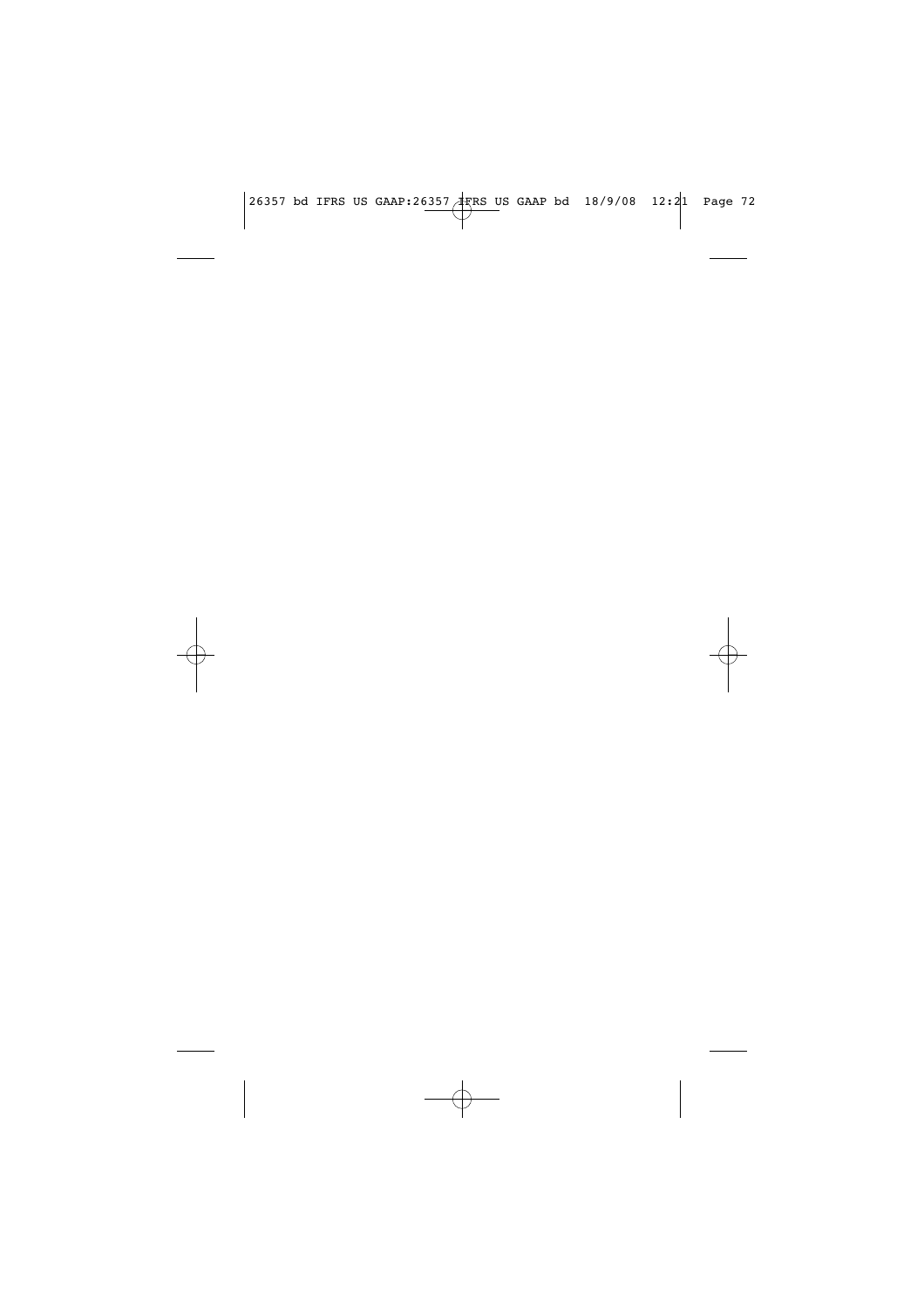## Deloitte IFRS resources

In addition to this publication, Deloitte Touche Tohmatsu has a range of tools and publications to assist in implementing and reporting under IFRSs. These include:

| www.iasplus.com                                                                                             | Updated daily, iasplus.com is your one-stop shop for<br>information related to IFRSs.                                                                                                          |
|-------------------------------------------------------------------------------------------------------------|------------------------------------------------------------------------------------------------------------------------------------------------------------------------------------------------|
| Deloitte's IFRS<br>e-Learning Modules                                                                       | e-Learning IFRS training materials, available without<br>charge at www.iasplus.com                                                                                                             |
| IAS Plus Newsletter                                                                                         | Quarterly newsletter on recent developments in IFRSs<br>with special editions issued for important developments.<br>To subscribe, visit www.iasplus.com                                        |
| iGAAP 2007: A guide<br>to IFRS reporting                                                                    | A comprehensive quide to the requirements of IFRSs                                                                                                                                             |
| IFRSs in your Pocket                                                                                        | Published in several languages, this pocket-sized<br>guide includes summaries of all IASB Standards and<br>Interpretations, updates on agenda projects, and<br>other IASB-related information. |
| Presentation and<br>disclosure checklist                                                                    | Checklist incorporating all of the presentation and<br>disclosure requirements of IFRSs.                                                                                                       |
| Model financial<br>statements                                                                               | Model financial statements illustrating the<br>presentation and disclosure requirements of IFRSs.                                                                                              |
| <b>iGAAP 2008</b><br>Financial instruments:<br>IAS 32, IAS 39 and<br>IFRS 7 explained                       | 4th edition (May 2008). Guidance on how to<br>apply these complex Standards, including illustrative<br>examples and interpretations.                                                           |
| Standard-specific<br>quides:<br>$-$ IFRS 1<br>$-$ IFRS 2<br>$-$ IFRS 3 & IAS 27<br>$-$ IFRS 5<br>$-$ IAS 34 | Detailed guides for specific Standards, with<br>explanations of the requirements, guidance for<br>application and discussion of evolving literature.                                           |